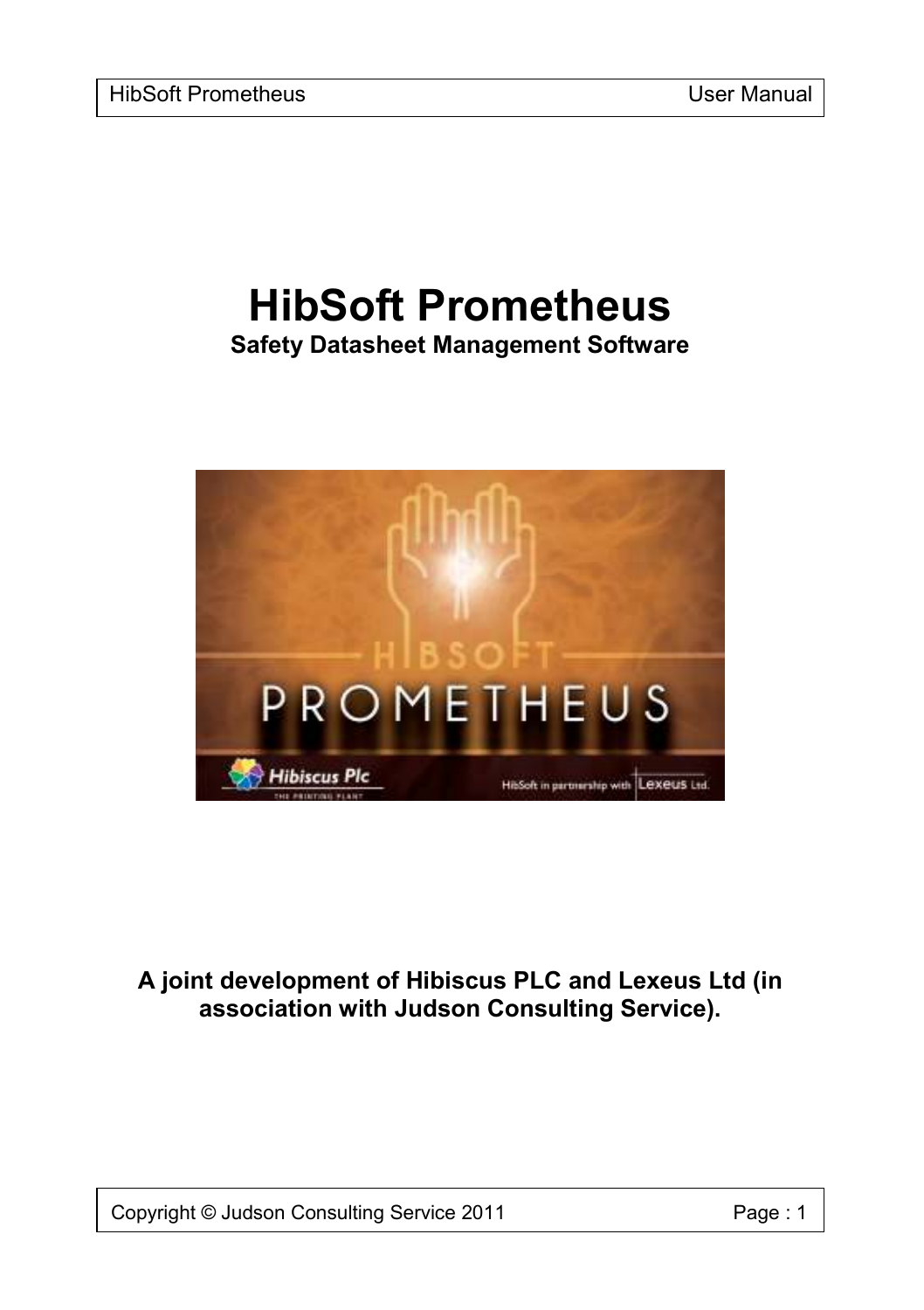# **Contents**

| 1.<br>1.1<br>1.2                | <b>Introduction</b><br>Installing Prometheus.<br>Datasheets, Templates, Hazard Summaries                                        |          | 5<br>5                   |
|---------------------------------|---------------------------------------------------------------------------------------------------------------------------------|----------|--------------------------|
| 1.3<br>1.4                      | and Hazard Summary Templates.<br>Note on Searching<br>Note on Languages and Translation.                                        |          | 5<br>6<br>$\overline{7}$ |
| 2.<br>2.1<br>2.2                | <b>Security</b><br><b>Access Levels8</b><br><b>Adding Users 8</b>                                                               |          | 8                        |
| 2.3<br>2.4<br>2.5<br>2.6<br>2.7 | <b>Maintaining Passwords</b><br><b>Reset Password</b><br><b>Editing User Access</b><br><b>Listing Users</b><br>Default Login 12 |          | 9<br>10<br>11<br>12      |
| 3.                              | <b>Creating and Editing Datasheets</b>                                                                                          |          | 13                       |
| 3.1                             | Introduction                                                                                                                    |          | 13                       |
| 3.2                             | Creating a New Datasheet                                                                                                        |          | 13                       |
| 3.2.1                           | <b>Based on Another Datasheet</b>                                                                                               | 14       |                          |
| 3.2.2                           | Based on a Template                                                                                                             | 15       |                          |
| 3.2.3<br>3.3                    | <b>Datasheet Codes</b>                                                                                                          | 16       | 16                       |
| 3.4                             | <b>Opening an Existing Datasheet</b><br>Editing a Datasheet (Unapproved)                                                        |          | 17                       |
| 3.4.1                           | The Datasheet Editor                                                                                                            | 17       |                          |
| 3.4.2                           | Editing an Entry                                                                                                                | 18       |                          |
| 3.4.3                           | Cautionary Notes on Editing Datasheets                                                                                          | 20       |                          |
| 3.5                             | <b>Adding Standard Headers</b>                                                                                                  |          | 20                       |
| 3.6                             | Adding and Editing Headers for Constituents                                                                                     |          | 21                       |
| 3.6.1                           | <b>Mixtures</b>                                                                                                                 | 21       |                          |
| 3.7                             | <b>Adding and Editing Phrases</b>                                                                                               |          | 22                       |
| 3.7.1<br>3.7.2                  | Standard phrases<br>Phrases containing insertions                                                                               | 22<br>23 |                          |
| 3.7.3                           | Composite phrases                                                                                                               | 23       |                          |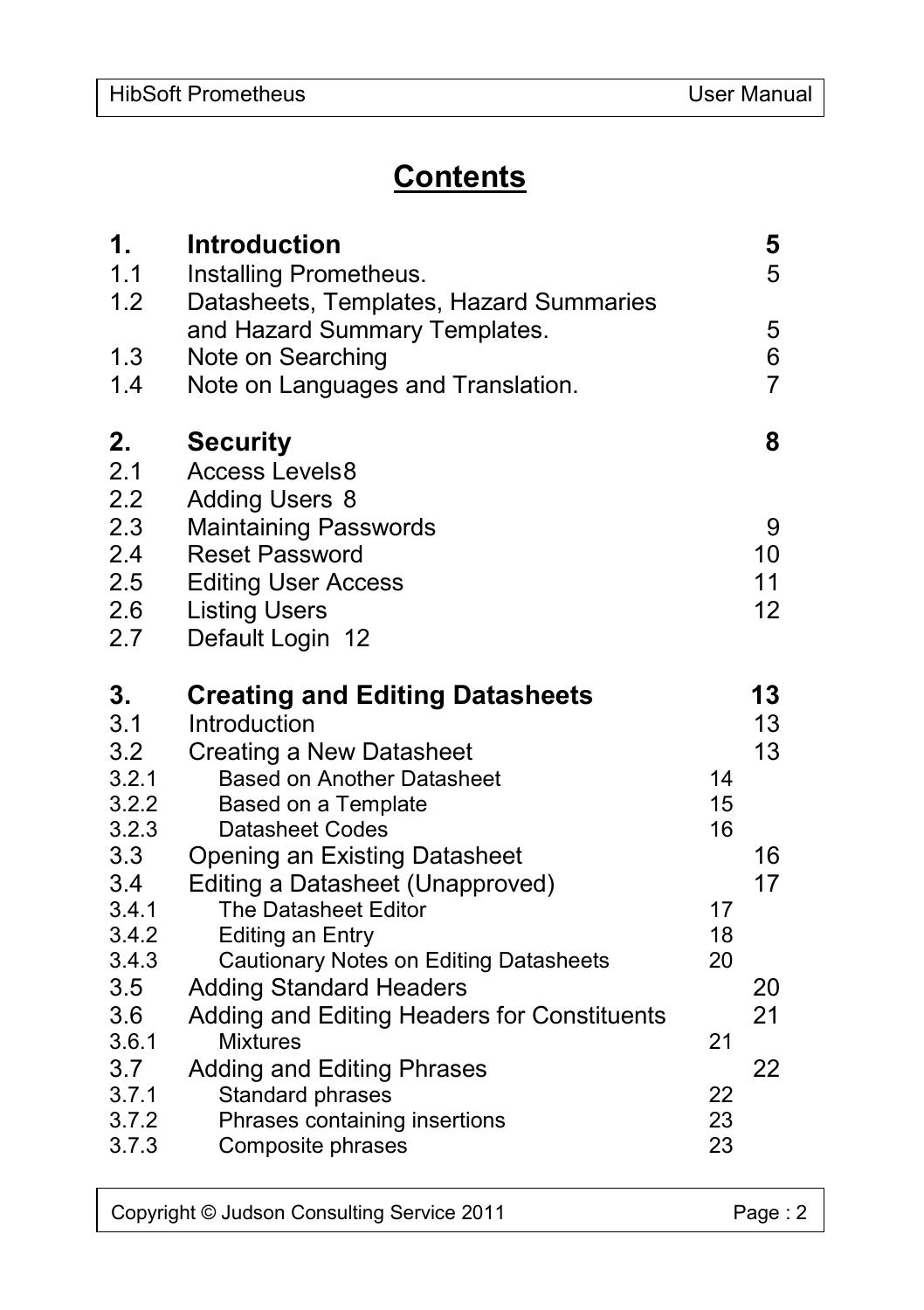| 3.8<br>3.9<br>3.10<br>3.11<br>3.12<br>3.13<br>3.14 | <b>Adding Text Blocks</b><br><b>Approving Datasheets</b><br>Editing a Datasheet (Approved)<br><b>Deleting Datasheets</b><br>Recording Notes on Datasheets<br>Including Logos in Dasheets<br>Associating an Annex with a Datasheet<br>(Extended Datasheets)    |          | 24<br>25<br>25<br>26<br>26<br>27<br>27       |
|----------------------------------------------------|---------------------------------------------------------------------------------------------------------------------------------------------------------------------------------------------------------------------------------------------------------------|----------|----------------------------------------------|
| 4<br>4.1<br>4.2<br>4.3<br>4.4<br>4.5<br>4.6<br>4.7 | <b>Creating and Editing Templates</b><br>Introduction<br><b>Creating and Editing Templates</b><br><b>Including Logos</b><br><b>Approving Templates</b><br><b>Deleting Templates</b><br><b>Recording Notes on Templates</b><br><b>Hazard Summary Templates</b> |          | 29<br>29<br>29<br>30<br>31<br>32<br>32<br>32 |
| 5                                                  | <b>Translating and Transposing</b><br><b>Datasheets</b>                                                                                                                                                                                                       |          | 33                                           |
| 6                                                  | <b>Viewing and Printing</b>                                                                                                                                                                                                                                   |          | 35                                           |
| 7                                                  | <b>Exporting Datasheet Files</b>                                                                                                                                                                                                                              |          | 36                                           |
| 8                                                  | <b>Automatic and Multiple Actions</b>                                                                                                                                                                                                                         |          | 37                                           |
| 9                                                  | <b>Adding and Editing Phrases</b>                                                                                                                                                                                                                             |          | 38                                           |
| 10<br>10.1<br>10.1.1<br>10.1.2<br>10.2             | <b>Ordering Datasheets</b><br><b>Managing Customers</b><br><b>Editing Contacts</b><br><b>Adding New Contacts</b><br><b>Ordering Datasheets</b>                                                                                                                | 39<br>40 | 39<br>39<br>40                               |
|                                                    |                                                                                                                                                                                                                                                               |          |                                              |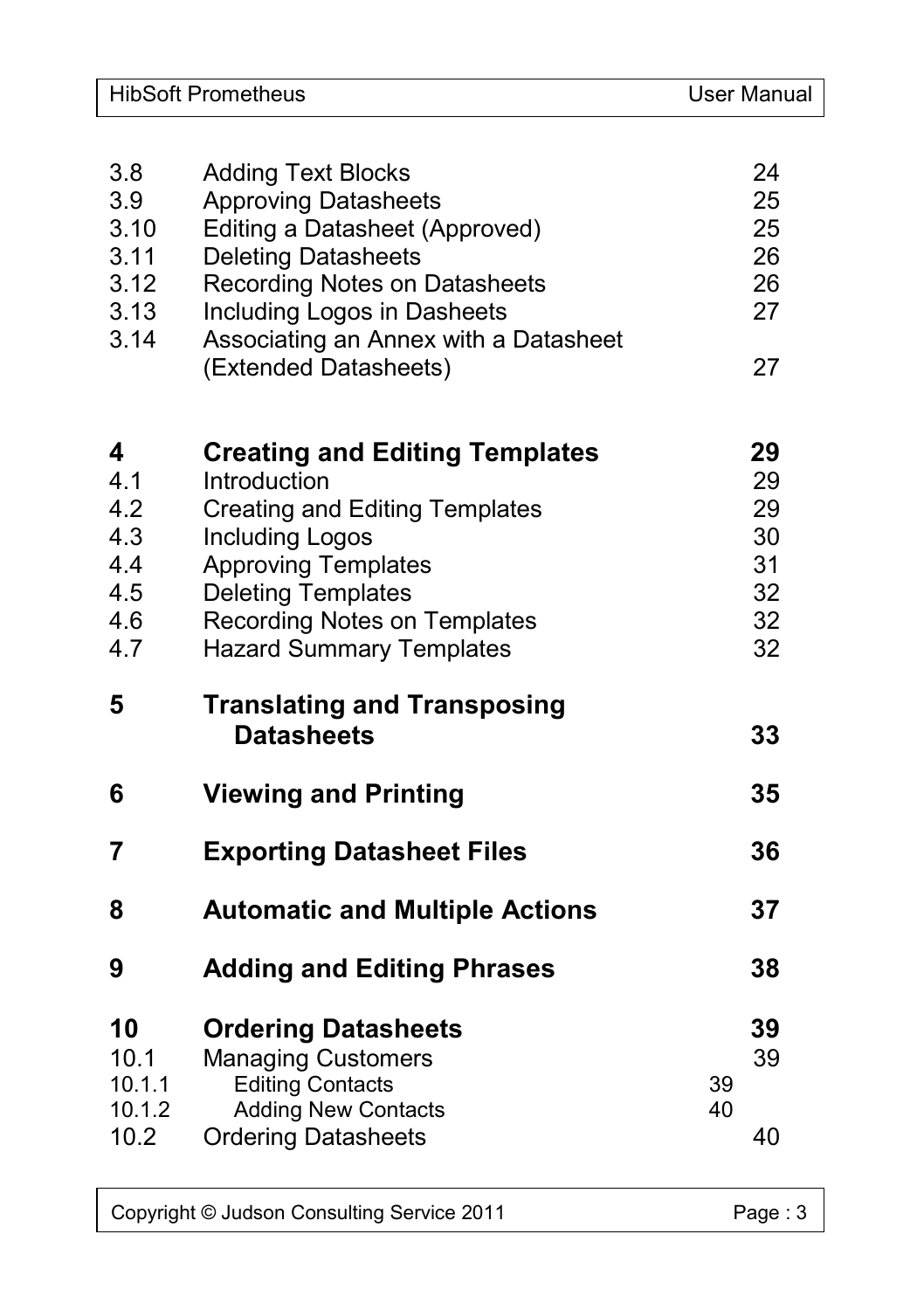|                  | <b>HibSoft Prometheus</b>                               |    | User Manual |
|------------------|---------------------------------------------------------|----|-------------|
|                  |                                                         |    |             |
| 10.3             | <b>Ordering Updates</b>                                 |    | 41          |
| 11               | <b>Setting Options</b>                                  |    | 43          |
| 11.1             | <b>Printing Options</b>                                 |    | 43          |
| 11.1.1           | <b>Fonts</b>                                            | 43 |             |
| 11.1.2           | Other printing options                                  | 43 |             |
| 11.1.3           | Layout                                                  | 43 |             |
| 11.1.4           | Section background colours                              | 44 |             |
| 11.2             | <b>Automation Options</b>                               |    | 44          |
| 11.2.1           | Automatic options                                       | 44 |             |
| 11.2.2           | <b>Translation settings</b>                             | 44 |             |
| 11.3             | <b>General Options</b>                                  |    | 45          |
| 11.3.1           | Search settings                                         | 45 |             |
| 11.3.2           | PDF export settings                                     | 45 |             |
| 11.3.3           | Hazard summary settings                                 | 46 |             |
| 11.4             | <b>Saving Options</b>                                   |    | 46          |
|                  |                                                         |    |             |
| 12               | <b>Administration</b>                                   |    | 47          |
| 12.1             | Registering Users and Setting and Changing<br>Passwords |    | 47          |
| 12.2             | Database Administration                                 |    | 47          |
|                  |                                                         | 47 |             |
| 12.2.1<br>12.2.2 | Update<br><b>Check Version</b>                          | 47 |             |
|                  |                                                         |    |             |
| 13               | <b>Getting Help with Prometheus</b>                     |    | 48          |

 $\overline{\phantom{a}}$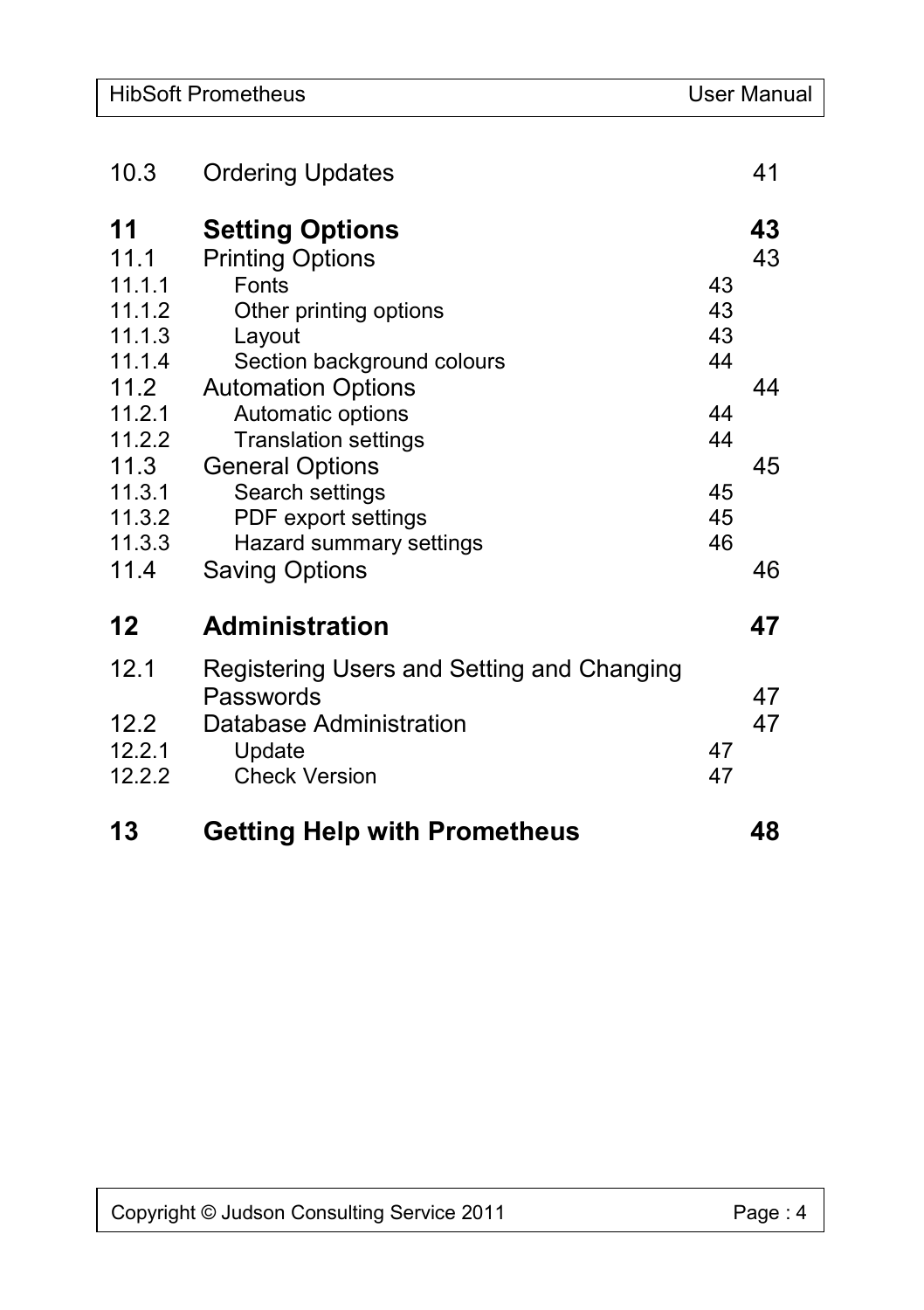# **1. Introduction**

#### **1.1 Installing Prometheus**

For detailed instructions on installing and configuring HibSoft Prometheus, please refer to the separate installation guide.

| User ID form | $\Sigma$<br>回<br>$\Box$ |
|--------------|-------------------------|
| Name:        |                         |
|              |                         |
| Password:    |                         |
|              |                         |
|              |                         |
|              |                         |
|              |                         |
| Logon        | Cancel                  |

## **1.2 Logging On to Prometheus**

To log on and begin using Prometheus you must have been assigned a user 'Name' and 'Password'. Enter these into the logon screen and click [Logon].

*NB: The system installs with a single ready made Admin User logon – Name: admin, Password: password. For security reasons, it is recommended that you change the default password once you begin using the software.*

# **1.3 Datasheets, Templates, Hazard Summaries, and Hazard Summary Templates**

There are four kinds of document in Prometheus: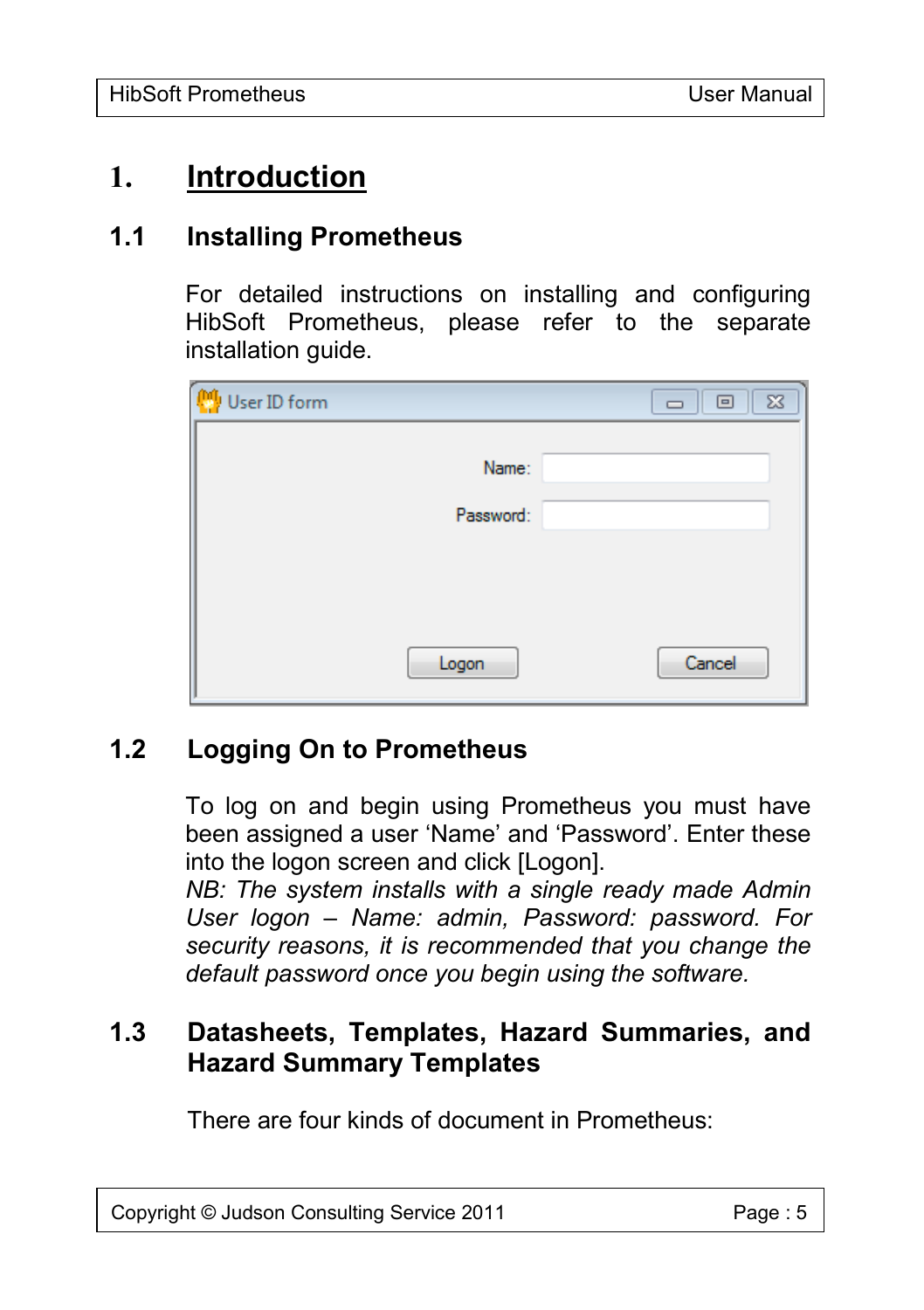A **datasheet** is a safety data sheet for delivery to customers.

A **template** provides the outline for a datasheet – for example, the headings and subheadings required in a REACH datasheet. When you start a new datasheet, you specify the template from which the datasheet is to be built.

A **hazard summary** contains information abstracted from a datasheet, for delivery to customer staff directly involved with using a product and needing a summary of the main hazards and procedures for safe use. You cannot edit a hazard summary directly – Prometheus creates it from the datasheet if there is a corresponding hazard summary template.

A **hazard summary template** provides the outline for a hazard summary.

Standard templates for REACH and CHIP safety data sheets, and templates for typical hazard summaries for REACH datasheets are supplied with Prometheus – but you can also create your own unique templates, either by copying and adapting the templates supplied or by building your own starting from scratch.

## **1.4 Note on Searching**

Wherever you have the option to search for text (e.g. to look for a datasheet by name, to look for a phrase) you can use "\*" as a wildcard. For example, if you search for phrases using the query "irritating\*" you will find "Irritating to eyes (R36)", "Irritating to eyes and respiratory system (R36/37)", and several others.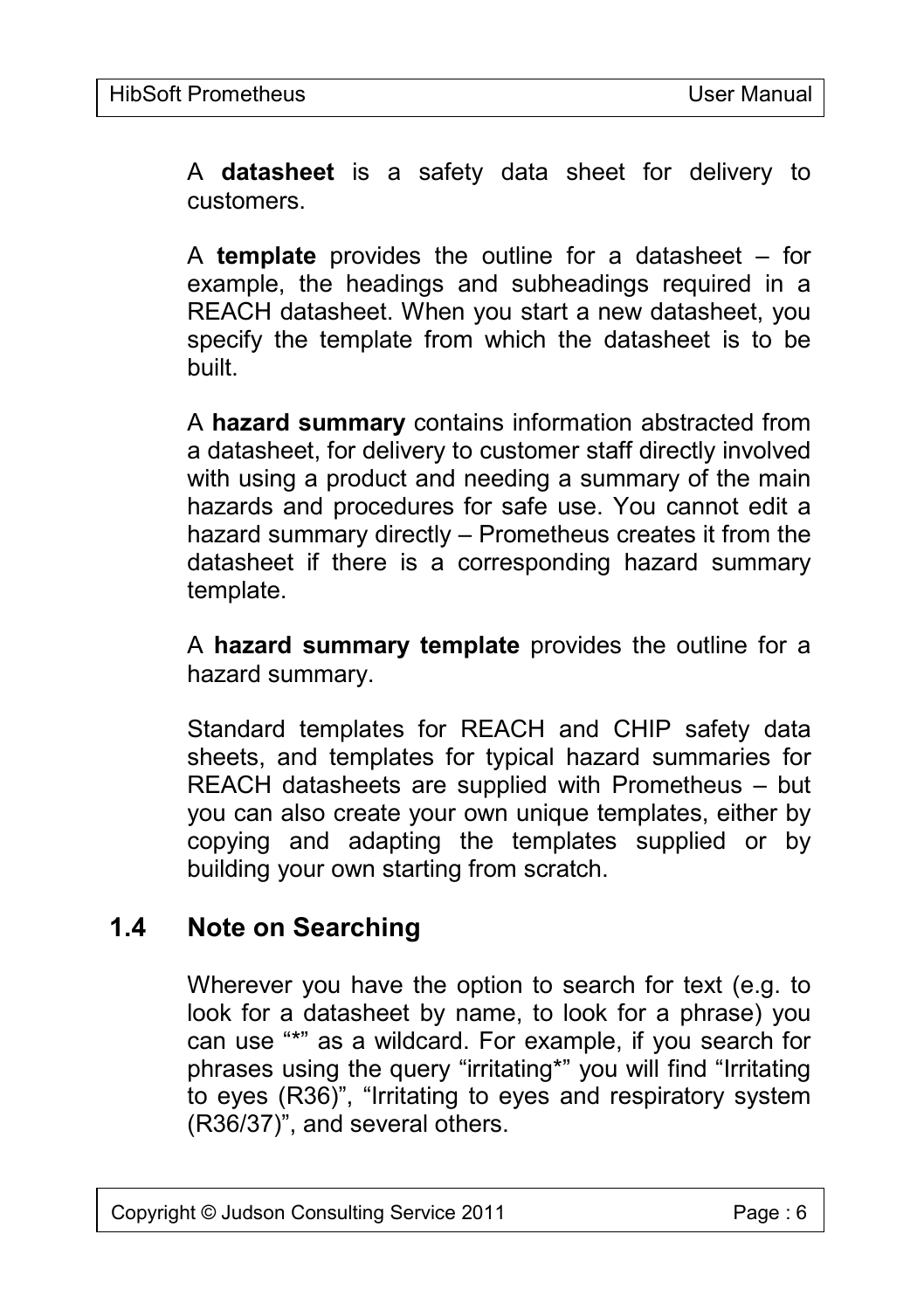## **1.5 Note on Languages and Translation**

Wherever you select phrases from lists when you are editing a datasheet, they will be translated automatically when you translate the datasheet, provided that the translations are available for the phrases. If a translation is not available, the phrase will be omitted from the translated datasheet (a warning will be displayed so that you know this has happened). Wherever you type in text (e.g. when adding text to a Free Text entry in a datasheet; when replacing "#" with a value in a phrase) the text will be carried into translated datasheets as it is, without translation. In some places you can choose whether to select from a list or to enter free text. In those places, free text is displayed in a magenta colour in the editor to distinguish it from phrases that will be translated.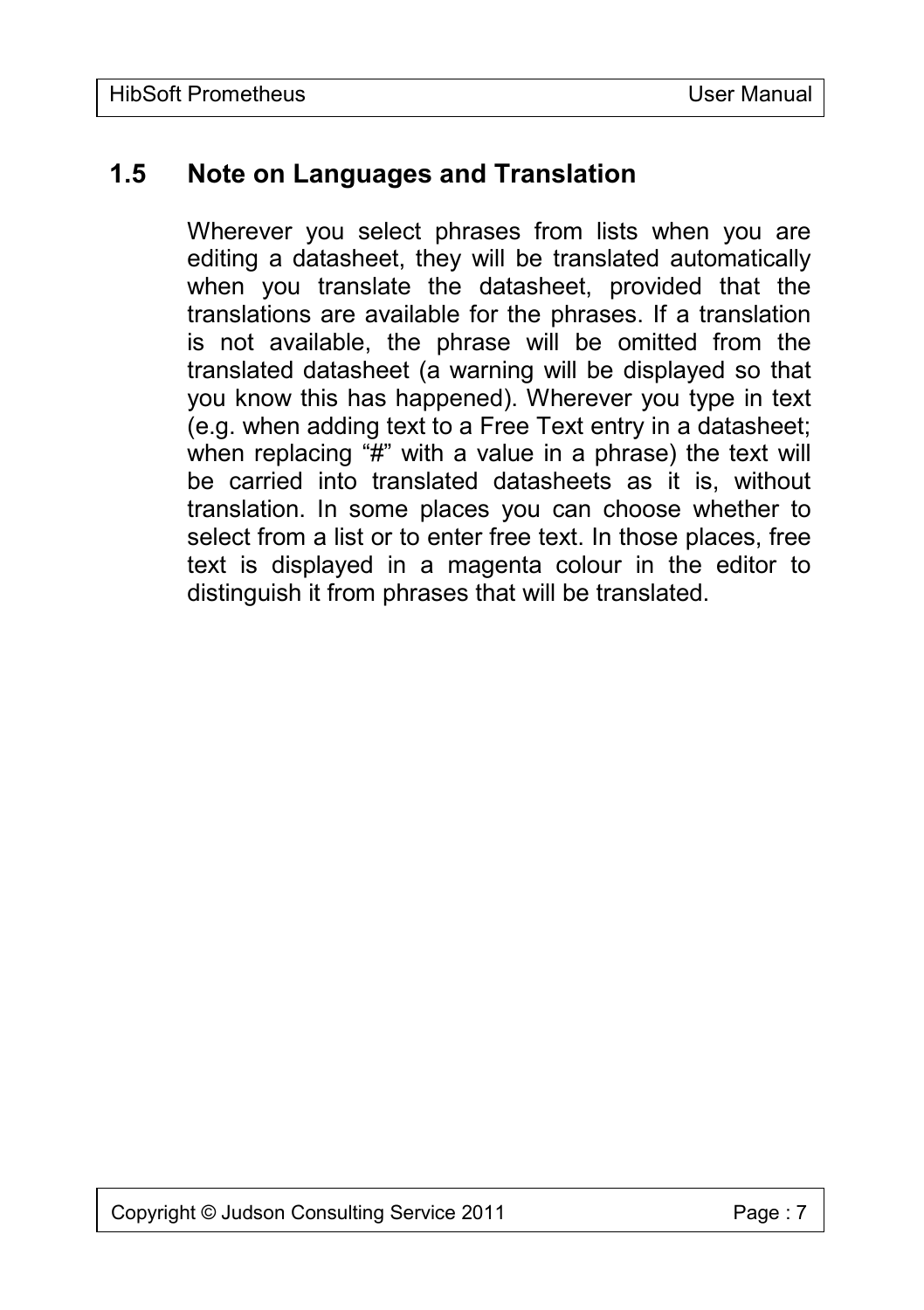# **2. Security**

#### **2.1 Access Levels**

You can control access to Prometheus so that, for example, authorisation to approve datasheets is restricted to certain members of staff. The privilege levels available are as follows. Note that each higher level of access automatically includes all the privileges of all the levels below it.

The security levels, in diminishing order of privilege are:

- 9 Unrestricted Access
- 8 Create/modify Templates
- 7 Approve Datasheets
- 6 Enter/edit Phrases<br>5 Translate Datashee
- 5 Translate Datasheets
- 4 Modify Datasheets<br>3 Order Datasheets
- Order Datasheets
- 2 View/print Datasheets
- 1 No Access

To add new users and to set or change their privilege level, you must be logged on under a name that has unrestricted access.

## **2.2 Adding Users**

To add a new user, log in to an Unrestricted Access account and then select 'Administration|Add User' from the menu.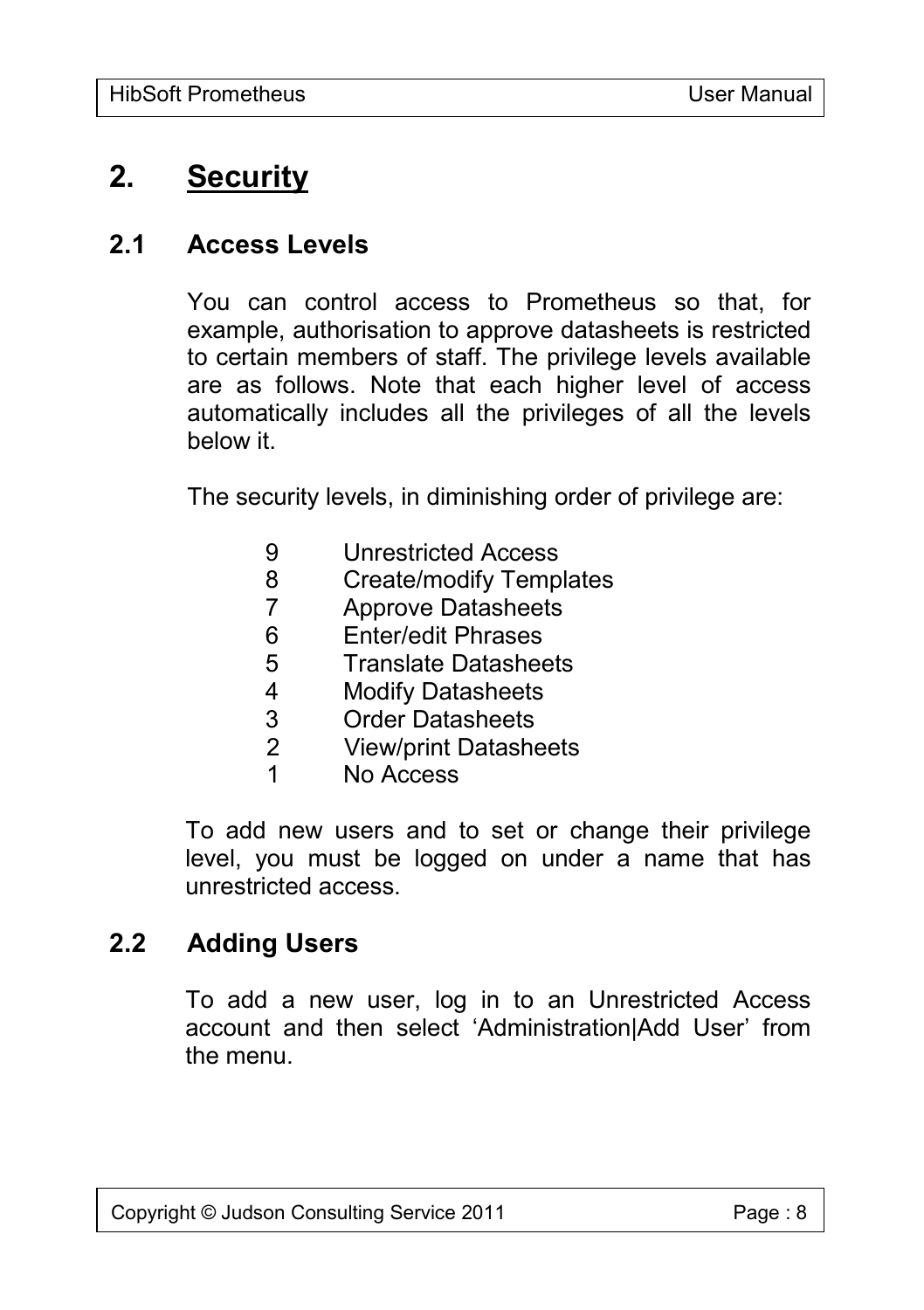| User ID form<br>$\Sigma$<br>回<br>$\equiv$ |
|-------------------------------------------|
| Name:                                     |
| No access<br>$\blacksquare$               |
| New password:                             |
| Confirm new password:                     |
| Cancel<br>OK.                             |

Enter a 'Name' for the new user then select the required privilege level (in the example above 'No access' is selected - click the downward pointing triangle for the full list of options to choose from). Next enter the chosen password in the both the 'New Password' and 'Confirm new password' boxes, then click [OK] to save (you can cancel the operation at any time by clicking [Cancel]).

## **2.3 Maintaining Passwords**

Individual users can reset their own passwords by selecting 'Administration|Change Password' from the menu.

| User ID form          | æ<br>▣ |
|-----------------------|--------|
|                       | Name:  |
| Old password:         |        |
| New password:         |        |
| Confirm new password: |        |
| OK                    | Cancel |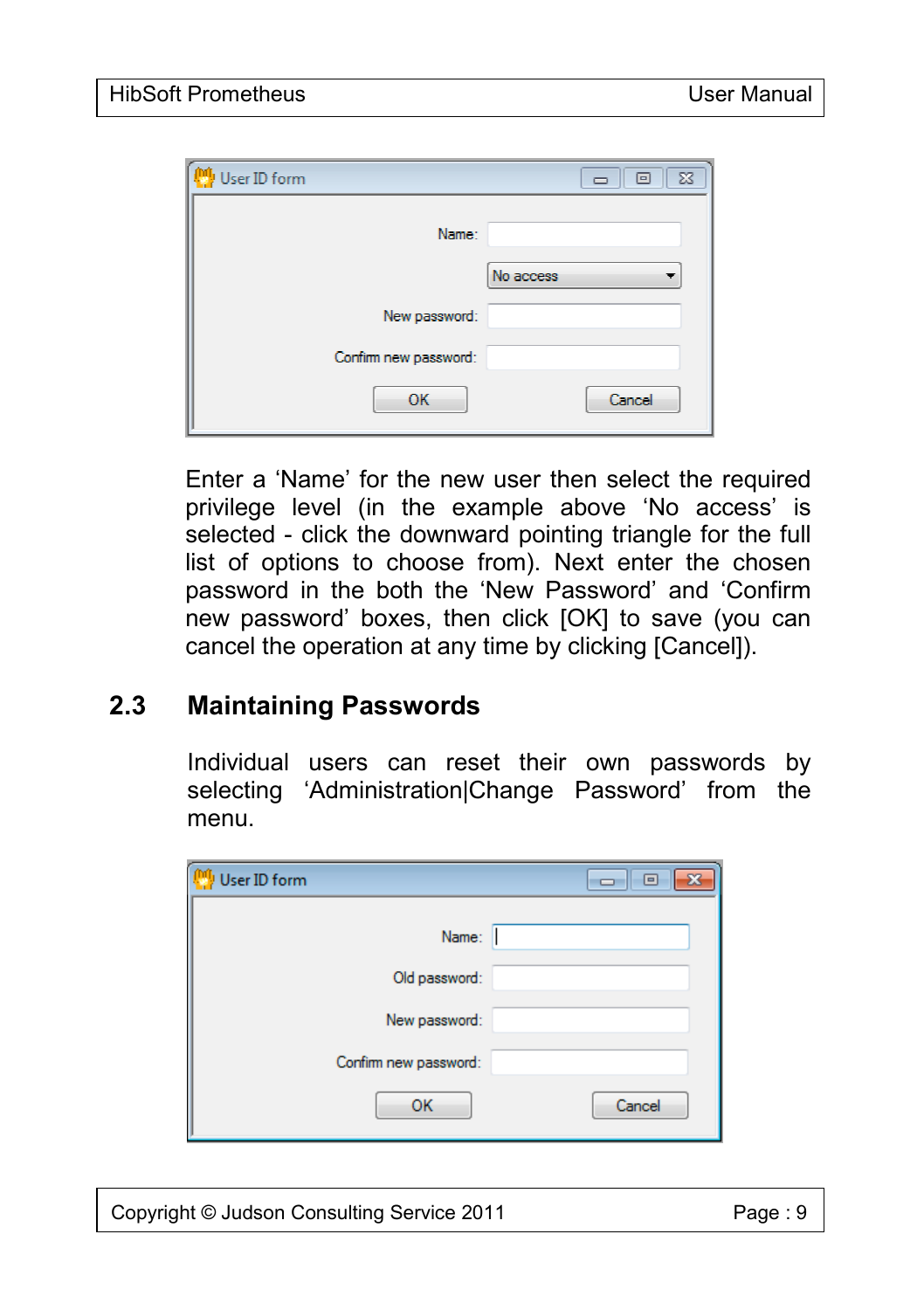Enter the 'Name' of the user whose password is to be changed and then, to verify you have the right to make the change, enter the existing or 'Old Password'. Next enter the new password in both the 'New password' and 'Confirm new password' boxes then click [OK] (you can cancel the operation at any time by clicking [Cancel]).

*NB: If you do not know the old password, then it is not possible to change it by this method, nor is it possible anywhere within the software to recover a lost password. A system administrator (anyone who has been allocated an Unrestricted Access password) can, however, force a new password to any user.*

#### **2.4 Reset Password**

*System Administrators only* – this option can be used to force a new password to any user where the Old Password is forgotten or unknown. Select 'Administration|Reset Password' from the menu.

| User ID form          | ▣<br>x |
|-----------------------|--------|
| Name:                 |        |
| Old password:         |        |
| New password:         |        |
| Confirm new password: |        |
| OK                    | Cancel |

Enter the 'Name' of the user whose password is to be changed then enter the new password in both the 'New password' and 'Confirm new password' boxes. Click [OK] to save or [Cancel] to cancel.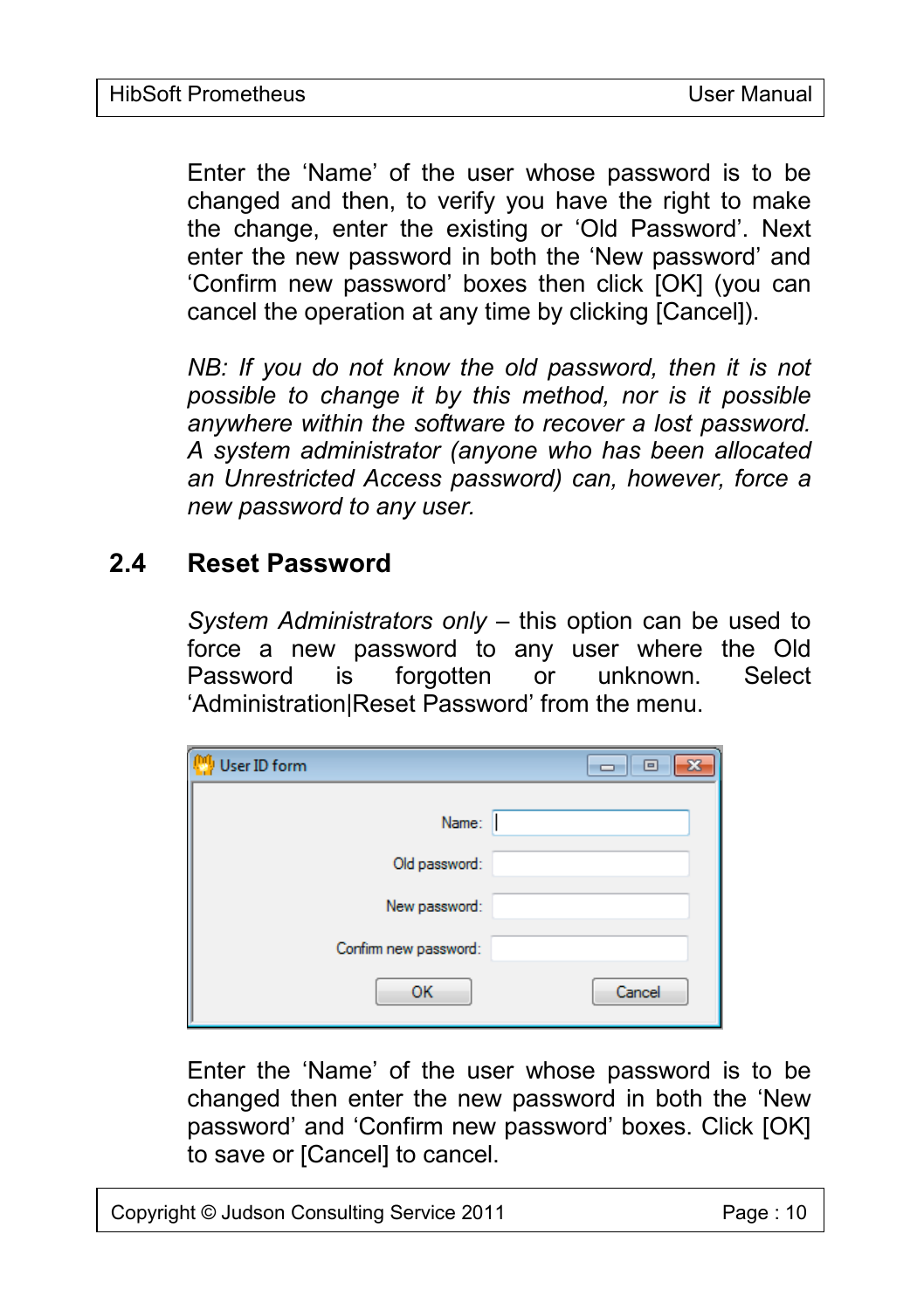*Note that if you lose the passwords to all of your System Administrator accounts it will not be possible to carry out any actions requiring that privilege level, including resetting password. If this situation arises, contact Hibiscus PLC and we will help you to rectify the situation.*

## **2.5 Editing User Access**

*System Administrators only* – this option can be used to change an individual user's access level select 'Administration|Edit User Access'.

| User ID form | $\mathbf{z}$<br>回<br>▭ |
|--------------|------------------------|
| Name:        |                        |
|              | No access              |
|              |                        |
| OK           | Cancel                 |

Enter the 'Name' of the user whose access level is to be amended and select the new access level from the dropdown box (click on the downward pointing triangle next to 'No access'.

*Note that* you cannot change your own access level. This this ensures that the last remaining System Administrator cannot take away their own admin rights which would otherwise cause loss of access to that part of the software.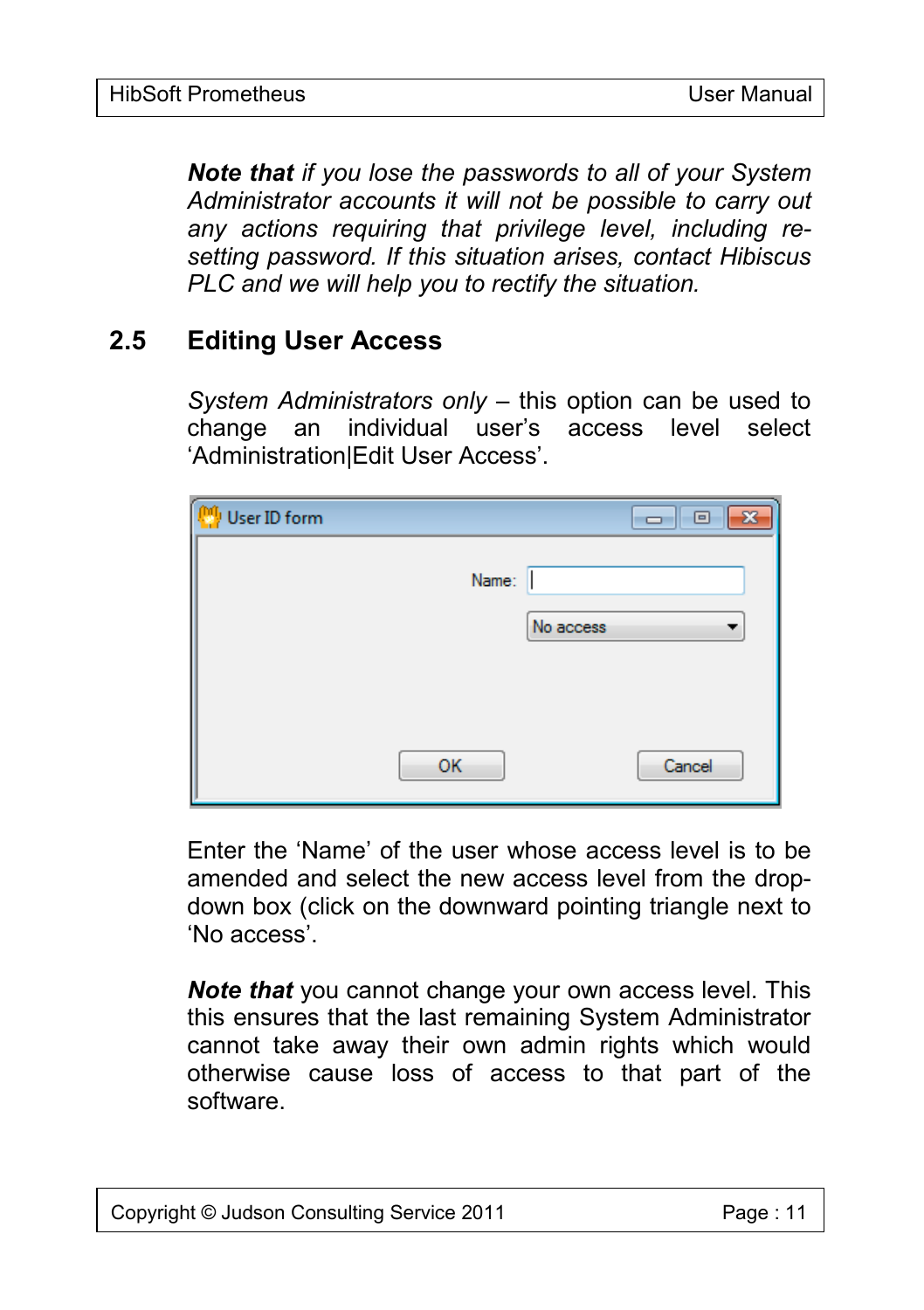# **2.6 Listing Users**

To see a current list of users granted access to the software together with their levels of access select 'Administration|List Users'.



## **2.7 Default Login**

It is recommended that you change the password on the default login (but keep a record safe somewhere) and/or create a new Unrestricted Access user before commencing operational use of the software. Any user who is provided with an Unrestricted Access login account is considered to be a System Administrator since they have the power to make administrative changes to the software operation.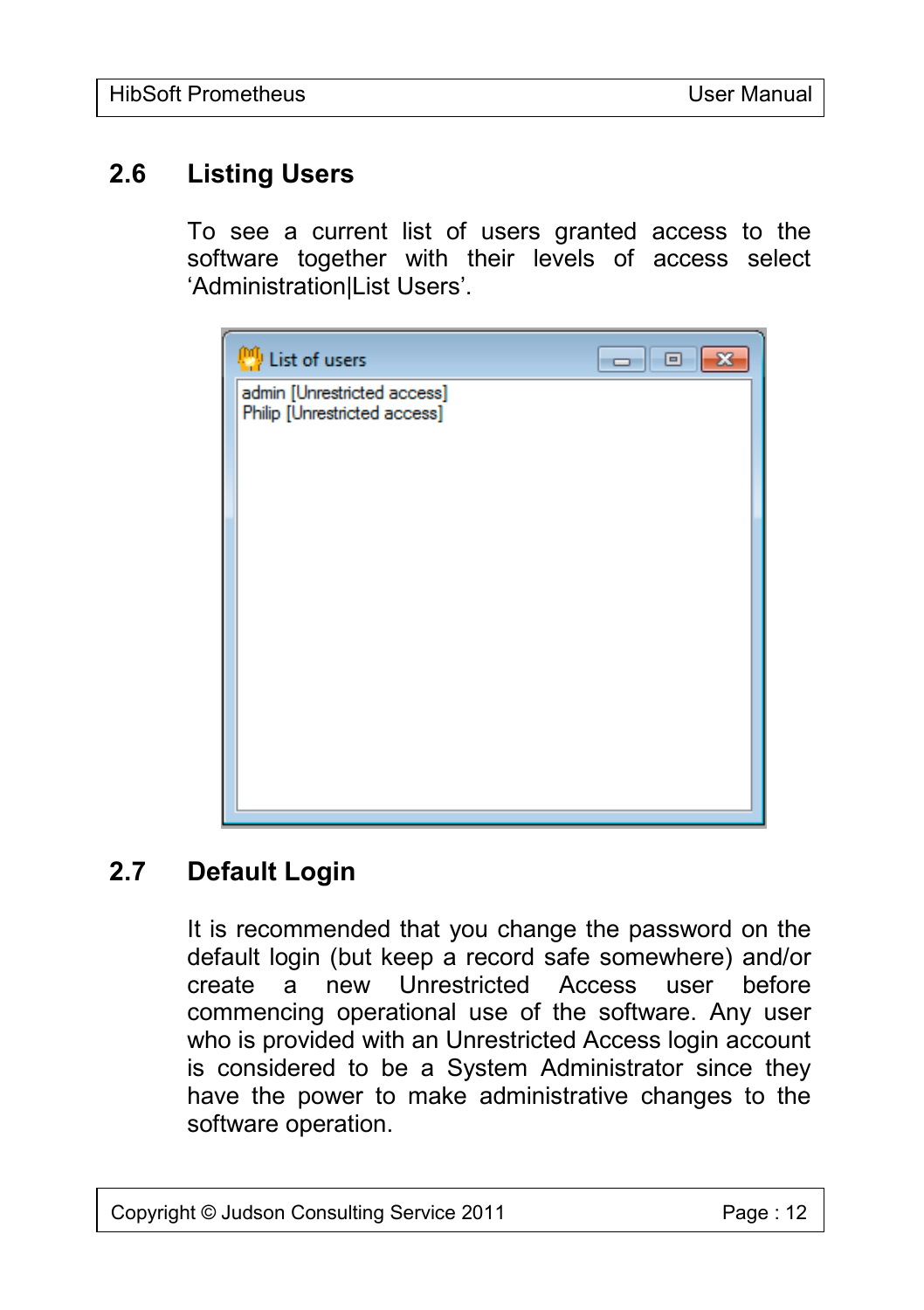# **3. Creating and Editing Datasheets**

#### **3.1 Introduction**

In this section we will be talking about Datasheets that are either *Approved* or *Unapproved*.

An **Approved** datasheet is one that has been completed and checked and is ready for release to your customers. An **Unapproved** datasheet is one that has not yet been cleared for release to your customers.

Clearly, once a datasheet has been sent out it is important to keep a record of what it contained, therefore once a datasheet has been Approved certain restrictions are imposed upon modifying it.

#### **3.2 Creating a New Datasheet**

**Templates** - Datasheets are created from *Templates* which describe the general layout of the datasheet and the data elements (individual items of information) that it contains. Different templates can be stored and used to create different styles of Datasheets for different territories and usages. You can even create templates that are partially completed to speed up datasheet creation for similar products.

Prometheus is supplied with a selection of ready made templates but you can also create an unlimited number of you own unique styles – see section 4.

To start a new datasheet, select 'File|New Datasheet' from the menu.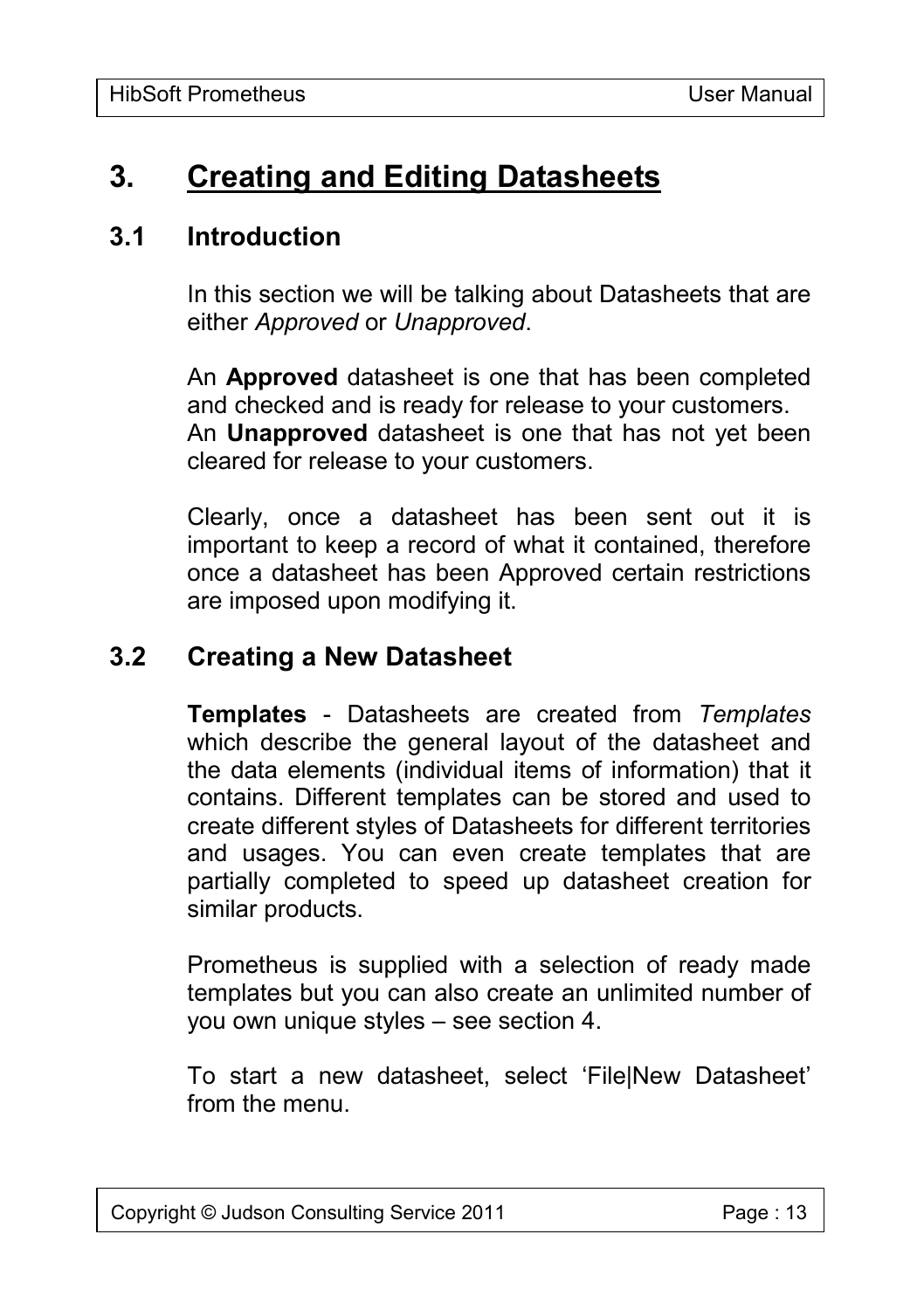| New Datasheet                                                                                           |                            | $\Box$<br>- 8 - 1 - |
|---------------------------------------------------------------------------------------------------------|----------------------------|---------------------|
| Datasheet code:                                                                                         |                            |                     |
| Datasheet name:                                                                                         |                            |                     |
| Language: English                                                                                       | $\blacksquare$             |                     |
|                                                                                                         | Based on another datasheet |                     |
| Select template:                                                                                        |                            |                     |
| Reach Template (Substance)<br>Reach Template (Mixture)<br><b>CHIP Template</b><br><b>REACH Extended</b> |                            |                     |
|                                                                                                         | OK.                        | Cancel              |

On the form that opens, enter a 'Datasheet Code' (a simple reference that will be used to identify the datasheet) and a 'Datasheet Name' (a descriptive title), then select the language (from the dropdown).

#### **3.2.1 Based on another datasheet**

You can create a new datasheet either based upon a template or based upon an existing datasheet (this is especially useful if the new product is similar to an existing one). When you base a new datasheet upon an existing one, both the template and the contents of the original datasheet will be automatically copied into the new one which you can then amend to meet the current requirements. Note, however, that all entries that originated from the *template* of the other datasheet will be locked against editing.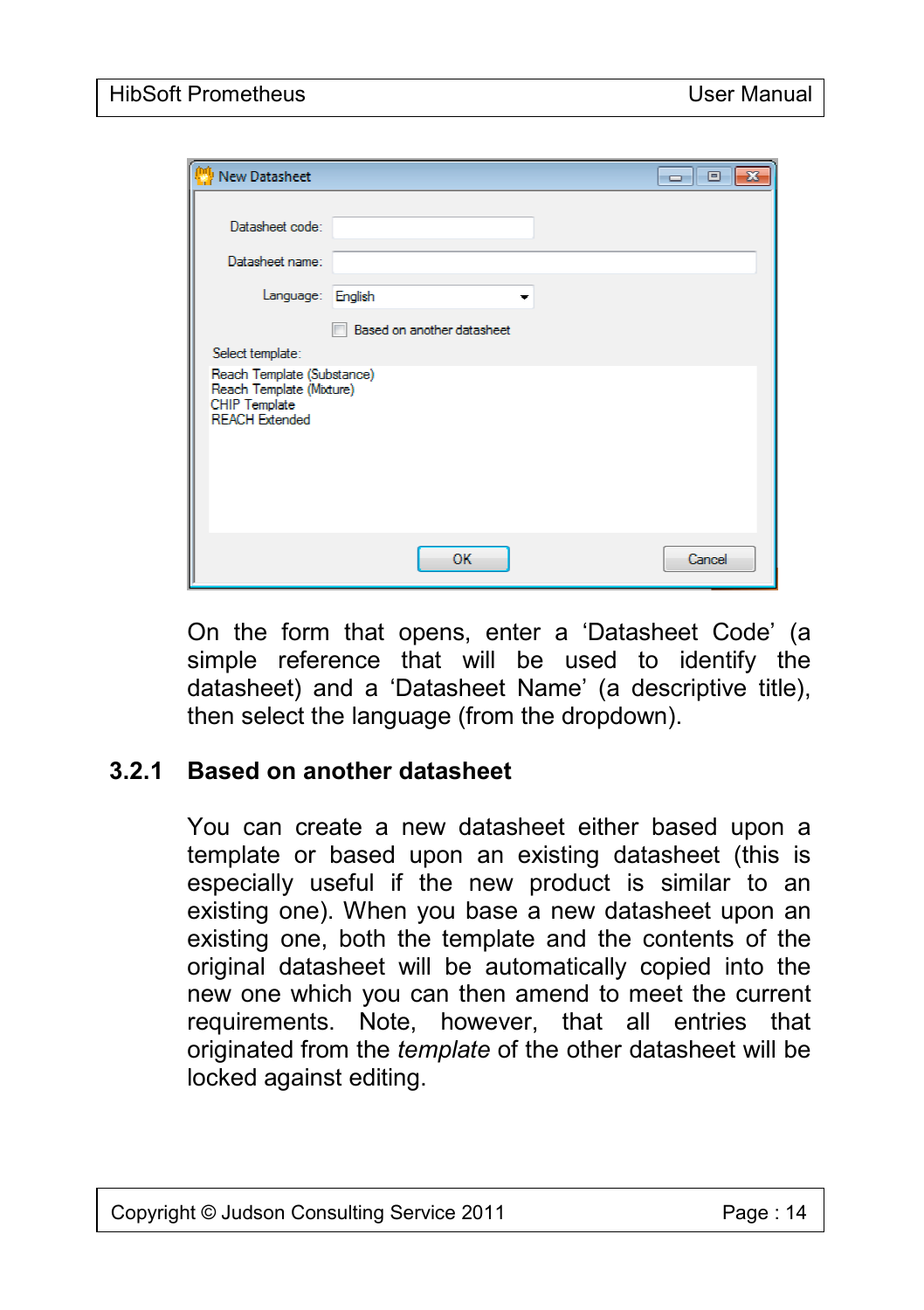To use this option, tick the box labelled "Based on another datasheet" (the listbox of template options will disappear) then click [OK].

A browser box will open from which you can find and select the donor datasheet.

| Datasheet Search Form                                                                                                                                                                             |        |
|---------------------------------------------------------------------------------------------------------------------------------------------------------------------------------------------------|--------|
| Datasheets:                                                                                                                                                                                       |        |
| Search Datasheet code<br>for<br>$\cdot$                                                                                                                                                           | Go     |
| Template:<br>$\Box$<br>Language:<br>Include old versions<br><any><br/><any><br/><math display="inline">\blacktriangledown</math><br/><math display="inline">\blacktriangledown</math></any></any> |        |
|                                                                                                                                                                                                   |        |
|                                                                                                                                                                                                   |        |
|                                                                                                                                                                                                   |        |
|                                                                                                                                                                                                   |        |
|                                                                                                                                                                                                   |        |
|                                                                                                                                                                                                   |        |
|                                                                                                                                                                                                   |        |
| OK                                                                                                                                                                                                | Cancel |

In the 'Search' drop-down select either 'Datasheet code' or 'Datasheet name' and enter the code/name to search for in the box to the right – then click [Go]. A list of matching datasheets will be displayed in the listbox underneath. Click on the datasheet required to select it then click [OK]. Go to 3.4.

#### **3.2.2 Based on a template**

The large list box occupying the lower half of the New Datasheet window lists the *templates* you currently have available (if you tick 'Based on another datasheet' this box disappears – untick to bring it back). Click on the one on which you want the datasheet to be based to select it then click [OK].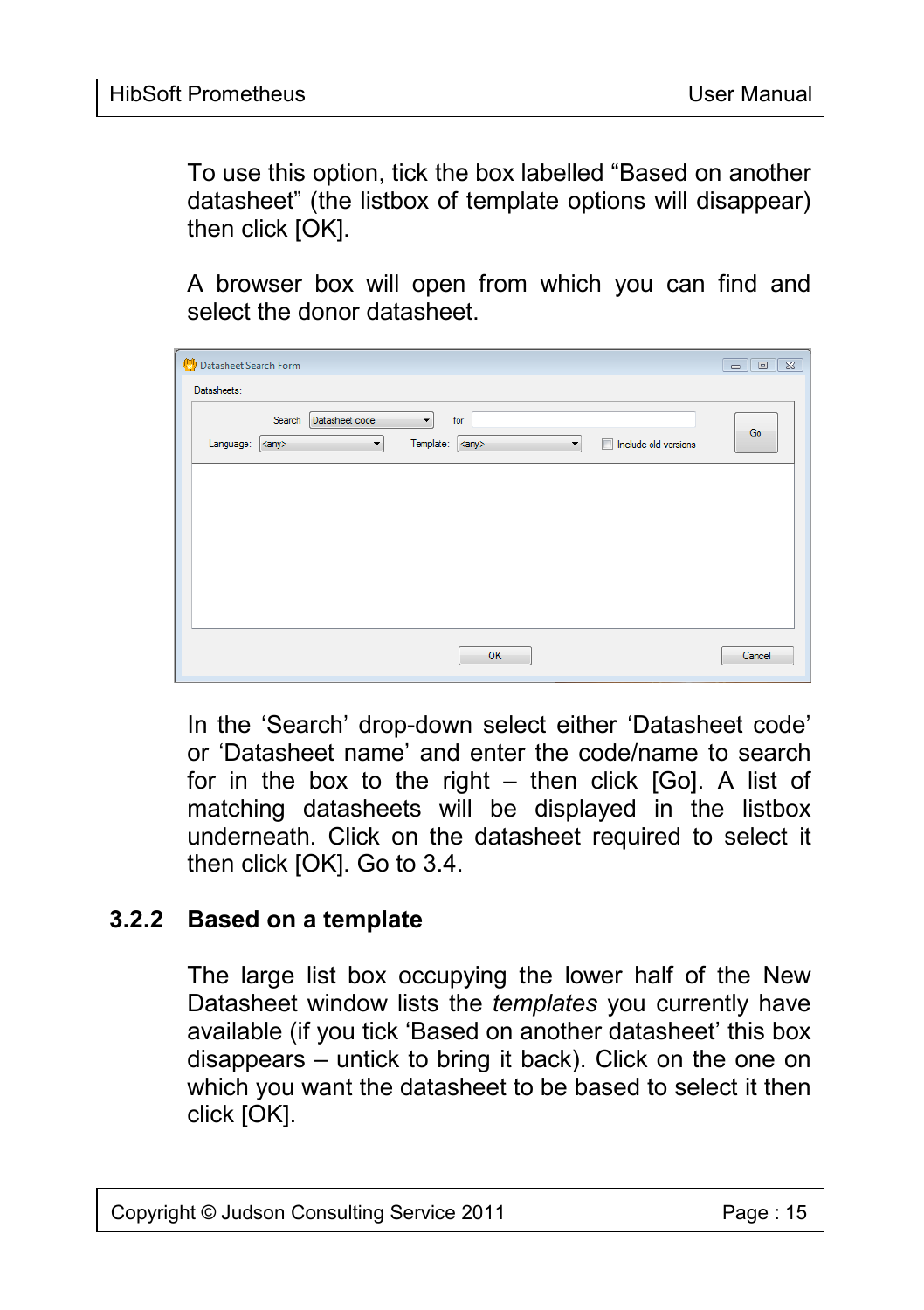The currently approved version of the template will be used automatically. To ensure the integrity of the datasheet, entries that come from the template cannot be edited, with the exception of composite phrases where limited editing is permitted (see section 3.4.3).

As soon as the new Datasheet has been created you will be taken directly to the Datasheet Editor to start inputting information  $-$  go to 3.4.

#### **3.2.3 Datasheet codes**

Note that instead of entering a code for each new datasheet, you can set Prometheus to generate consecutive codes automatically, with or without your own prefix (see section 10).

## **3.3 Opening an Existing Datasheet**

To open an existing datasheet, select 'File|Open Datasheet from the menu and use the search form to locate and load the Datasheet required.

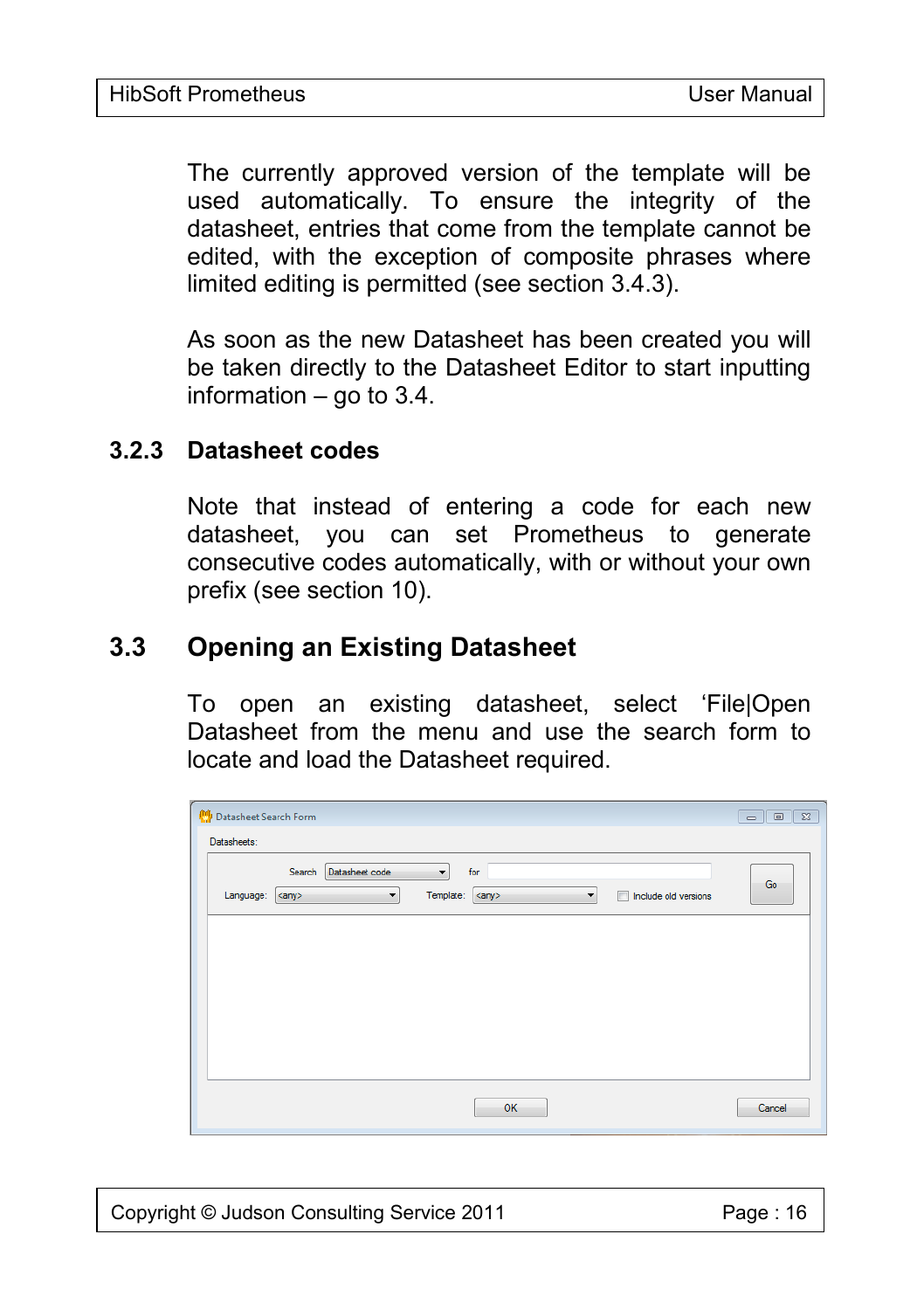# **3.4 Editing a Datasheet (Unapproved)**

## **3.4.1 The datasheet editor**

| Datasheet - TEST version 1.0.0                                                          | 画<br>- 1 |   |
|-----------------------------------------------------------------------------------------|----------|---|
| SECTION 1 Identification of the substance or preparation and of the company/undertaking |          |   |
| 1.1 Product identifier                                                                  |          |   |
| Product Name:                                                                           |          |   |
| 1.2 Relevant identified uses of the substance or mixture and uses advised against       |          | Ξ |
| Use of the substance/preparation:                                                       |          |   |
| 1.3 Details of the supplier of the safety data sheet                                    |          |   |
| Name of Supplier:                                                                       |          |   |
| Address of Supplier:                                                                    |          |   |
| Telephone:                                                                              |          |   |
| Responsible Person:                                                                     |          |   |
| Email:                                                                                  |          |   |
| 1.4 Emergency telephone number                                                          |          |   |
| Emergency Telephone.                                                                    |          |   |
| <b>SECTION 2 Hazards identification</b>                                                 |          |   |
| 2.1 Classification of the substance or mixture                                          |          |   |
| 2.2 Label elements                                                                      |          |   |
| 2.2.1 Hazard phrases                                                                    |          |   |
| 2.2.2 Precautionary Phrases                                                             |          |   |
| 2.3 Other hazards                                                                       |          |   |
| SECTION 3 Composition/information on ingredients                                        |          |   |
| 3.1 Substances                                                                          |          |   |
| 3.1.1 chem 1                                                                            |          |   |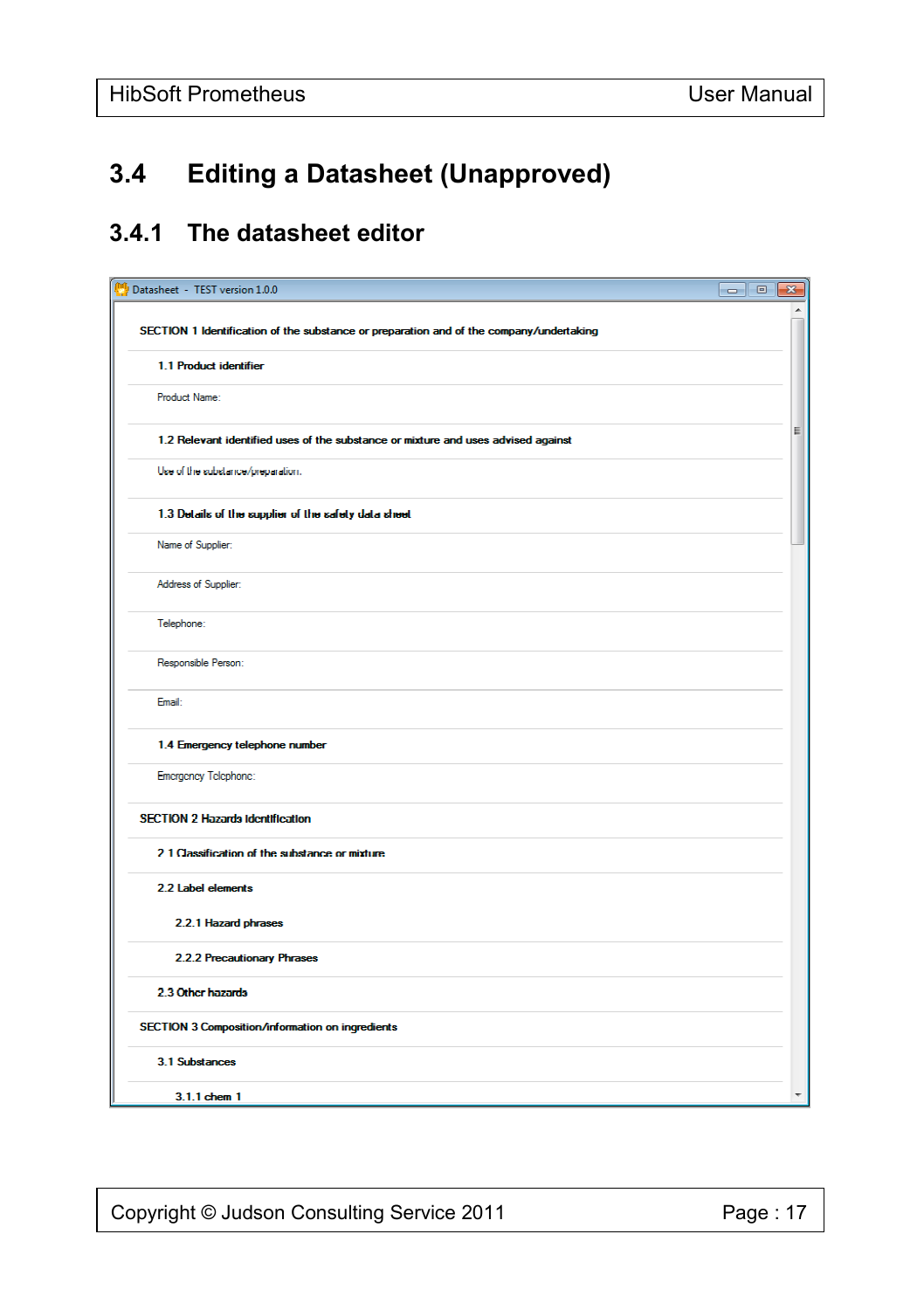When you are creating a new Datasheet, or when you open an existing Datasheet that has not yet been approved, the Datasheet editor will open automatically. Note also that if you close the editor accidentally you can open it again by selecting 'Datasheet Operations|Edit' from the menu bar.

#### **3.4.2 Editing an entry**

To edit an entry in the datasheet displayed in the editor, click on the entry. If editing is permitted, the display will change to allow you to delete or make changes to the entry.

For example, to enter the name of the product, click on 'Product Name:' in the datasheet editor. When you do so, that section will expand with a sub-editor to allow you to either type in the data required or select it from previously stored options.

| Datasheet - TEST version 1.0.0                                                          | E<br>$\Box$ |
|-----------------------------------------------------------------------------------------|-------------|
| SECTION 1 Identification of the substance or preparation and of the company/undertaking |             |
| 1.1 Product Identifier                                                                  |             |
| Product Name:                                                                           |             |
| 1.2 Relevant identified uses of the substance or mixture and uses advised against       | Ξ           |
| Use of the substance/preparation:                                                       |             |

To enter the Product Name phrase directly, just type it into the 'Product Name:' box in the sub-editor. Alternatively, you can select an entry from the list-box below (if any have been set up previously. Note that phrases of all types can be classified as 'favourites', ie. ones that you use the most. To switch between the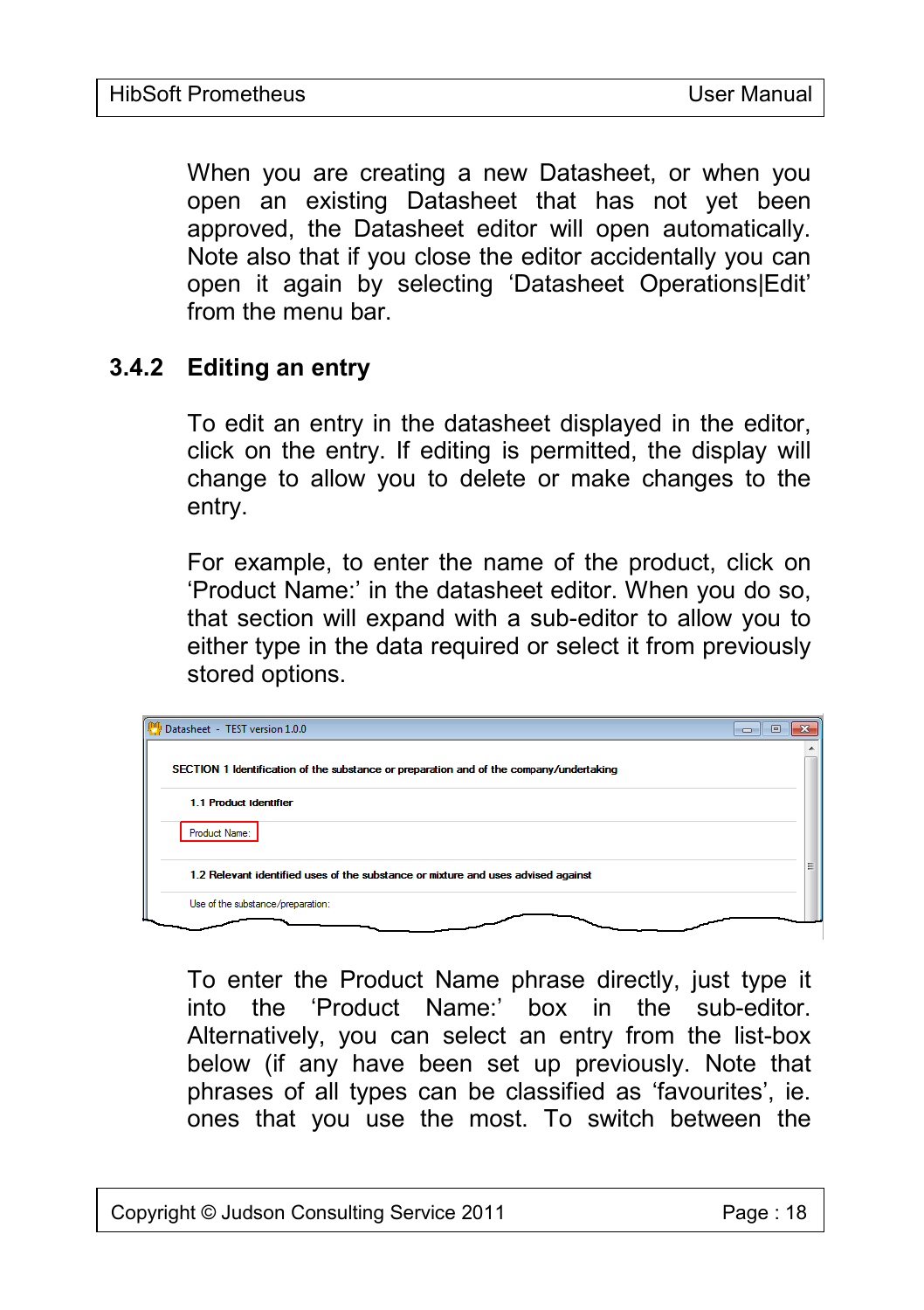standard list and your smaller list of favourites just click on the 'List favourites' or 'List standard' radio button.

| Datasheet - TEST version 1.0.0 |                                                                                         |                                                |      |  |           | $\mathbf{x}$<br>$\overline{\phantom{a}}$ $\overline{\phantom{a}}$ |  |
|--------------------------------|-----------------------------------------------------------------------------------------|------------------------------------------------|------|--|-----------|-------------------------------------------------------------------|--|
|                                |                                                                                         |                                                |      |  |           | ▴                                                                 |  |
|                                | SECTION 1 Identification of the substance or preparation and of the company/undertaking |                                                |      |  |           |                                                                   |  |
|                                | 1.1 Product identifier                                                                  |                                                |      |  |           |                                                                   |  |
| Product Name:<br>⋖             |                                                                                         |                                                |      |  |           |                                                                   |  |
|                                |                                                                                         |                                                |      |  |           | Ξ                                                                 |  |
| <b>C</b> List favourites       |                                                                                         | <b>O</b> List standard                         | Find |  | Find Next |                                                                   |  |
|                                |                                                                                         |                                                |      |  |           |                                                                   |  |
|                                |                                                                                         |                                                |      |  |           |                                                                   |  |
|                                |                                                                                         |                                                |      |  |           |                                                                   |  |
|                                |                                                                                         |                                                |      |  |           |                                                                   |  |
|                                |                                                                                         |                                                |      |  |           |                                                                   |  |
|                                |                                                                                         |                                                |      |  |           |                                                                   |  |
|                                |                                                                                         |                                                |      |  |           |                                                                   |  |
| Search all phrases             |                                                                                         | Add to favourites                              |      |  |           |                                                                   |  |
|                                |                                                                                         |                                                |      |  |           |                                                                   |  |
|                                |                                                                                         |                                                |      |  |           |                                                                   |  |
|                                |                                                                                         |                                                |      |  |           |                                                                   |  |
| Move Up                        | Move Down                                                                               | Delete                                         |      |  | Cancel    | OK                                                                |  |
|                                |                                                                                         | <b>SECTION 2 Hazards Identification</b>        |      |  |           |                                                                   |  |
|                                |                                                                                         | 2.1 Classification of the substance or mixture |      |  |           |                                                                   |  |
|                                |                                                                                         |                                                |      |  |           |                                                                   |  |

In a long list, you can search for a specific phrase by typing part of the phrase in the 'Find' box then clicking [Find Next]. You can even search for phrases outside the current context (ie. existing phrases that may not normally apply in this section) by clicking on [Search all phrases].

*NB: The above merely uses Product Name as an example, most phrase entries work in the same way.*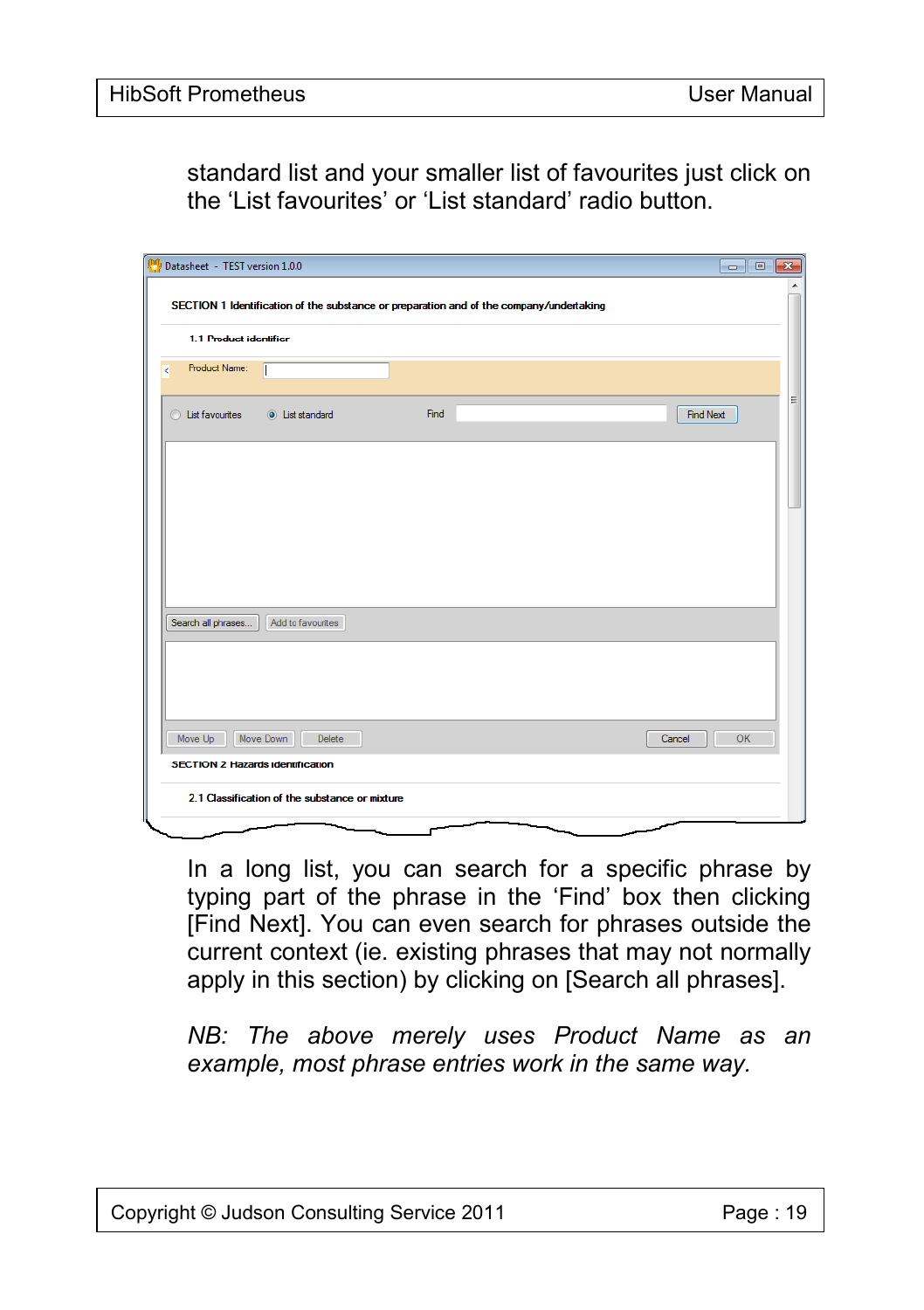#### **3.4.3 Cautionary notes on editing datasheets**

To ensure the integrity of the datasheet, entries that are defined in the template cannot be edited, with the exception of composite phrases (see "3.5.3 Composite phrases") where limited editing is permitted. A grey line is displayed beneath each entry. If you click on any of these grey lines, a drop-down box will appear offering options for inserting headers of different levels, a chemical name, a phrase, symbols, and/or free text, depending on what is appropriate at that position in the datasheet. Click on the item you require and it will be inserted into the datasheet.

Note that you only need to maintain one, master version of a datasheet. You can create versions in different territories and different languages by using the translate function (see "5 Translating and Transposing Datasheets").

## **3.5 Adding Standard Headers (see next section for constituents)**

You can add new sub-headers to your datasheet layout by clicking on the grey line underneath any existing header to open up a list of options. For example, in Section 1 under 1.1 Product Identifier:

#### 1.1 Product identifier

Insert subsection Insert subsubsection Insert phrase Insert free text block Cancel

es of the substance or mixture and uses advised

Use of the substance/preparation: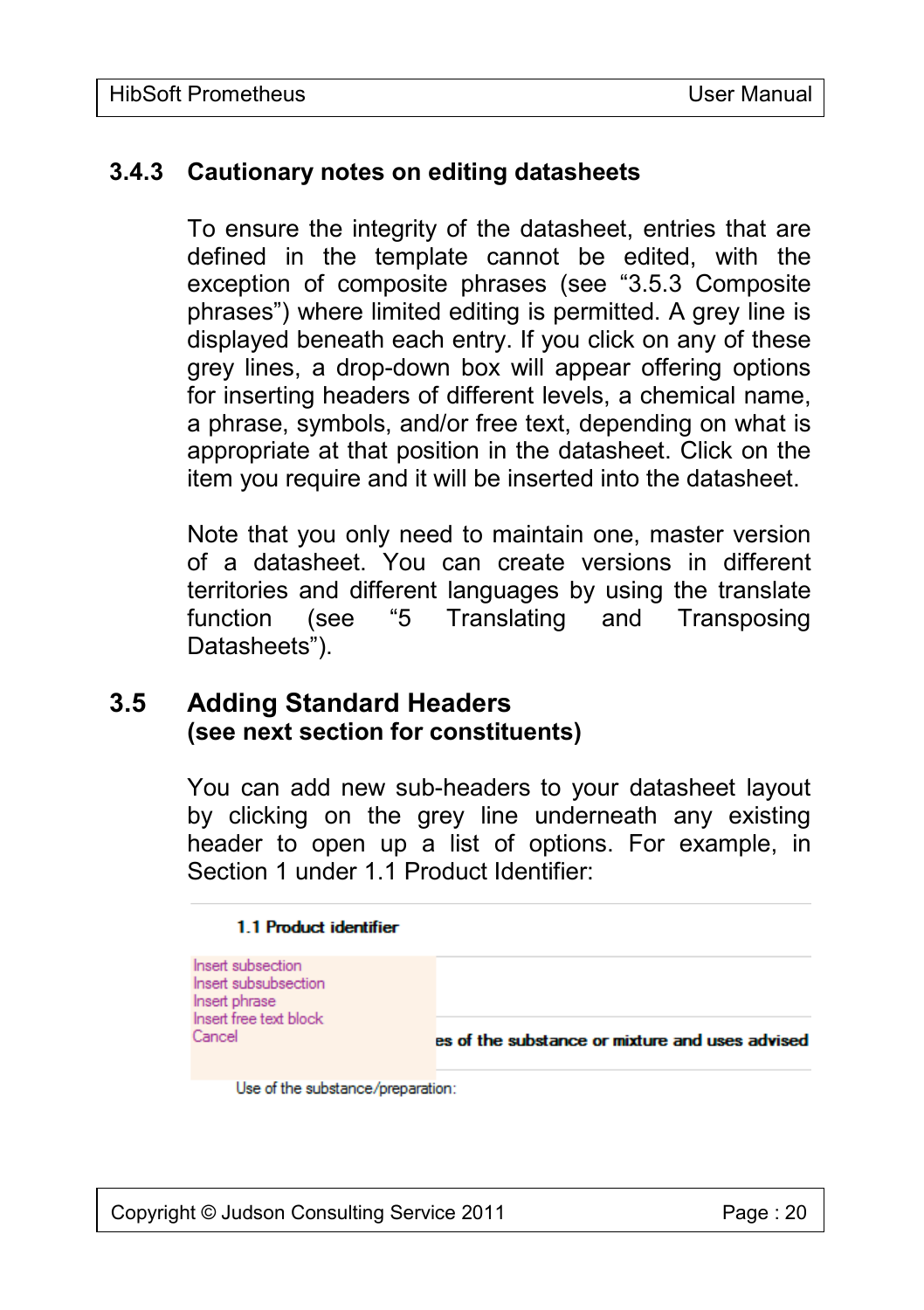To insert a new subsection at the current level (numbered 1.2) select 'Insert subsection'. To insert a new subsubsection at a lower level (numbered 1.1.1) select 'Insert subsubsection'. A sub-editor box will then open up for you to enter the details of the header required.

*You can also use this method to add additional phrases and text-blocks to the layout – these will be covered later.*

# **3.6 Adding and Editing Headers for Constituents**

The names of constituents are listed as sub-sub-headers under "Mixtures" or "Substances" in datasheets. To add a new chemical to the list, click on the grey line under the 'Mixtures' or 'Substances' header (or under the final entry for the previous constituent) and select 'Insert Chemical'.



This will automatically insert a new set of phrase holders for you to input the required information about the chemical constituent. The section title for the new constituent will be created as 'chem 1', 'chem 2' etc. You can click on these to change them.

Edit the phrases in the normal way to insert the data.

#### **3.6.1 Mixtures**

If you are working under the sub-header "Mixtures" and there is already a preceding entry for a chemical with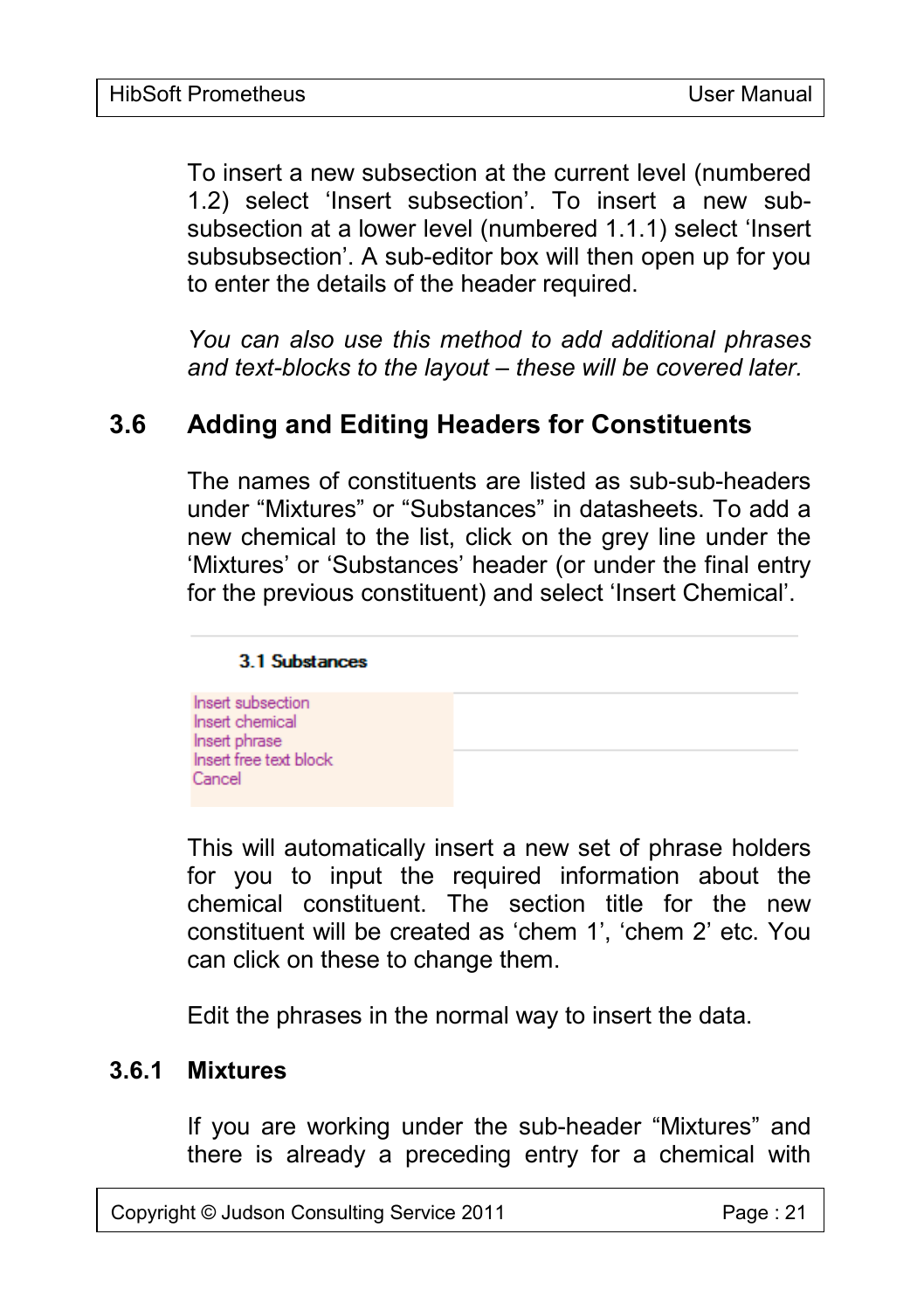entries under it, they will be added automatically. For example, if "Concentration: 22%" appeared under the name of the first constituent and you added a second one, "Concentration: " would automatically be added for it.

Click on a chemical name to change it. You can type in a name or import one from the Supply List by clicking 'Search substance database'. In the latter case, if there are entries under the name of the constituent that are available from the substance database (e.g. "CAS No.: ") , they will be entered automatically.

# **3.7 Adding and Editing Phrases**

#### **3.7.1 Standard phrases**

If you click on a grey line displayed in the editor in a position where it is appropriate to insert a phrase, the 'Insert phrase' option will be available in the drop-down list that appears.



Use of the substance/preparation:

Select that option and a box will appear from which you can select the phrase you want to add.

By default, if you have previously chosen some favourite phrases for this location in datasheets, your favourites list will be displayed. If not, a factory-set list will be displayed (if you want to add an item from the factory list to your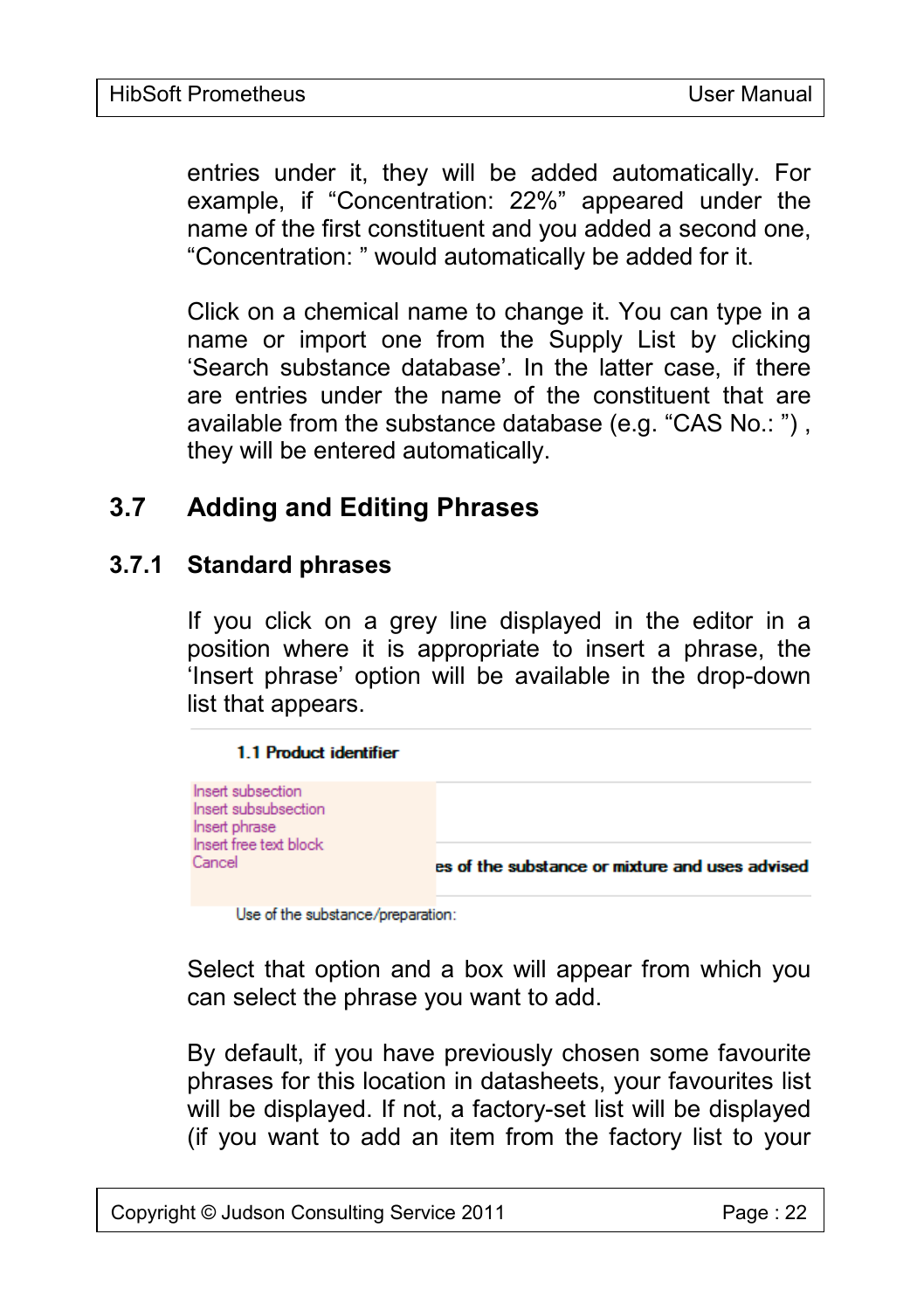favourites list, select the phrase and click 'Add to favourites"). Select the phrase that you want to add to the datasheet and click "OK". If you want to select from the entire set of phrases available in Prometheus, click on 'Search all phrases...'. You will be able to add the phrase that you choose to the datasheet, to your favourites list, or to both.

#### **3.7.2 Phrases containing insertions**

If you click in the editor on a phrase that contains insertions (e.g. "Decomposes above # ºC", which you might edit to read "Decomposes above 140 ºC"), the display will change to show text boxes in the positions in the phrase where substitutions can be made. Type in the substitution that you require. If the phrase is translated into other languages the insertion will not be translated and so you should limit insertions to numbers and internationally accepted words or codes, such as proper shipping names and CAS numbers, which do not require translation.

#### **3.7.3 Composite phrases**

Some phrases (recognisable in the full list of phrases because they contain "#\$") allow you to insert either free text (which will not be translated) or a list of one or more other phrases (which will be translated). In the editor these phrases are displayed with a box in the place where the insertion can be made. When you click on the box, a list will be displayed of phrases that you can add. Select the ones you want, and click 'OK'. Alternatively, you can type free text into the box. While the entry is selected for editing, free text will be displayed in a magenta colour so that you can distinguish it from translatable phrases.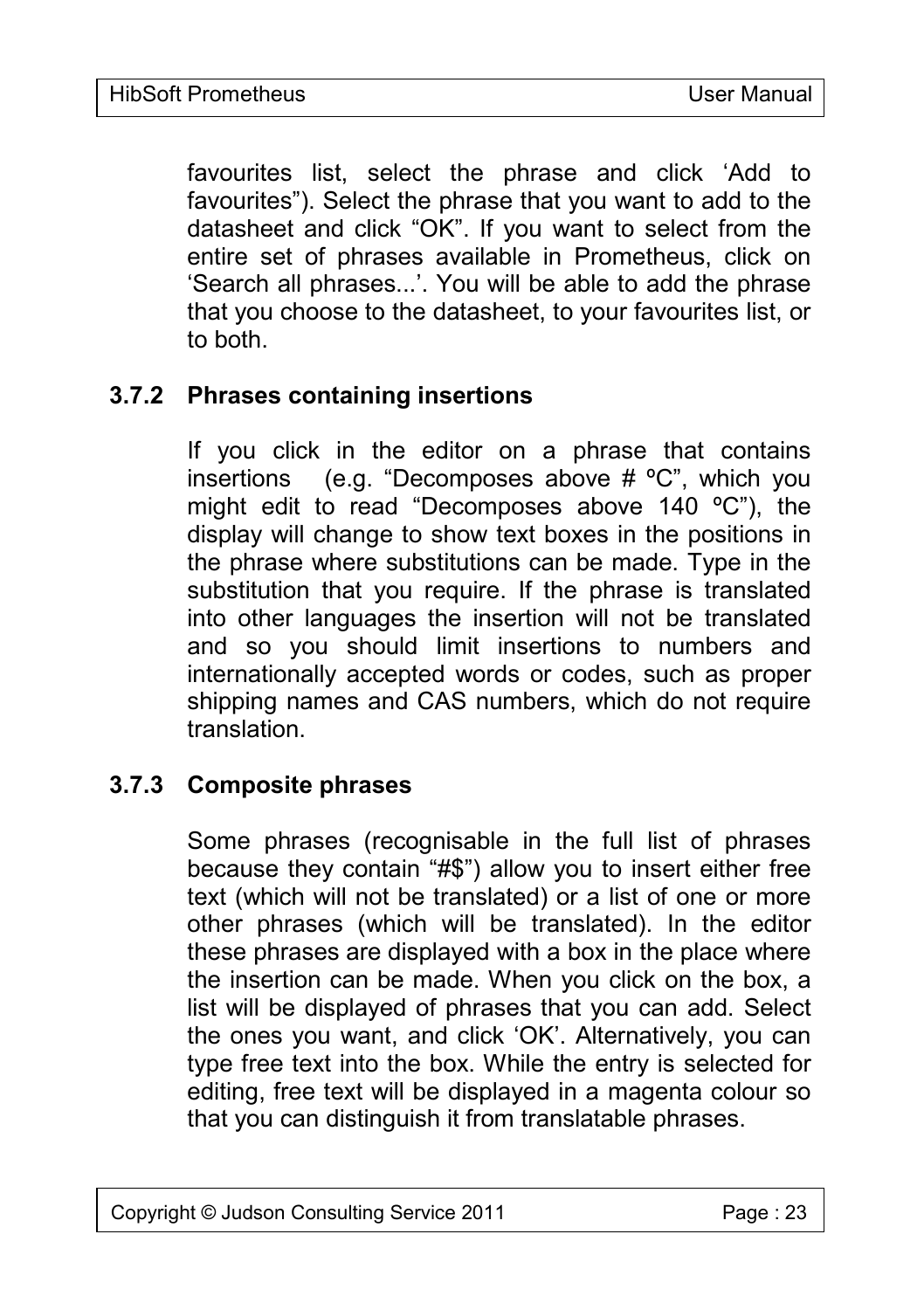For example, you can type your company name into the box beside "Name of Supplier: ". It will appear the same in all translations. Alternatively, you can record your company name as a phrase and provide translations for it in all languages (thus, for example, being able to represent it in the Cyrillic and Greek alphabets) and select that phrase from the drop-down list to complete "Name of Supplier: ". For another example, you might choose two phrases to use with "Appearance: " to make "Appearance: liquid, miscible with water".

## **3.8 Adding Free Text Blocks**

You can add freeform text blocks at most points in the datasheet simply by clicking on the grey line nearest to where you wish the text block to appear and then selecting 'Insert free text block' from the drop-down menu that appears to open the free text edit box.



Type any required text into the input box. To move on, simply select another area in the datasheet to advance to. To remove a text block, click on the [Delete] button to the right of the input box.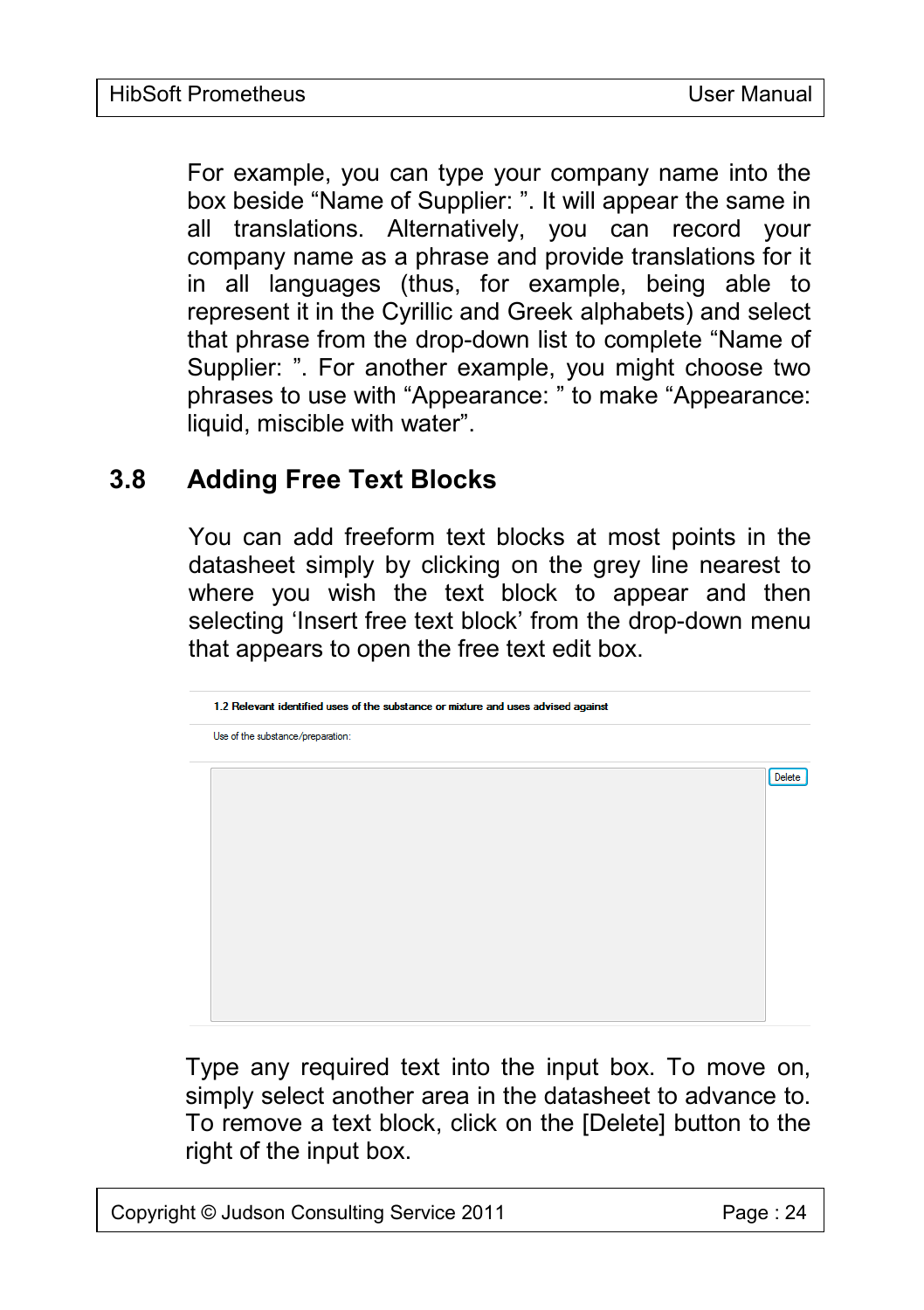## **3.9 Approving Datasheets**

To approve the current datasheet, select 'Datasheet Operations|Approve' from the menu then click on [OK] in the pop-up box. The datasheet will then be set to approved status. Note that is a previously approved version of the datasheet already exists, the new version will become the current version and the prior version will become an archive version.

*CAUTION: Once a datasheet has been approved you cannot delete or make further changes to it. You can, however, create a new version.*

Note that users who are limited to viewing, printing, and exporting files will not be able to access any datasheet until it has been Approved and then will only be able to access the *latest* approved version.

In search lists etc. approved datasheets are marked "\*\*\*" and superseded, archived versions are marked "\*".

## **3.10 Editing a Datasheet (Approved)**

If the datasheet has been approved, in order to maintain an accurate historical record of datasheets issued, you will not be permitted to make any further changes to that version. Consequently, when you open an approved datasheet it will open in print-preview mode instead of edit mode.

If you wish to make changes to an approved datasheet, you must create a new version of it. Select 'Datasheet Operations|Edit' from the menu and a pop-up box will appear asking if you wish to start a new version. Answer [OK] and another pop-up will appear from which you can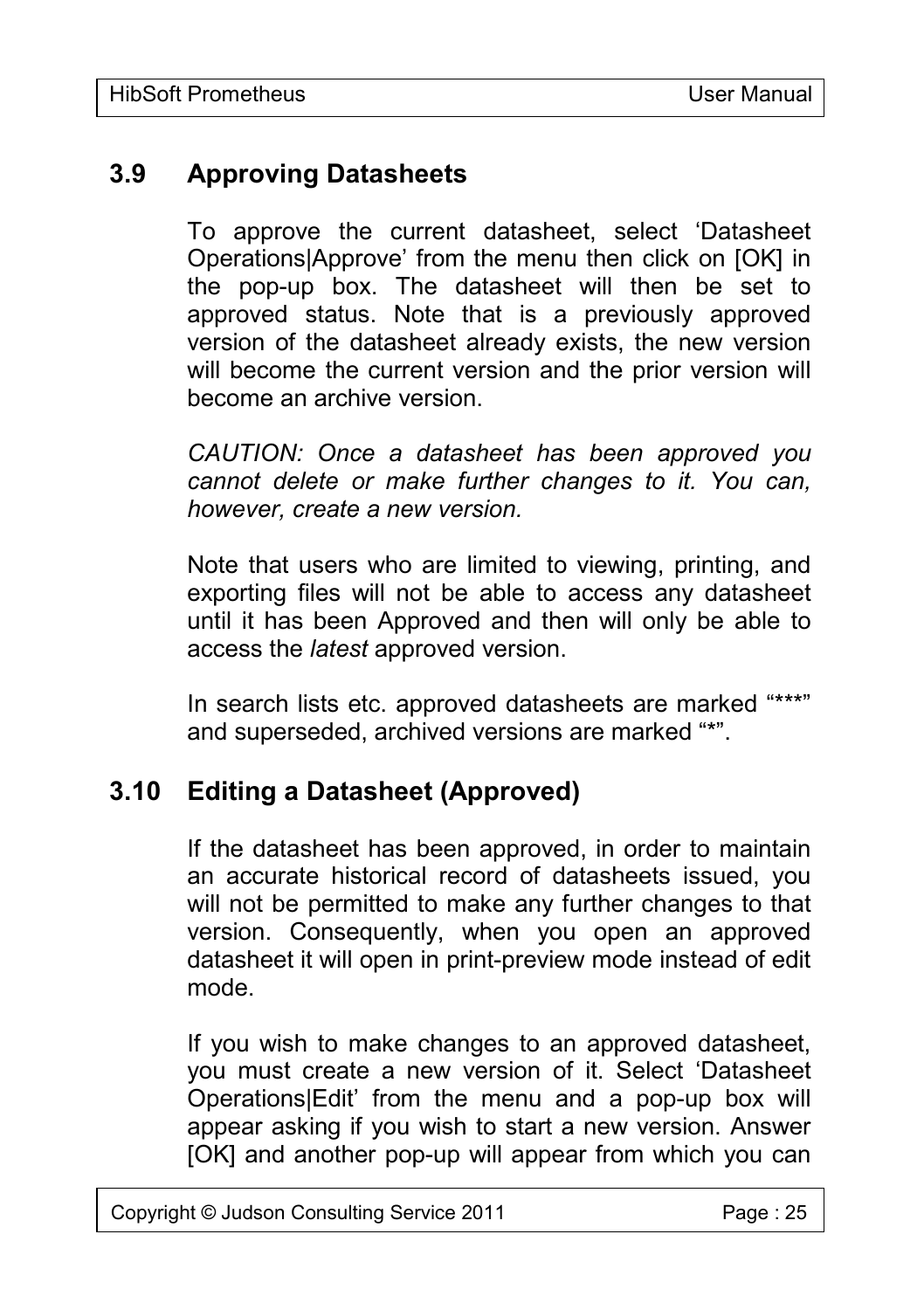choose whether to create a new Major Version or a new Minor Version.

Whichever option you choose, the new version will start it's life Unapproved, allowing you to make the necessary changes until you Approve it again (but you can create an unlimited number of versions to reflect ongoing changes).

## **3.11 Deleting Datasheets**

To delete the current datasheet, select 'Datasheet Operations|Delete...' from the menu – Note, however, that in order to maintain historical integrity you cannot delete a datasheet that has been approved.

You will be asked to confirm the operation before the datasheet is actually deleted.

## **3.12 Recording Comments on Datasheets**

You can record notes about datasheets that will be seen only by people at least with editor privilege. Select 'Datasheet Operations|Edit Comments...' to open the comments editor box (see next page). You can then type in whatever comments you wish to record.

When you view the comments on a datasheet, using 'View|Comments' the name of the person who created the datasheet and date of creation, the name of the person who approved the datasheet and date of approval (if relevant), and the name of the person who last modified the datasheet and the date, are displayed as well as the comments.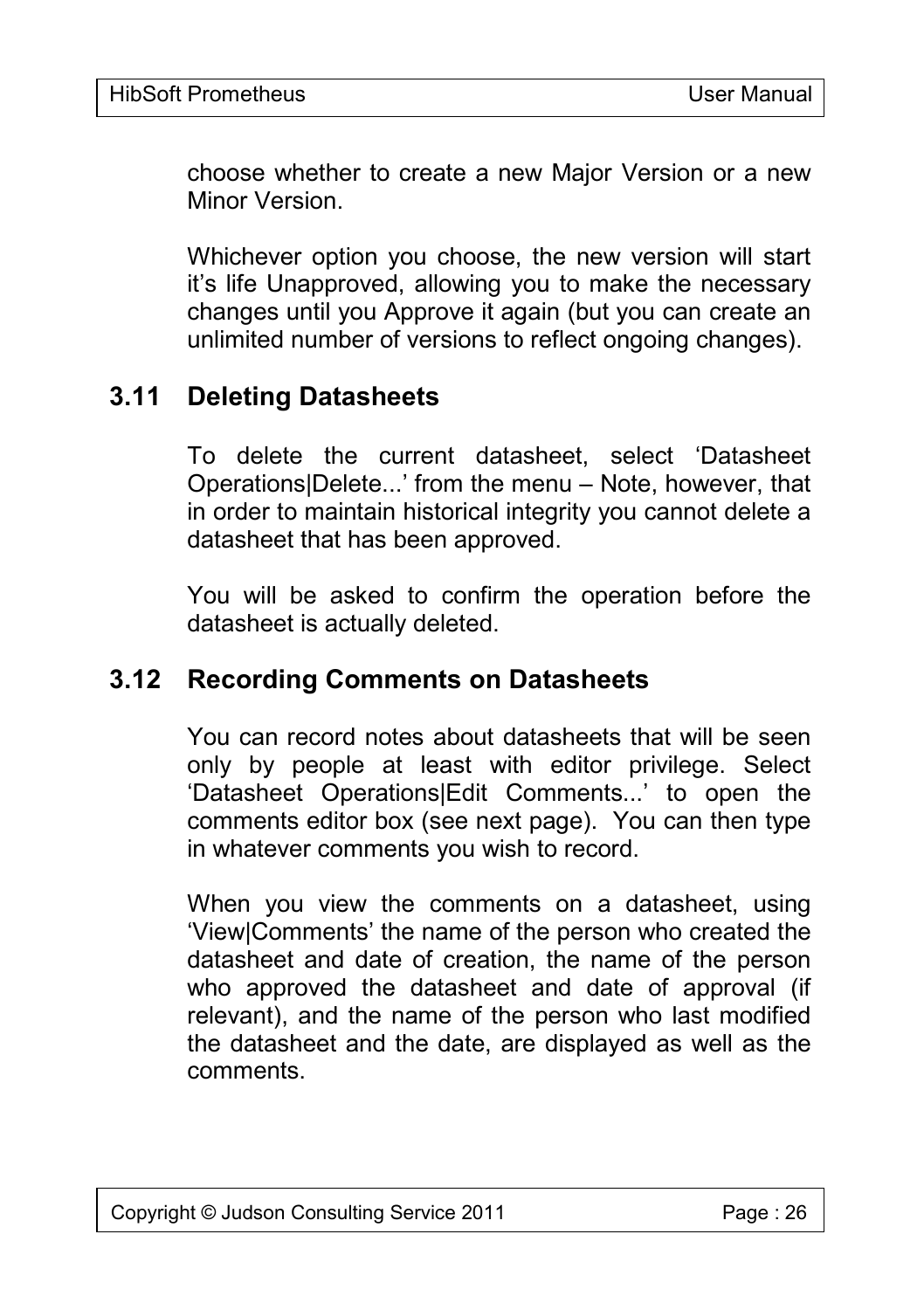| Comments on TEST version 1.0.0  |                      | $\Sigma\!3$<br>回<br>$\Box$ |
|---------------------------------|----------------------|----------------------------|
| Created by admin on 24 Apr 2012 |                      |                            |
| Revised by admin on 24 Apr 2012 |                      |                            |
|                                 |                      |                            |
|                                 |                      | ×.                         |
|                                 |                      |                            |
|                                 |                      |                            |
|                                 |                      |                            |
|                                 |                      |                            |
|                                 |                      |                            |
|                                 |                      |                            |
|                                 |                      |                            |
|                                 |                      |                            |
|                                 | <b>Save Comments</b> | Close                      |
|                                 |                      |                            |

Comments Editor

## **3.13 Including Logos in Datasheets**

To include your company or client logos in your datasheets, they must be incorporated into the relevant template(s). See section 4.3.

## **3.14 Associating an Annex with a Datasheet**

To meet the REACH requirement for Extended Datasheets, HibSoft Prometheus allows you to create the required Annex section by simply appending your own external document to a standard datasheet.

To add a document as an Annex, simply open the datasheet, select 'Datasheet Operations|Set Annex File...', then use the browser to navigate to the file you wish to append to the Annex and click "Open".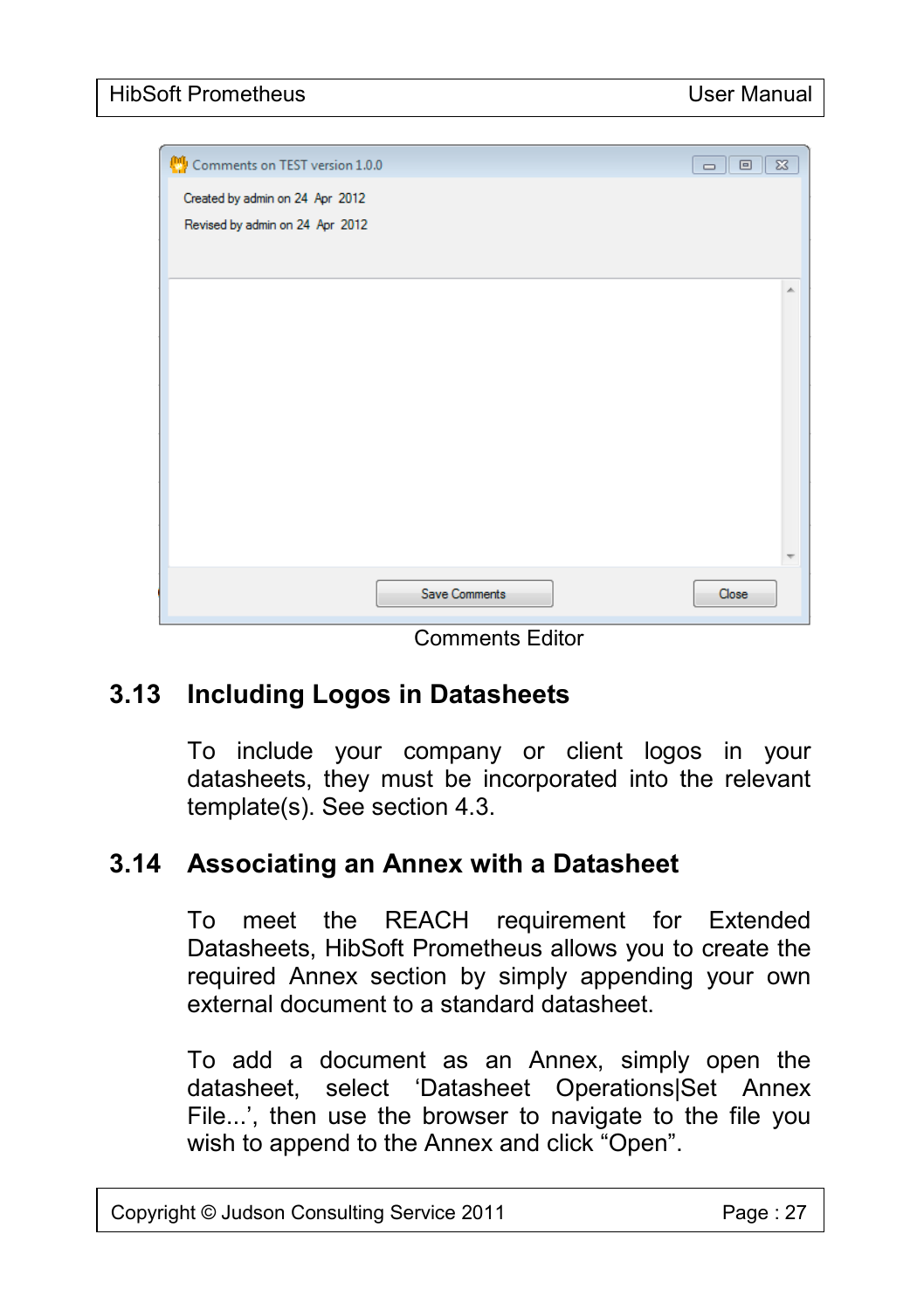Note that your Annex document remains entirely independent of the datasheet, and must continue to be maintained in the software by which it was created (eg. MS Word). If you subsequently export the datasheet as a pdf file, however, a pdf of the annex will be automatically created and copied to the same location (and given the same name as the datasheet with " Annex" appended to it - e.g. if the datasheet is called "Acetone.pdf", the annex will be called "Acetone Annex.doc").

Note that the same Annex may apply to multiple similar products requiring individual datasheets, thereby attaching the annex as an independent file allows you to attach the same Annex to many datasheets without the burden of maintaining multiple copies.

You can change the Annex file associated with a datasheet by re-selecting 'Datasheet Operations|Set Annex File...'. and choosing an alternate document, or remove an Annex file without replacing it by selecting 'Datasheet Operations|Remove Annex File...'.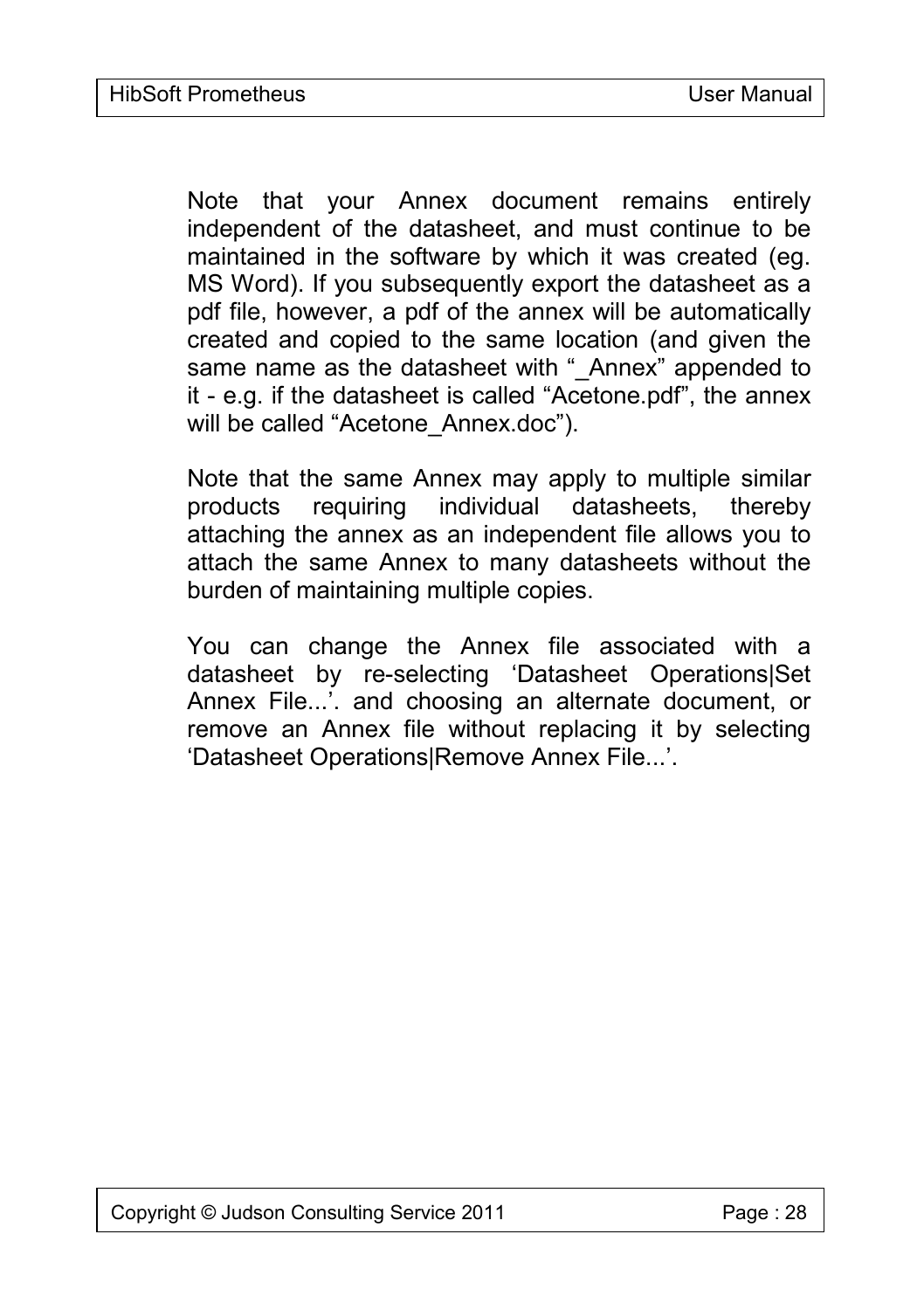# **4. Creating and Editing Templates**

#### **4.1 Introduction**

A *template* is a draft outline for a datasheet. It can contain all the same kinds of entries as a datasheet – headings, subheadings, phrases, symbols, etc. – but should contain only those items that you want to include in all datasheets based on the template. For example, one of the templates supplied with Prometheus contains all the headings and subheadings required under the REACH regulations in a datasheet for a mixture.

## **4.2 Creating and Editing Templates**

You will want to set up templates to include your company address and logo (see section 4.3), so that they will be included automatically in each datasheet you create. If you have several subsidiaries, or create safety datasheets for other companies, requiring the inclusion of different information, you can create seperate templates for each.

To start a new template, select 'File|New Template' from the menu.

| New Template              |    | $=$    |  |
|---------------------------|----|--------|--|
|                           |    |        |  |
|                           |    |        |  |
|                           |    |        |  |
| Template name:            |    |        |  |
| Based on another template | OK | Cancel |  |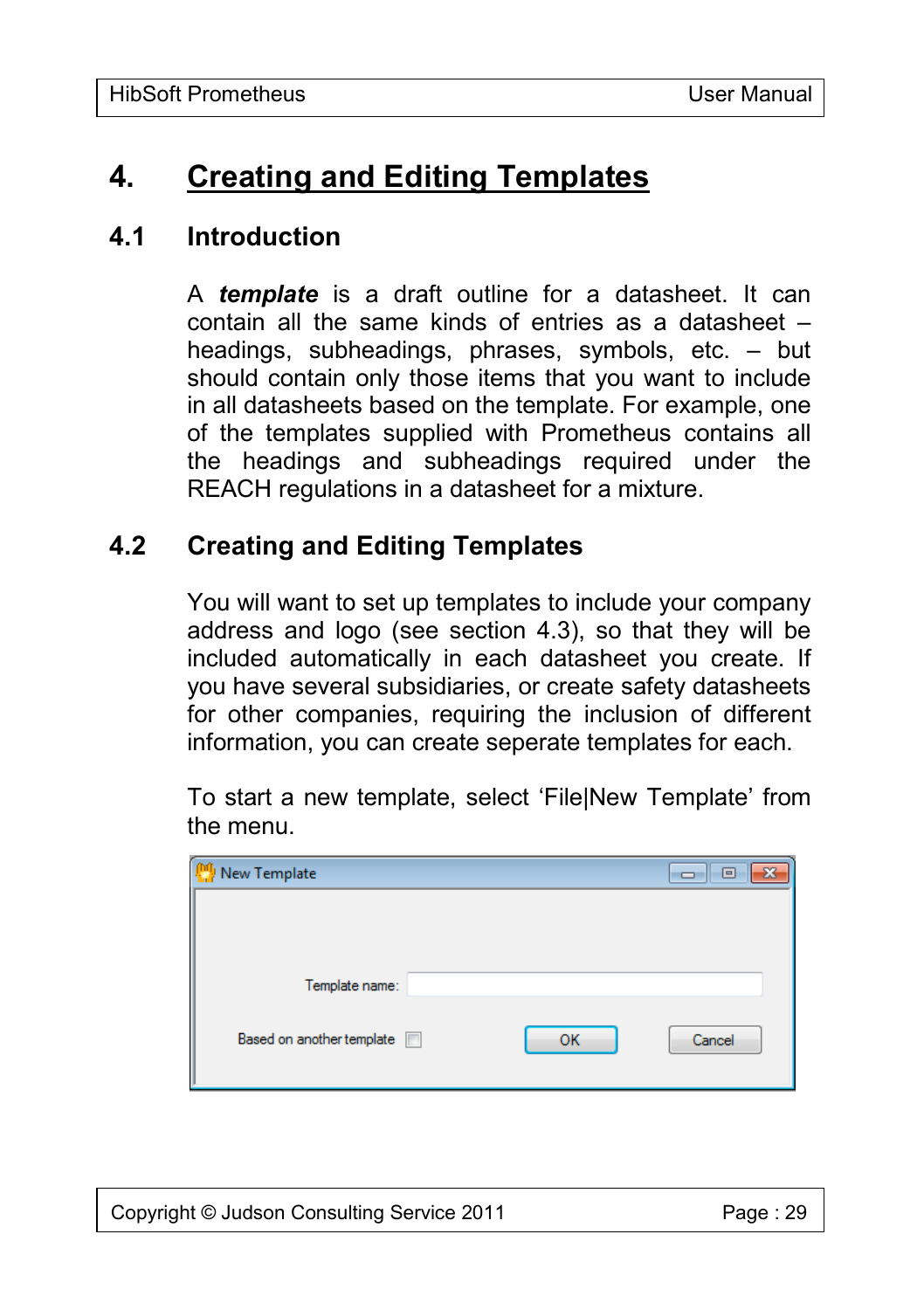Enter a name for the new Template in the pop-up box. If you wish the new template to be based on an exisiting one (ie. using that as it's starting point) then tick the 'Based on another template' box and select the existing template from the list that opens up below.

Click [OK] to create the new template.

To edit an existing template, select 'File|Open Template' from the menu and then use the search form that opens to find the template you wish to edit and click 'OK'. The editor form will open and you will be able to edit the contents of the template in the same way as you edit datasheets (see section 3).

# **4.3 Including Logos**

To include logos in templates (and hence datasheets based on them) open the template you want to work on and then select 'Edit|Logos...'.

| <b>Edit Logos</b>                                    | $-6$ $-8$          |
|------------------------------------------------------|--------------------|
| First page header                                    |                    |
| Click to add logos                                   | Click to add logos |
| <b>Hibiscus Plc</b><br>THE PRINTING PLANT<br>Hibsoft |                    |
| Last page footer                                     |                    |
| Click to add logos                                   | Click to add logos |
|                                                      |                    |
|                                                      |                    |
|                                                      |                    |
|                                                      | <b>OK</b>          |

You can add logos to any or all of: the top left and top right corners of the first page, and bottom left and bottom right corners of the last page. These are represented by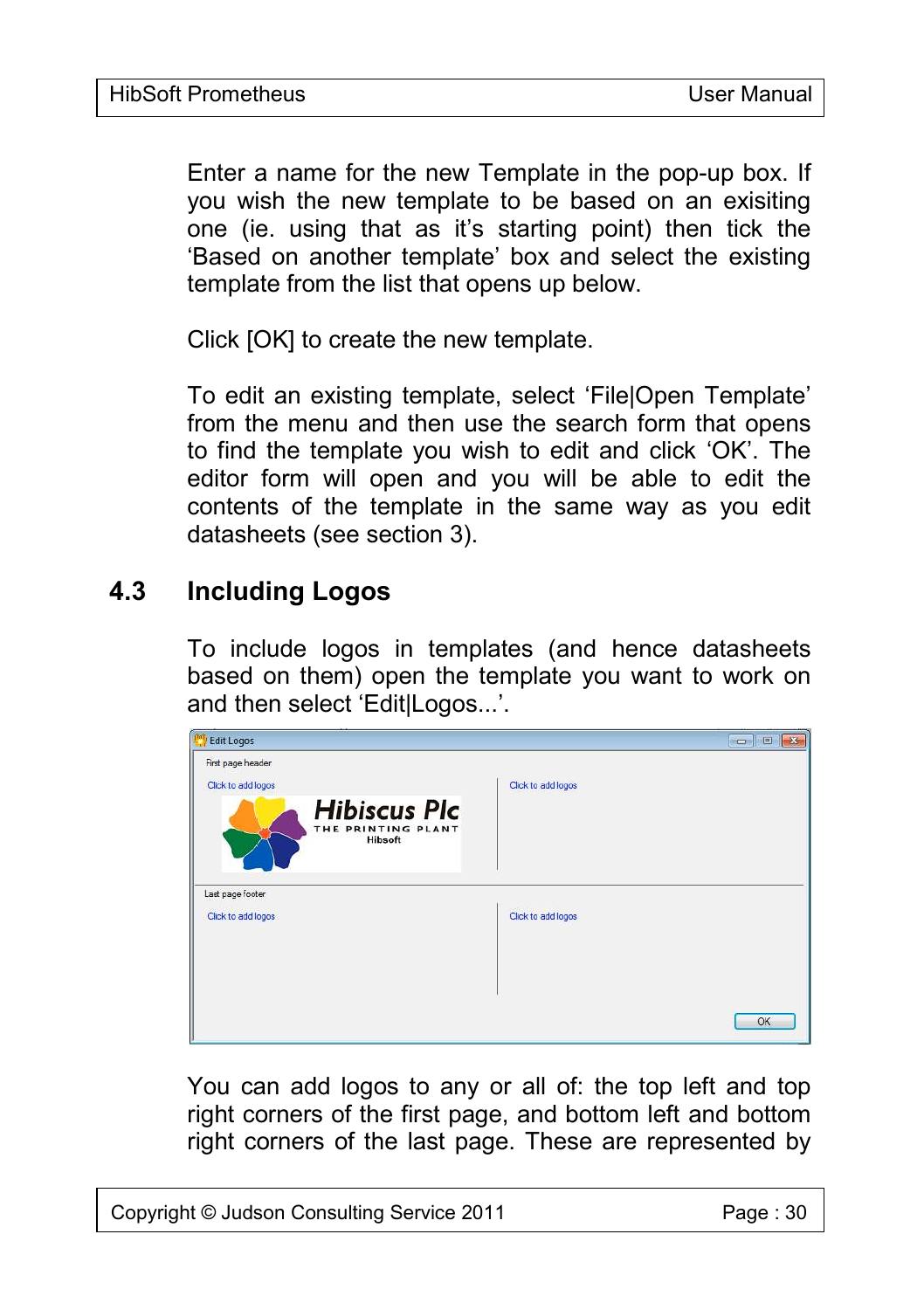the four quadrants of the logos editor box. Just click on any of the "Click to add logos" texts to open a file browser then locate and select the logo file you wish to appear at that location.

Note that you can add several logos at the same location, in which case they will be displayed from left to right in the order they were chosen (and are displayed in the logo editor form). Keep in mind that once you have set up a logo, Prometheus will be dependent upon finding the file for it to subsequently create datasheets containing it. For that reason, it is highly recommended that all logo files are copied to the Prometheus data directory and only used from there.

To remove a logo file, select it in the Logo editor then click on the [Delete] button that appears underneath.

## **4.4 Approving Templates**

To approve a template that you are currently viewing or editing, select 'Template Operations|Approve'. The template will be set to approved status.

Note that if you approve the current version of a template for which a previous, approved version exists, the previous version will become an archive version. As with datasheets, you cannot delete or make changes to an approved version. If you attempt to edit a template that has been approved, you will be prompted to create a new version.

Note also that when you create or revise a datasheet, it will be based upon the current, approved version of the template.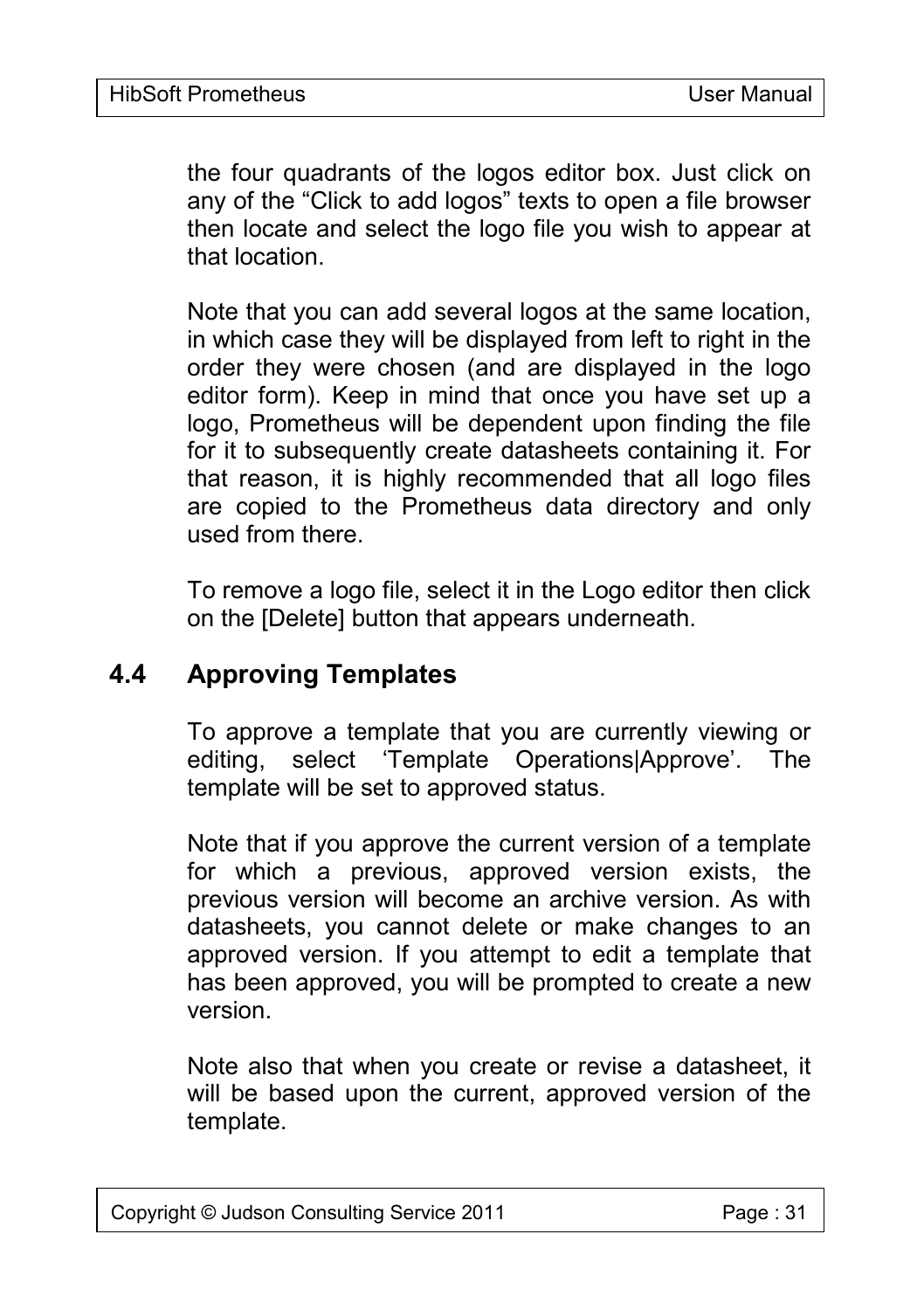# **4.5 Deleting Templates**

To delete the current template, select 'Template Operations|Delete...'. Note, however, that as with datasheets, you cannot delete a template that has been approved. You will be asked to confirm that you want to make the deletion.

## **4.6 Recording Notes on Templates**

To record notes about templates, select 'Template Operations|Edit Comments...' and type in the notes you want to record. When you view the comments on a template, using 'View|Comments' the name of the person who created the template and date of creation, the name of the person who approved the template and date of approval (if relevant), and the name of the person who last modified the template and the date, are displayed as well as the comments.

## **4.7 Hazard Summary Templates**

To create or edit a hazard summary template, select the template that you want it to be associated with and then select 'Template Operations|Edit Hazard Summary...'. You edit the contents of a hazard summary template in the same way as the contents of a datasheet or template, but the sections and subsections you can choose to include are different.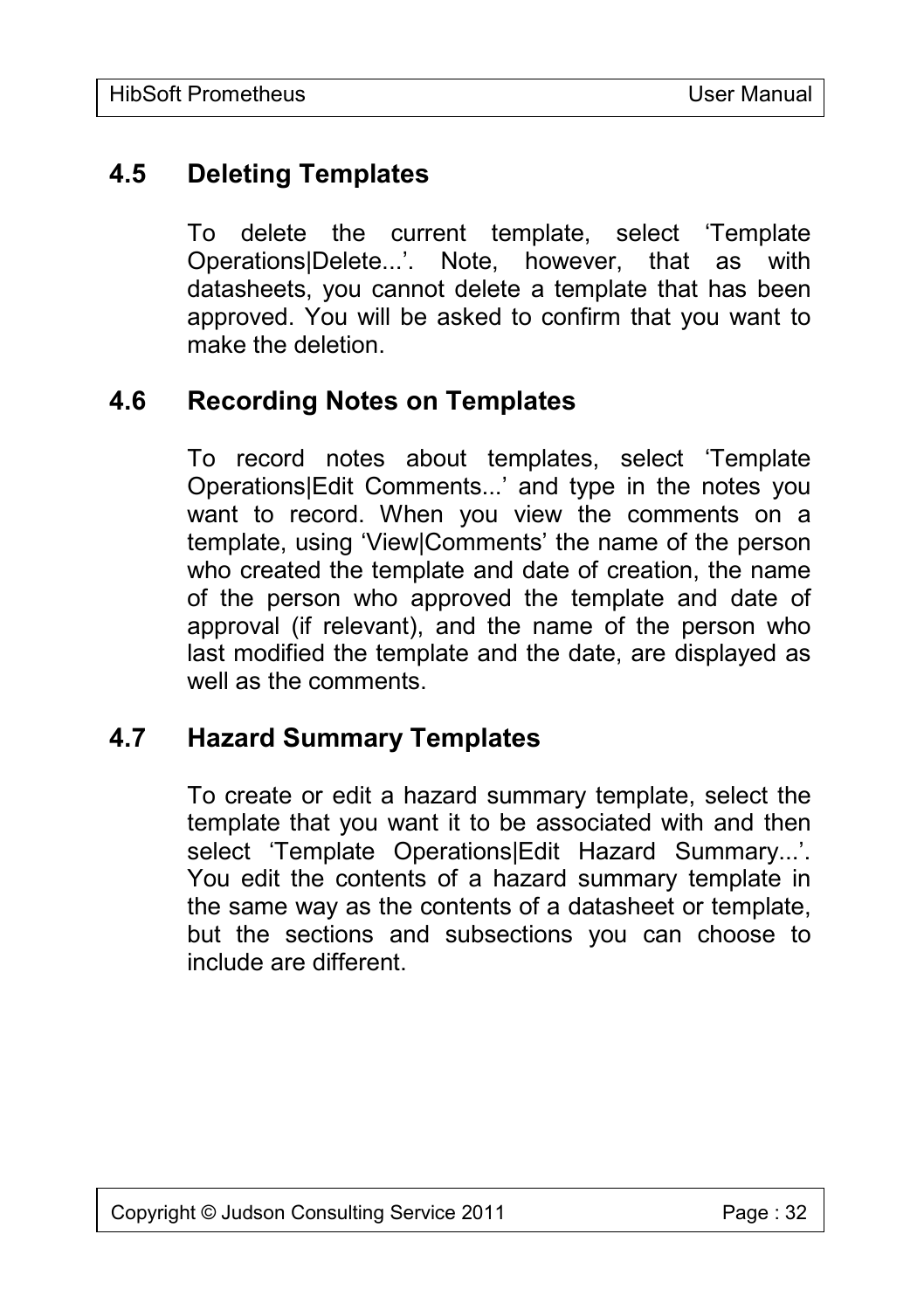# **5. Translating and Transposing Datasheets**

To translate a datasheet into another language, select 'Datasheet Operations|Translate'. Select the language you want from the dropdown box on the form that opens and click 'OK'.

| W<br>- 0<br>$\Sigma$                            |
|-------------------------------------------------|
| Select the required template and language:      |
| Template:<br>Reach Template (Substance) v 1.0.0 |
| Language:<br>French                             |
| German<br>Italian<br>Spanish                    |
| Dutch<br>Norwegian<br>Greek                     |
|                                                 |
|                                                 |
| OК<br>Cancel                                    |

Note that in order to 'translate' a template, the software must have been set up with all of the appropriate phrases in the required language. Multi-lingual versions of the software are supplied with a ready made database of all the standard phrases in all available languages. If you add any additional phrases to the list, however, you must also supply all foreign language translations.

The current datasheet will be removed from the display and the one in the new language will be loaded and displayed. Note that only standard phrases known to the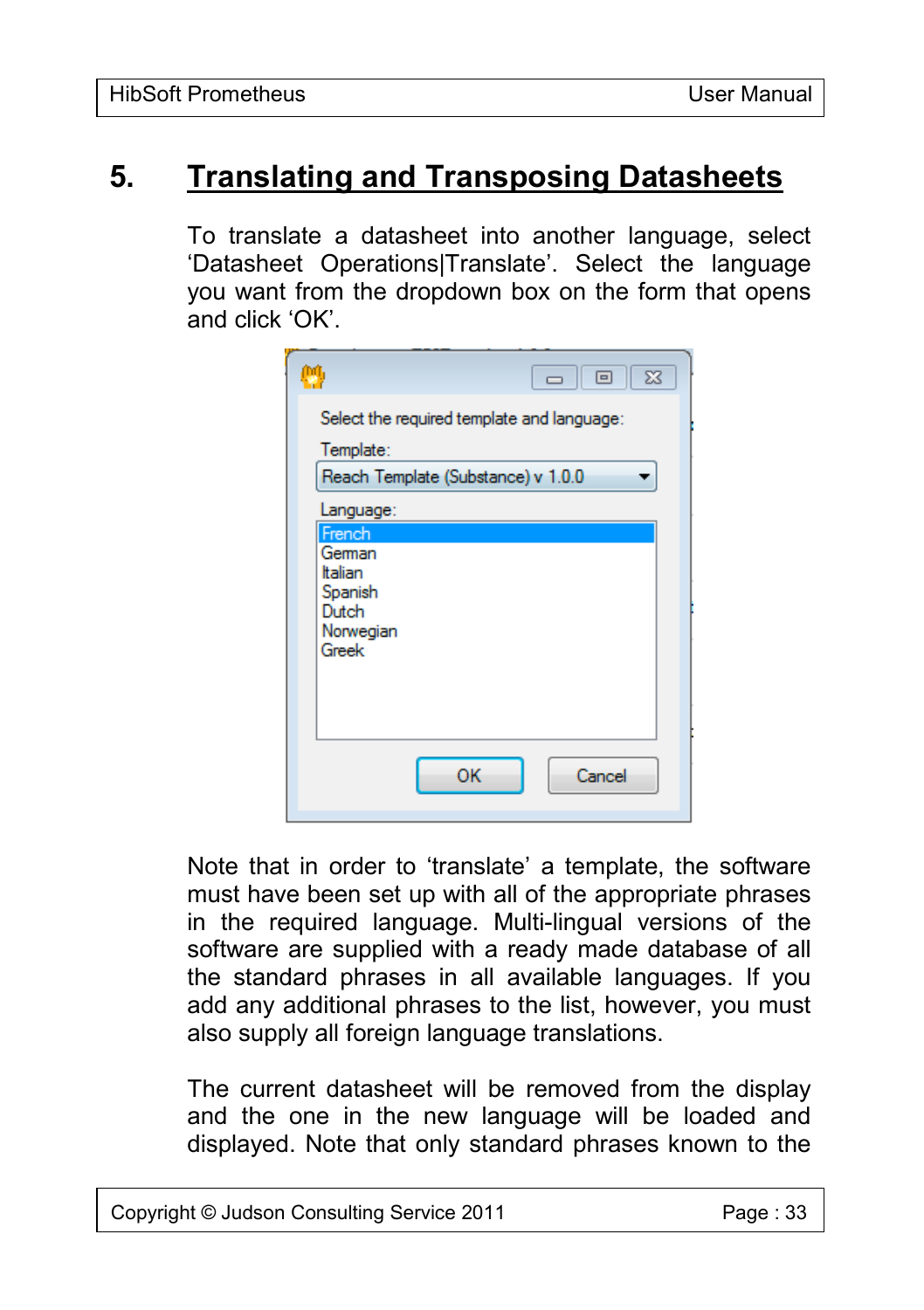database in the alternate language will be translated. Any new phrases added to the database will not be translated *unless* you have also supplied the appropriate translations.

You can also transpose a datasheet based on one template to make a datasheet based on a different template (in the same or a different language). Select 'Datasheet Operations|Translate' and select the template you want the new datasheet to be based on, and the language you want it to be in.

All translations and transpositions of a datasheet are made from the same master datasheet. If you request translation or transposition of a datasheet that is itself a translation/transposition (and hence not a master), Prometheus will use the corresponding master datasheet.

The difference between translating/transposing a datasheet and creating a new datasheet based on an existing one is that in the second case the new datasheet is an independent, new, master datasheet.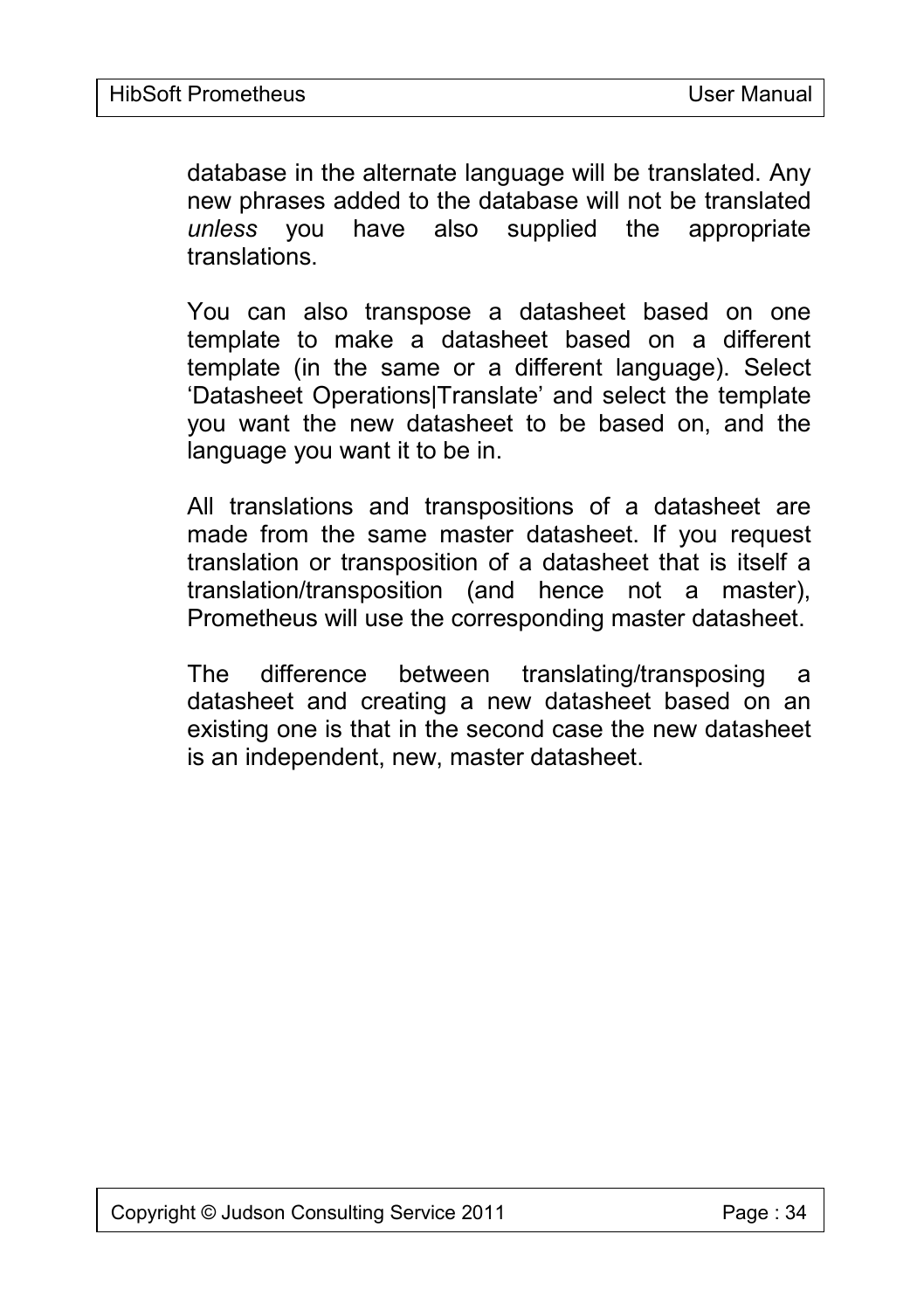# **6. Viewing and Printing**

To view the current datasheet, hazard summary, or template, select 'View|Datasheet', 'View|Hazard Summary' or 'View|Template' from the menu. The datasheet, hazard summary, or template will be displayed in a Pre-print Window.

To print the current datasheet or related hazard summary select 'File|Print Datasheet' or 'File|Print Hazard Summary'. To print the current template (i.e. a template that has itself been selected, not the template on which a currently-displayed datasheet is based) select 'File|Print Template' from the menu. Alternatively, View the item of interest in the Pre-print Window and select the icon for printing in that Window.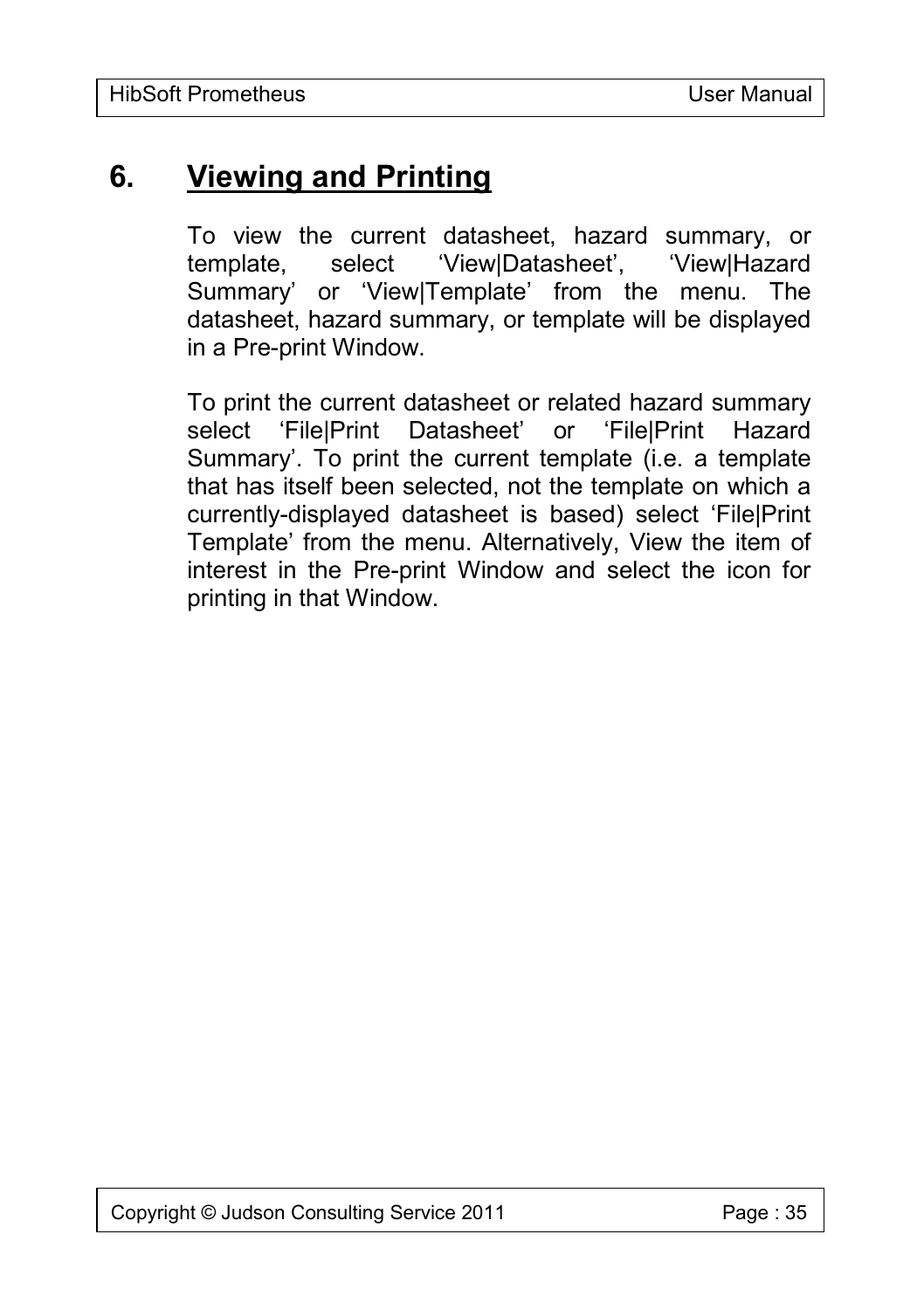# **7. Exporting Datasheet Files**

To create and export a datasheet as a PDF file, select 'Datasheet Operations|Export Datasheet PDF'. You can only create/export a PDF file for a datasheet that has been approved. If you have previously exported the same datasheet, the prior version will be renamed to add a suffix of. If there is already an " old" file in existence for that datasheet, ie. a yet older version, then the existing "\_old" file will be replaced.

You can specify whether the names of exported files are to be based automatically on product names or datasheet codes, or whether you want to be prompted to provide names (see section 10). If there is a hazard summary sheet for the datasheet you are exporting, the hazard summary sheet will be exported as well. It will have the same name as the datasheet itself with " Summary" appended to it (e.g. if the datasheet is called "Acetone.pdf" the hazard summary sheet will be called "Acetone\_Summary.pdf"). If you have specified the address of a document to be used as an annex to the datasheet, that will be exported as well, and will have the same name as the datasheet itself with " Annex" appended to it (e.g. if the datasheet is called "Acetone.pdf" and the original of your annex file is called "MyAnnex.doc", the annex will be called "Acetone\_Annex.doc").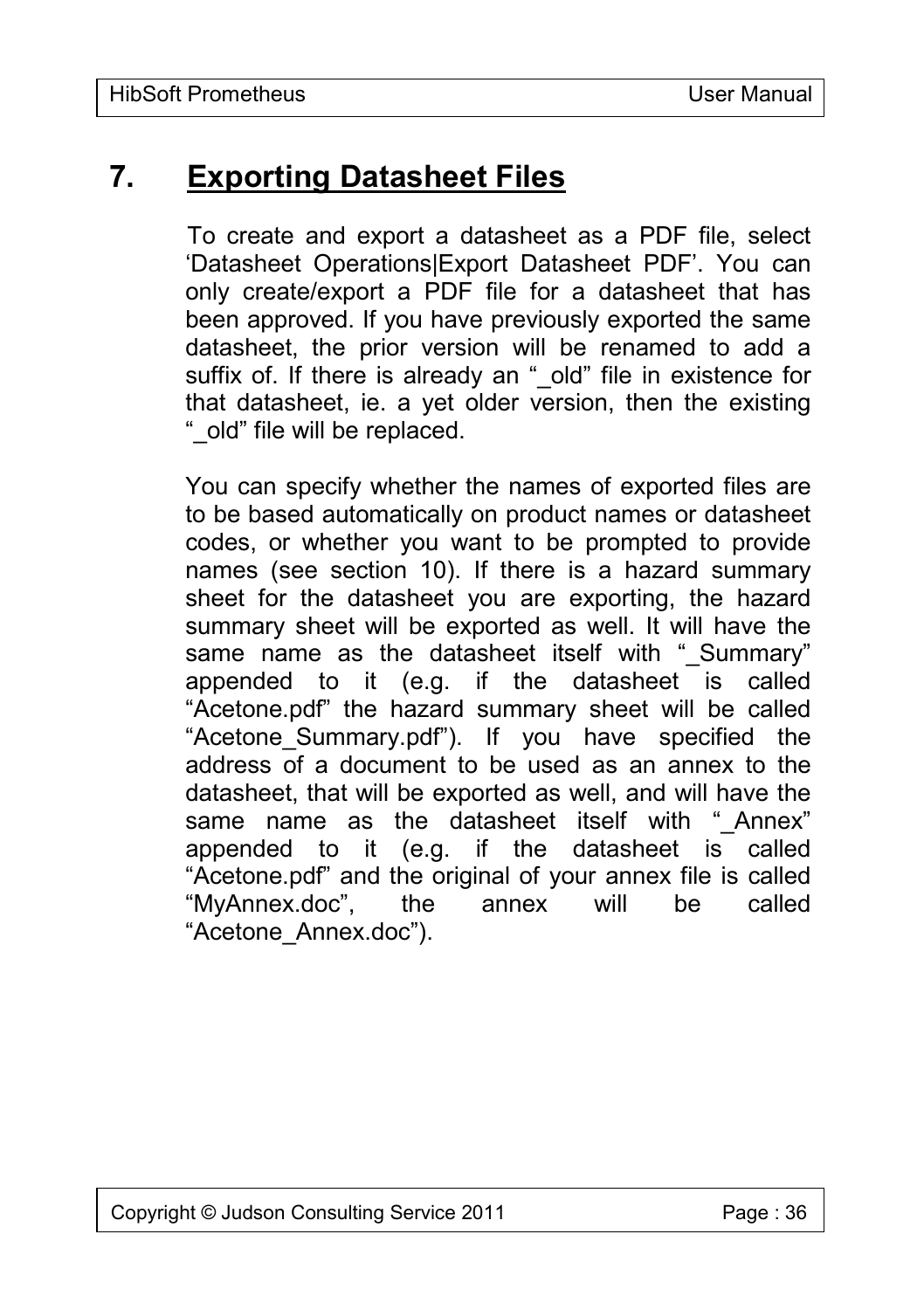# **8. Automation and Multiple actions**

Automated features (e.g. creating a set of translations automatically when a datasheet is approved) and multiple actions (e.g. approving several datasheets selected from a list), will be available in the next release.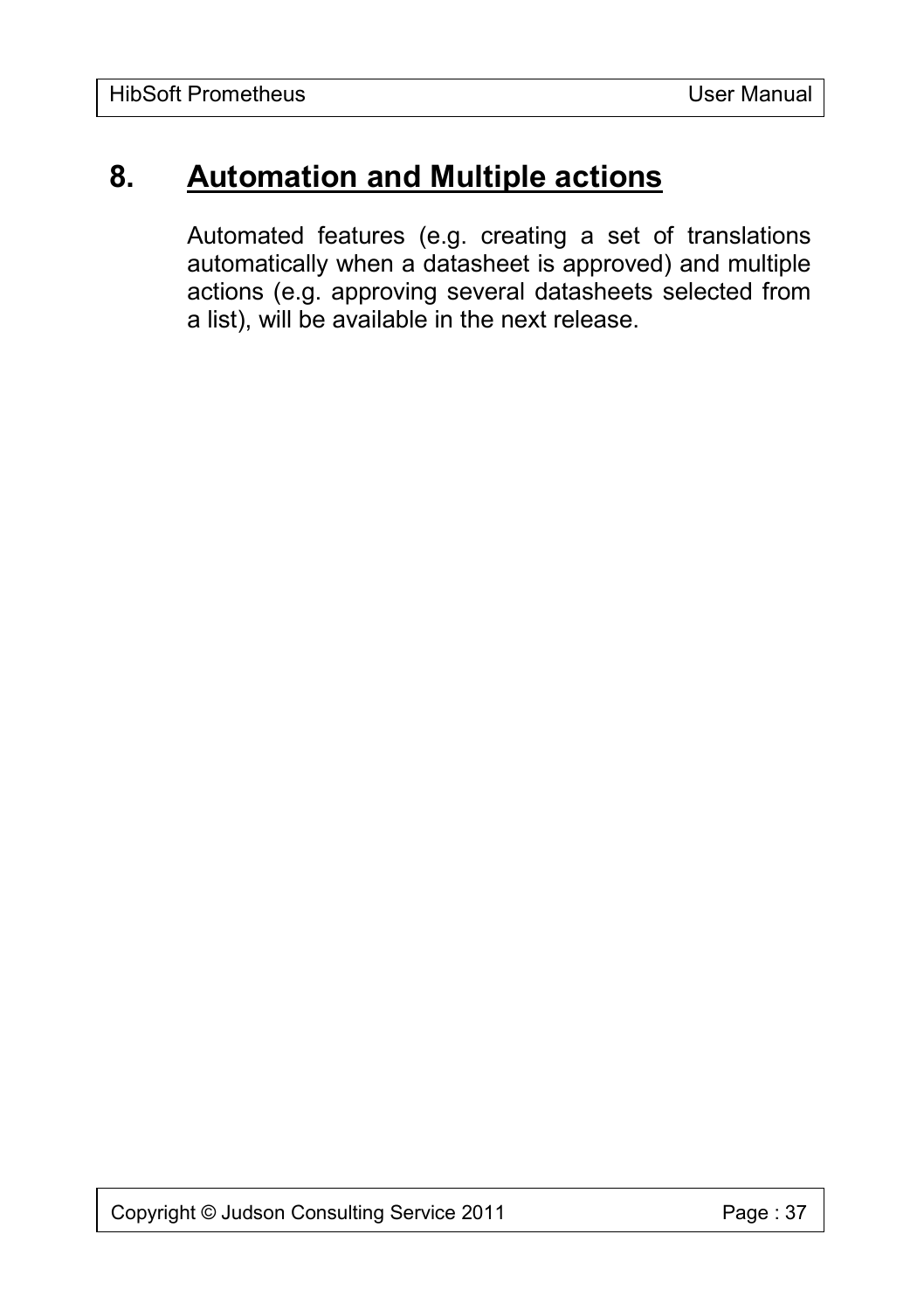# **9. Adding and Editing Phrases**

You can add your own phrases to the Prometheus database, together with translations, and edit them. Select 'Edit|Phrases...' from the menu to open the Phrase Search form.

| Phrase Search Form |                                           | $\Sigma$<br>$\begin{array}{c c c c c c} \hline \multicolumn{3}{c }{\textbf{a}} & \multicolumn{3}{c }{\textbf{b}} \\ \hline \multicolumn{3}{c }{\textbf{b}} & \multicolumn{3}{c }{\textbf{c}} \\ \hline \multicolumn{3}{c }{\textbf{b}} & \multicolumn{3}{c }{\textbf{c}} \\ \hline \multicolumn{3}{c }{\textbf{c}} & \multicolumn{3}{c }{\textbf{d}} \\ \hline \multicolumn{3}{c }{\textbf{d}} & \multicolumn{3}{c }{\textbf{d}} \\ \hline \multicolumn{3}{c }{\textbf{b$ |
|--------------------|-------------------------------------------|---------------------------------------------------------------------------------------------------------------------------------------------------------------------------------------------------------------------------------------------------------------------------------------------------------------------------------------------------------------------------------------------------------------------------------------------------------------------------|
|                    | ● Edit or translate a phrase ● New phrase |                                                                                                                                                                                                                                                                                                                                                                                                                                                                           |
| Enter search text: |                                           | Search                                                                                                                                                                                                                                                                                                                                                                                                                                                                    |
|                    |                                           |                                                                                                                                                                                                                                                                                                                                                                                                                                                                           |
|                    |                                           |                                                                                                                                                                                                                                                                                                                                                                                                                                                                           |
|                    |                                           |                                                                                                                                                                                                                                                                                                                                                                                                                                                                           |
|                    |                                           |                                                                                                                                                                                                                                                                                                                                                                                                                                                                           |
| Language: English  | $\overline{\phantom{a}}$                  |                                                                                                                                                                                                                                                                                                                                                                                                                                                                           |
| Edit phrase:       |                                           | Save<br>$\blacktriangle$                                                                                                                                                                                                                                                                                                                                                                                                                                                  |
|                    |                                           |                                                                                                                                                                                                                                                                                                                                                                                                                                                                           |
|                    |                                           |                                                                                                                                                                                                                                                                                                                                                                                                                                                                           |
|                    |                                           |                                                                                                                                                                                                                                                                                                                                                                                                                                                                           |
|                    | $\blacktriangleleft$                      |                                                                                                                                                                                                                                                                                                                                                                                                                                                                           |

If you select the option 'New Phrase' the phrase that you enter will be recorded in the database in the default editing language (currently UK English). If you select the option 'Edit or translate a phrase' you can search the entries in the database in the default language (currently UK English) for the phrase you want to work on. Select the phrase you want to work on by clicking on it in the list, and select the language. If the phrase exists already in that language, it will appear in the box labelled 'Edit phrase:". Edit the phrase, or enter a new one, and click 'Save'. The phrase will be written to the database. To edit another phrase, follow the same process.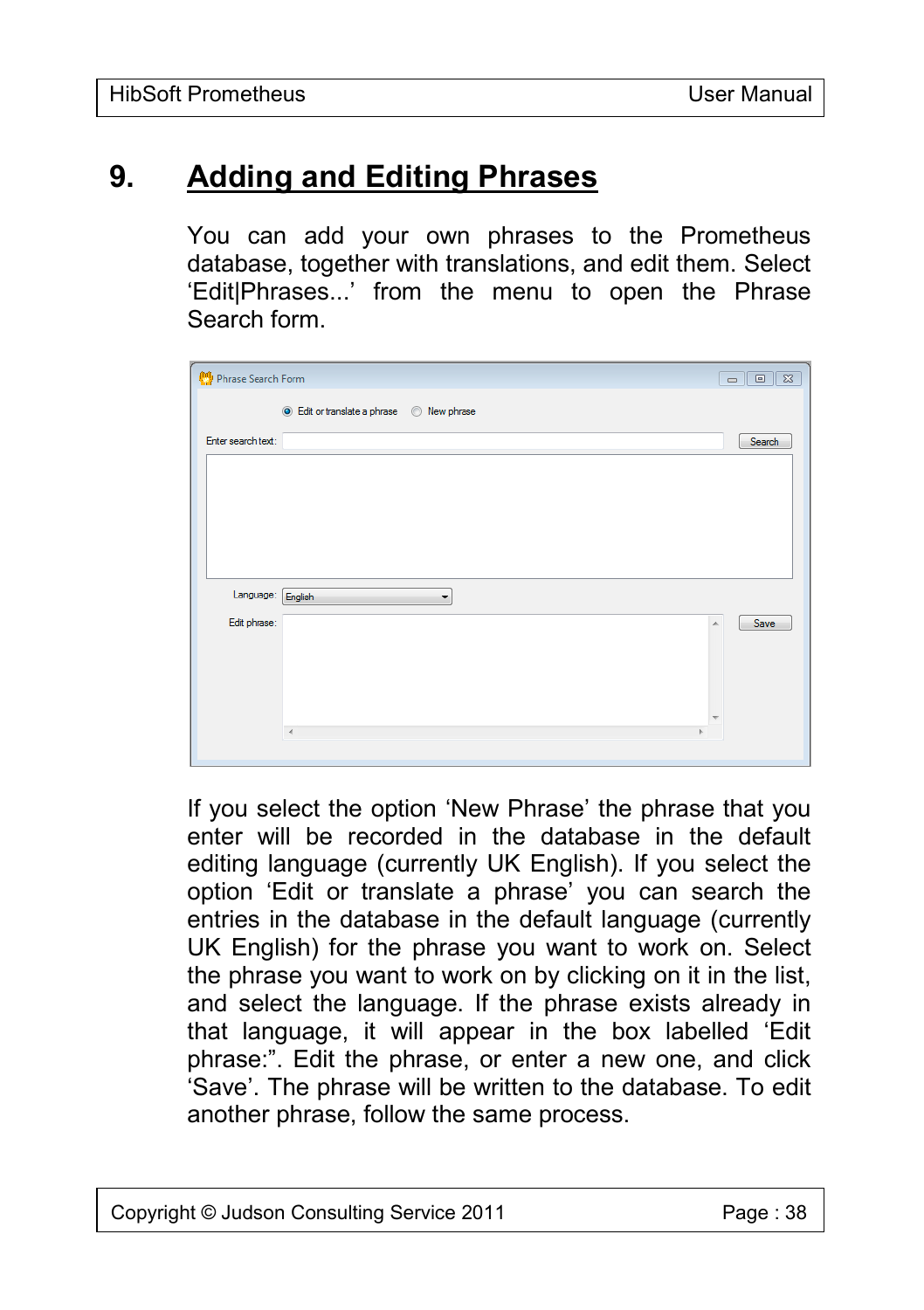# **10. Ordering Datasheets**

The ordering module in HibSoft Prometheus allows you to record and control the distribution of you Safety Datasheets to customers.

#### **10.1 Managing Customers**

To distribute your Safety Datasheets to customers you must first of all set up a list of those customers with the appropriate contact details. To add/amend customers click on Orders / Add/Edit company in the menu bar.

| Customer Form              |                                                          | $\mathbb{R}$<br>$\Box$<br>$\qquad \qquad \Box$ |
|----------------------------|----------------------------------------------------------|------------------------------------------------|
|                            | Company name: ACME Corporation<br>۰                      | Change Name<br>Delete Company<br>Add New       |
|                            | Contact: John Smith                                      |                                                |
|                            | Job title: Dangerous Goods Co-ordinator                  |                                                |
|                            | Address: 999 The High Street<br>Lowtown<br>Middlehampton |                                                |
|                            | Email address: john.smith@acmecorp.co.uk                 |                                                |
| Telephone:                 |                                                          |                                                |
| Fax:                       |                                                          |                                                |
| Email contact assignation: | John                                                     | Save                                           |

## **10.1.1 Editing Contacts**

To edit an existing contact, select that contact from the 'Company Name' menu at the top of the page. The input

Copyright © Judson Consulting Service 2011 Page : 39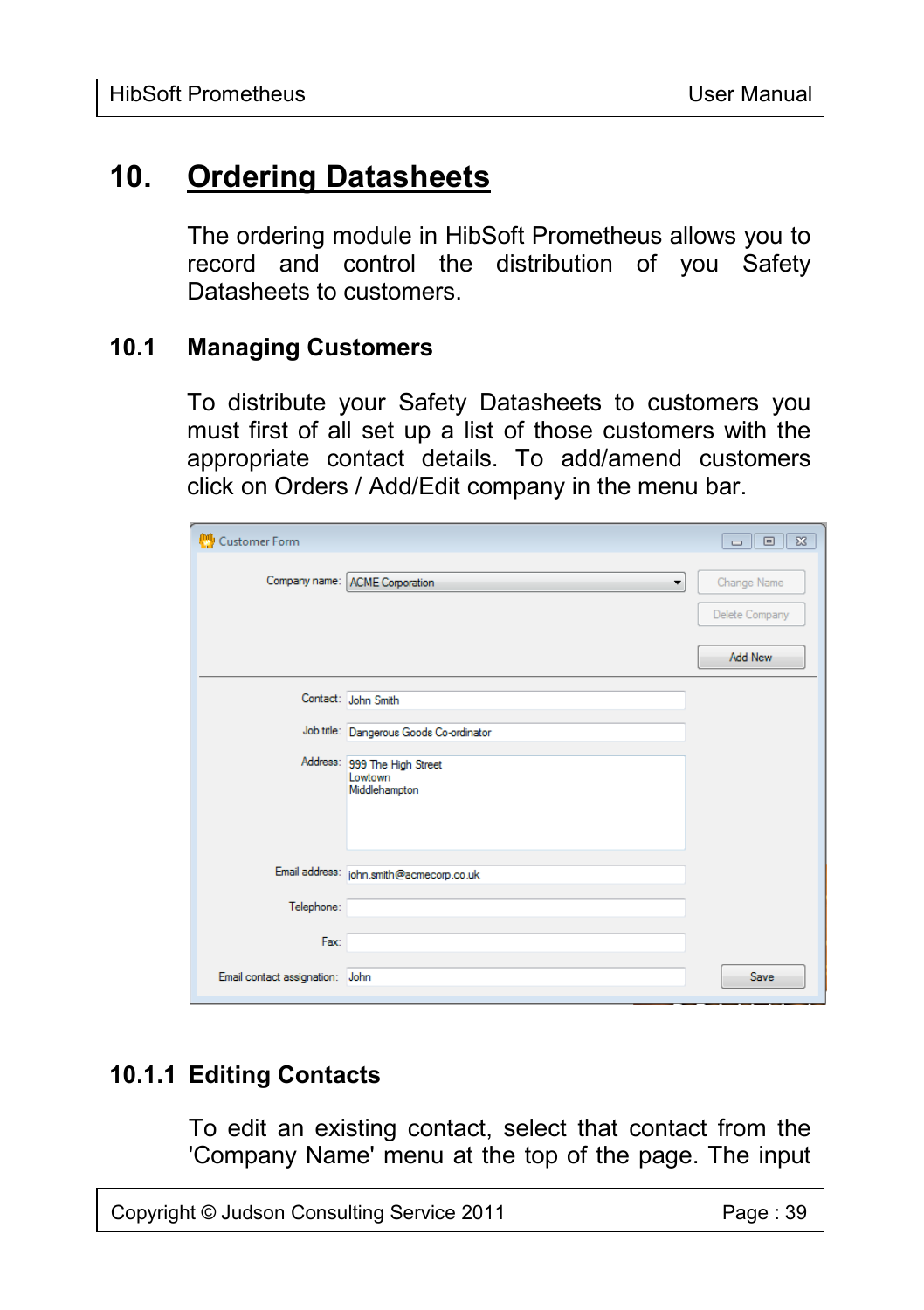boxes should then fill that customer's information. Amend any items that need updating and click [Save].

#### **10.1.2 Adding new Contacts**

Click on the [Add New] button on the Customer Form.

| NewST                | 32           |
|----------------------|--------------|
| Company name to add: | OK<br>Cancel |
|                      |              |

Enter the name of the customer to be added in the pop-up box and click [OK]. The Customer Form should now be blank apart from the new customer name in the Company Name drop-down. Enter the contact details for the new customer by filling in the form then click [Save].

#### **10.2 Ordering Datasheets**

To order datasheets (ie. send them out to your customers), select Orders / Order Datasheets from the Menu Bar to open up the orders Datasheet Search Form.

The top part of the form works like a normal datasheet search form. Use it to locate and select the datasheet you wish to distribute. The lower part of the form lists your customers – find the customer(s) you wish to send the datasheet to and click on those names in the list to select them (NB: you can select a consecutive group by left clicking the first and shift-left clicking the last, or multiple individual entries by right-clicking each in turn  $-$  to deselect any highlighted entry right-click it again).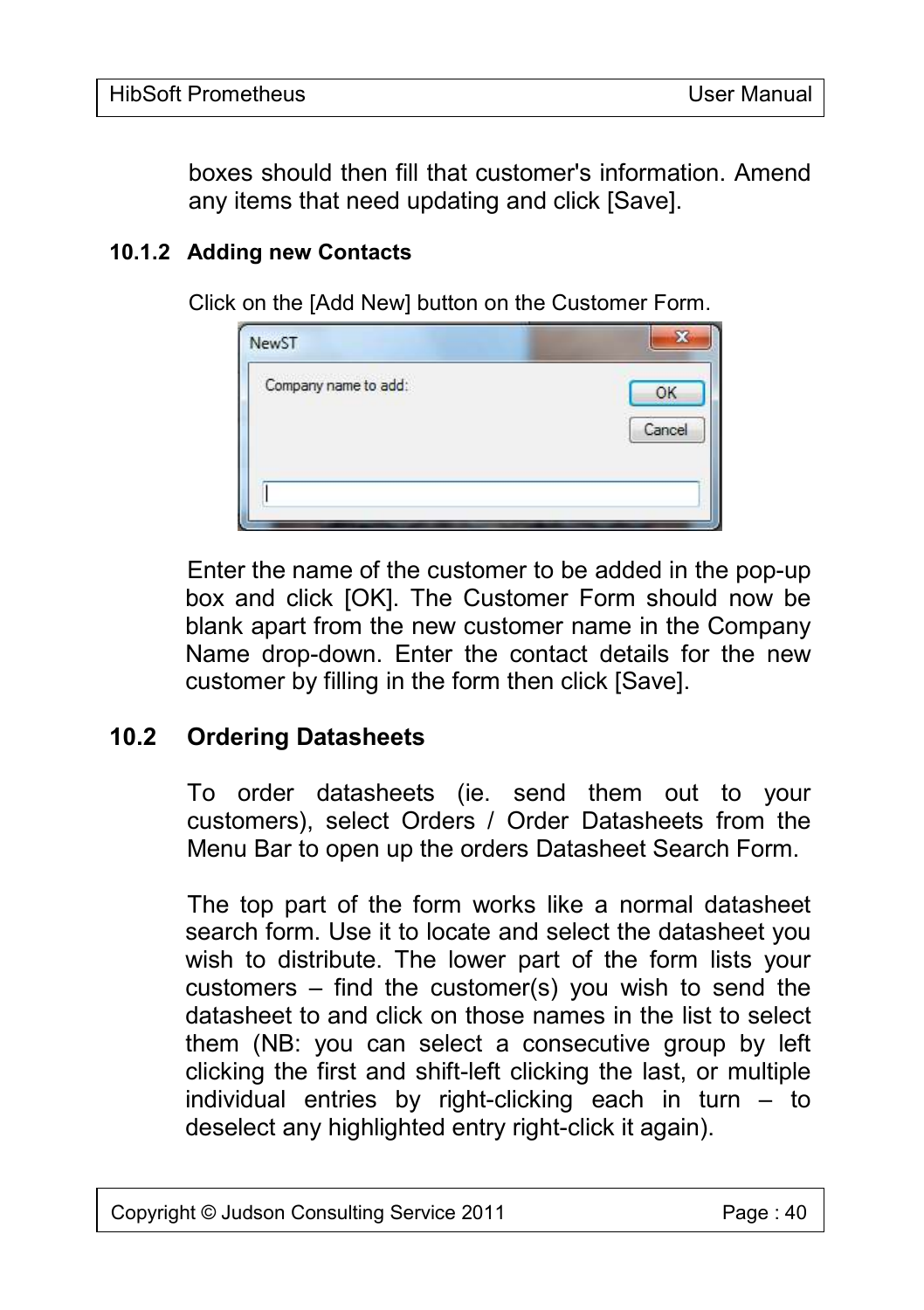#### HibSoft Prometheus **National Struck Community** User Manual

| Datasheet Search Form                                                                                                                           |        |
|-------------------------------------------------------------------------------------------------------------------------------------------------|--------|
| Datasheets:                                                                                                                                     |        |
| for<br>Datasheet code<br>$\blacktriangledown$<br>Search<br>Language: <any><br/>Template: <any><br/>Include old versions<br/>▼<br/>▼</any></any> | Go     |
|                                                                                                                                                 |        |
|                                                                                                                                                 |        |
|                                                                                                                                                 |        |
| Send to (select customers from the list):                                                                                                       |        |
| <b>ACME Corporation</b><br>Hibiscus PLC                                                                                                         |        |
|                                                                                                                                                 |        |
|                                                                                                                                                 |        |
|                                                                                                                                                 |        |
| Send PDF<br>Record only                                                                                                                         | Cancel |

Having selected your recipients, click:

| [Send PDF] | To send automatically send a PDF copy    |
|------------|------------------------------------------|
|            | of the Database to each of your selected |
|            | customers by email.                      |

- [Record Only] To log that a Datasheet has been sent but without sending an email (ie. where you are sending the datasheet manually through the mail).
- [Cancel] To Cancel the operation.

#### **10.3 Ordering Updates**

When a datasheet is altered you are likely to want to send an updated copy to every customer that received it previously. To do so, select Orders / Order Updates from

Copyright © Judson Consulting Service 2011 Page : 41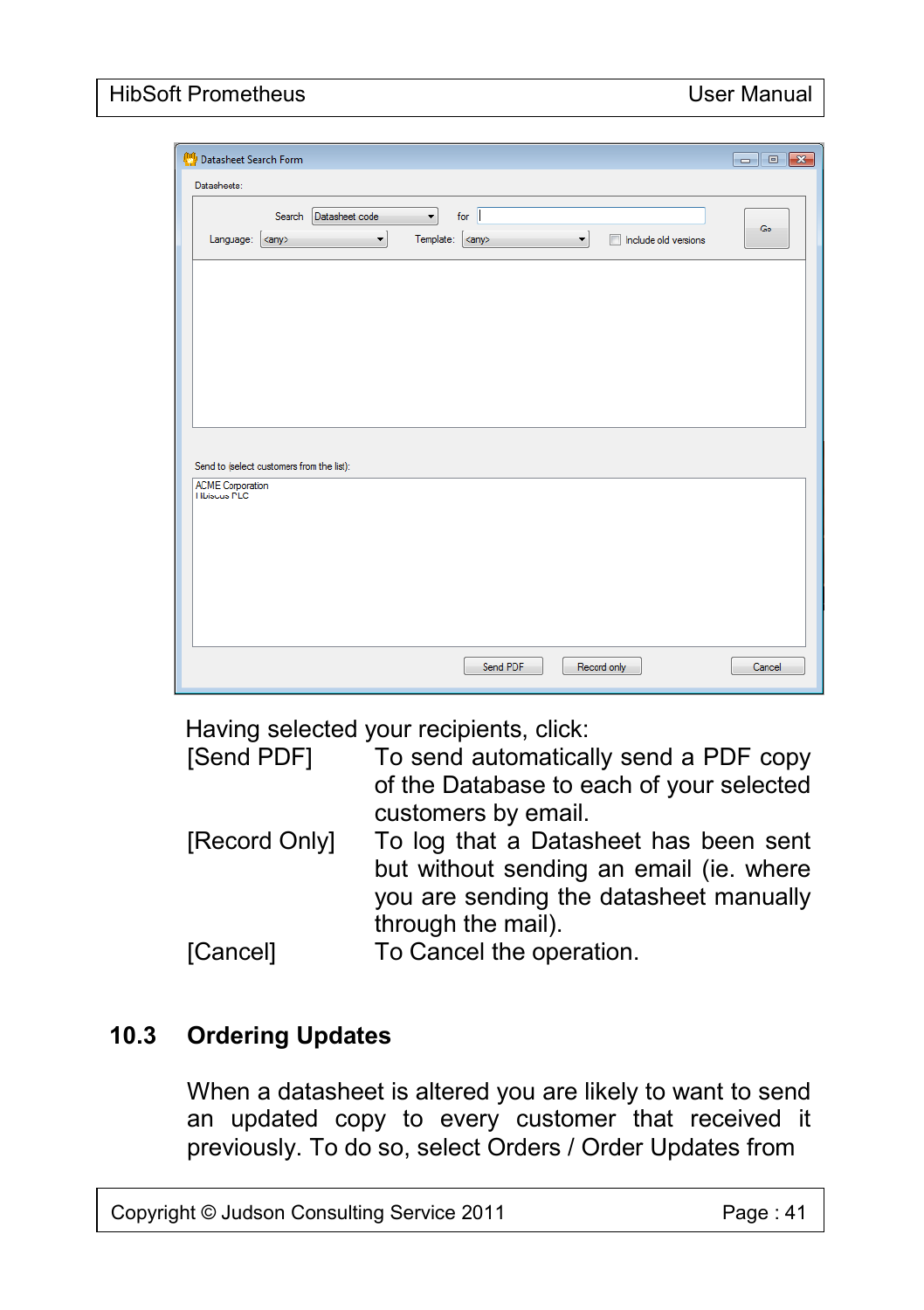| Datasheet Search Form                                                                                                                                                                             | $\Box$<br>$\Sigma$<br>$\equiv$ |
|---------------------------------------------------------------------------------------------------------------------------------------------------------------------------------------------------|--------------------------------|
| Datasheets:                                                                                                                                                                                       |                                |
| Datasheet code<br>Search<br>$\blacktriangledown$<br>for<br>Template:<br>Language: <any><br/><math display="inline">\blacktriangledown</math><br/><any><br/>Imclude old versions<br/>▼</any></any> | Go                             |
|                                                                                                                                                                                                   |                                |
|                                                                                                                                                                                                   |                                |
|                                                                                                                                                                                                   |                                |
| List customers who were sent the datasheet in the period 10 / 9 / 2011 to 10 / 9 / 2012 dd/mm/yyyy<br>Send to (select customers from the list):                                                   |                                |
|                                                                                                                                                                                                   |                                |
|                                                                                                                                                                                                   |                                |
|                                                                                                                                                                                                   |                                |
|                                                                                                                                                                                                   |                                |
| Send PDF<br>Record only                                                                                                                                                                           | Cancel                         |

the menu bar. The ordering updates works exactly the same as ordering datasheets (see 10.2) except that you have the addition of two date entries. Choose your datasheet then enter the earliest and latest dates to be considered – any customer who received that datasheet between the dates provided will then be listed in the box below. Select the customers from the list who are to receive the updates (remember you can left-click the first and shift-left click the last to select them all). Then choose [Send PDF], [Record Only] or [Cancel] (see 10.2).

NB: To send an updated Datasheet to a new customer you must use the Ordering Datasheets method to add to them to your list of recipients.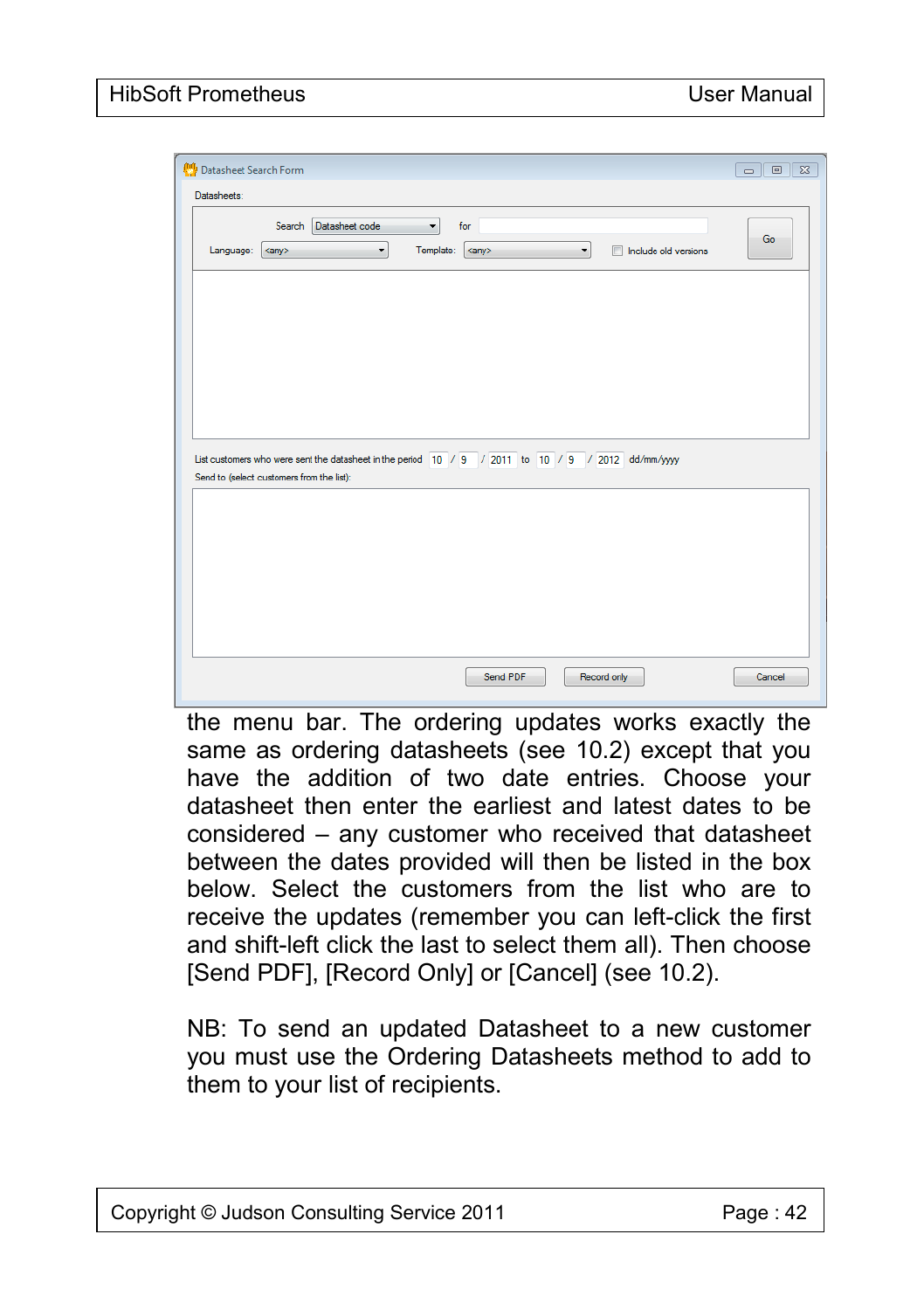# **11. Setting Options**

You can set the following options for datasheets by selecting 'Options' from the menu and then selecting the appropriate tab.

## **11.1 Printing Options**

#### **11.1.1 Fonts**

You can specify the font you want to be used for each language.

#### **11.1.2 Other printing options**

You can specify: font size for headings; font size for the main text; whether to use bold font for headings; whether to use bold fond for the main text; whether the product name is displayed at the top of the first page (it is always displayed on following pages); whether to capitalise the first letters in lists (e.g. "Appearance: Solid, grey" or "Appearance: solid, grey"); whether to use numerical prefixes for third level headings (e.g. "2.2.1 Hazard Phrases" or simply "Hazard Phrases"); whether to list textual entries for NFPA and HMIS ratings (in addition to showing the coded symbols); the format you want to use for dates; whether the revision date, where applicable, appears at the top or bottom of the first page.

#### **11.1.3 Layout**

The values you enter in this section change the page margins, thickness of lines between datasheet sections, and spacing between datasheet entries.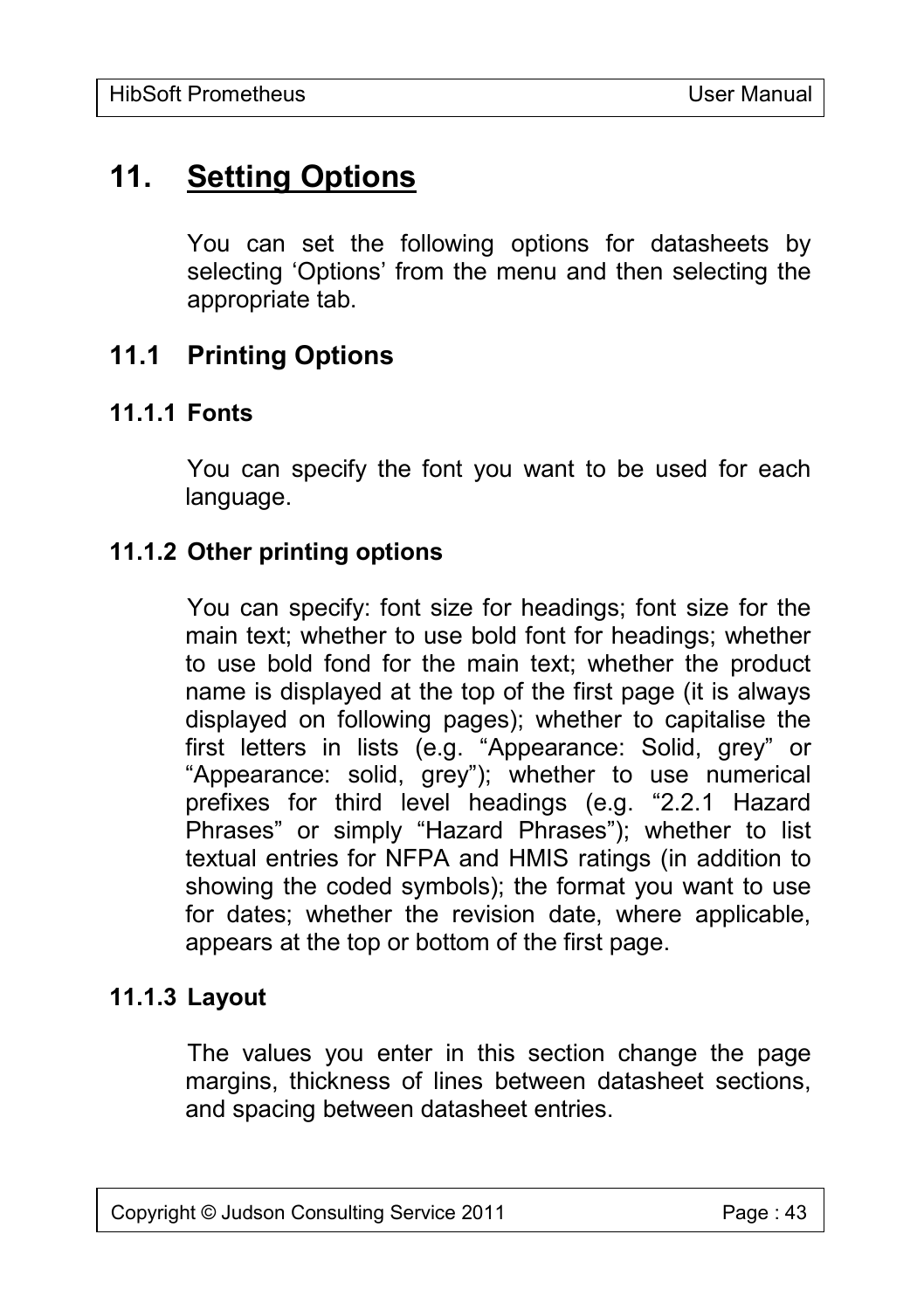#### **11.1.4 Section background colours**

You can highlight sections in a datasheet by changing the background colour for the section (for example, you might want to draw attention to the hazards section).

## **11.2 Automation Options**

#### **11.2.1 Automatic options**

*NB: Only the first of these options (automatic creation of datasheet codes) is active in the first release of Prometheus. The remainder are scheduled for the next release.*

If you select "yes" for 'Generate datasheet codes automatically' consecutive numbers will be generated and used automatically for datasheets, a new option 'Company prefix:' will appear. By default, the prefix "sds" will be attached to codes for datasheets, but you can change it. The other options in this section determine: whether a pdf file is created automatically when you approve a datasheet; whether the pdf file is exported automatically when it is created; whether translations are created automatically when you approve a master datasheet; whether translations are approved automatically on creation.

#### **11.2.2 Translation settings**

#### *These settings are not used in the first release of Prometheus..*

If you have master datasheets based on several templates you can specify separately what languages you want datasheets to be created for, for each template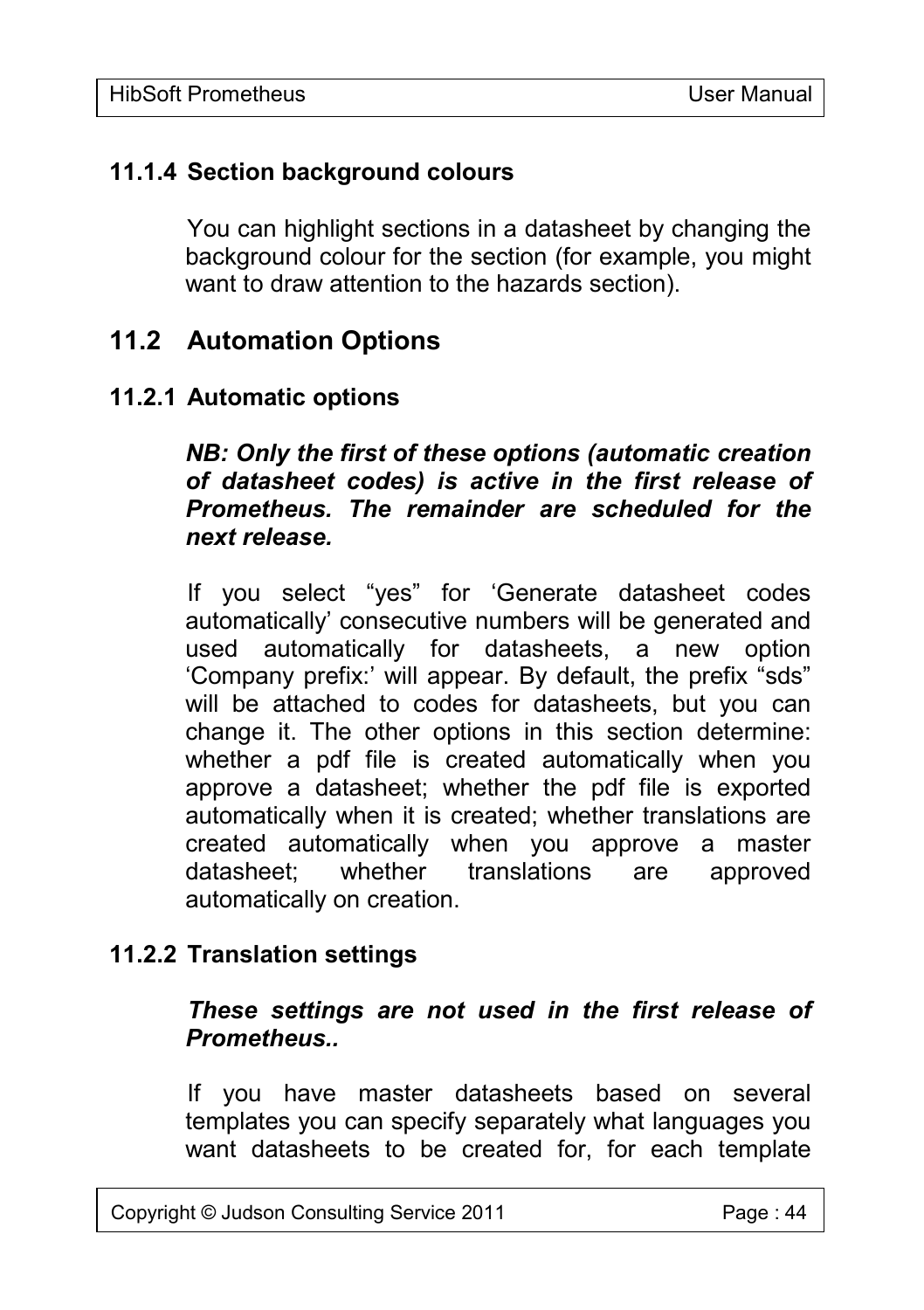(option 'Each to each'). You might, for example, have templates called "Europe" and "North America" and want datasheets based on the "North America" template to be translated into French and Spanish, but datasheets based on the "Europe" template to be translated into fifteen of the European languages. Alternatively, you may want to base all your master datasheets on a single template and have them automatically transposed and translated into several other templates (option 'One to many'). If you select 'One to many' a new pair of boxes appears to allow you to specify the master template and then to specify the languages for each subsidiary template. Taking the example of the previous paragraph, you might have a template called "Master T" in which you create and maintain your master datasheets in English, and templates for "North America" and "Europe" territories with different contents (e.g. including California Proposition 65 information in the former but not the latter) and set up for different languages.

# **11.3 General Options**

## **11.3.1 Search settings**

By default, archived versions of datasheets and templates are not displayed in some search lists. If you want them to be displayed select "yes" for 'Include archived versions in search results lists'

#### **11.3.2 PDF Export settings**

If you wish to export pdf files you need to set up the names of the directories to which you want to export datasheets and hazard summaries (which can both be the same if you wish) and specify how files are to be named. By default the names are based on the datasheet and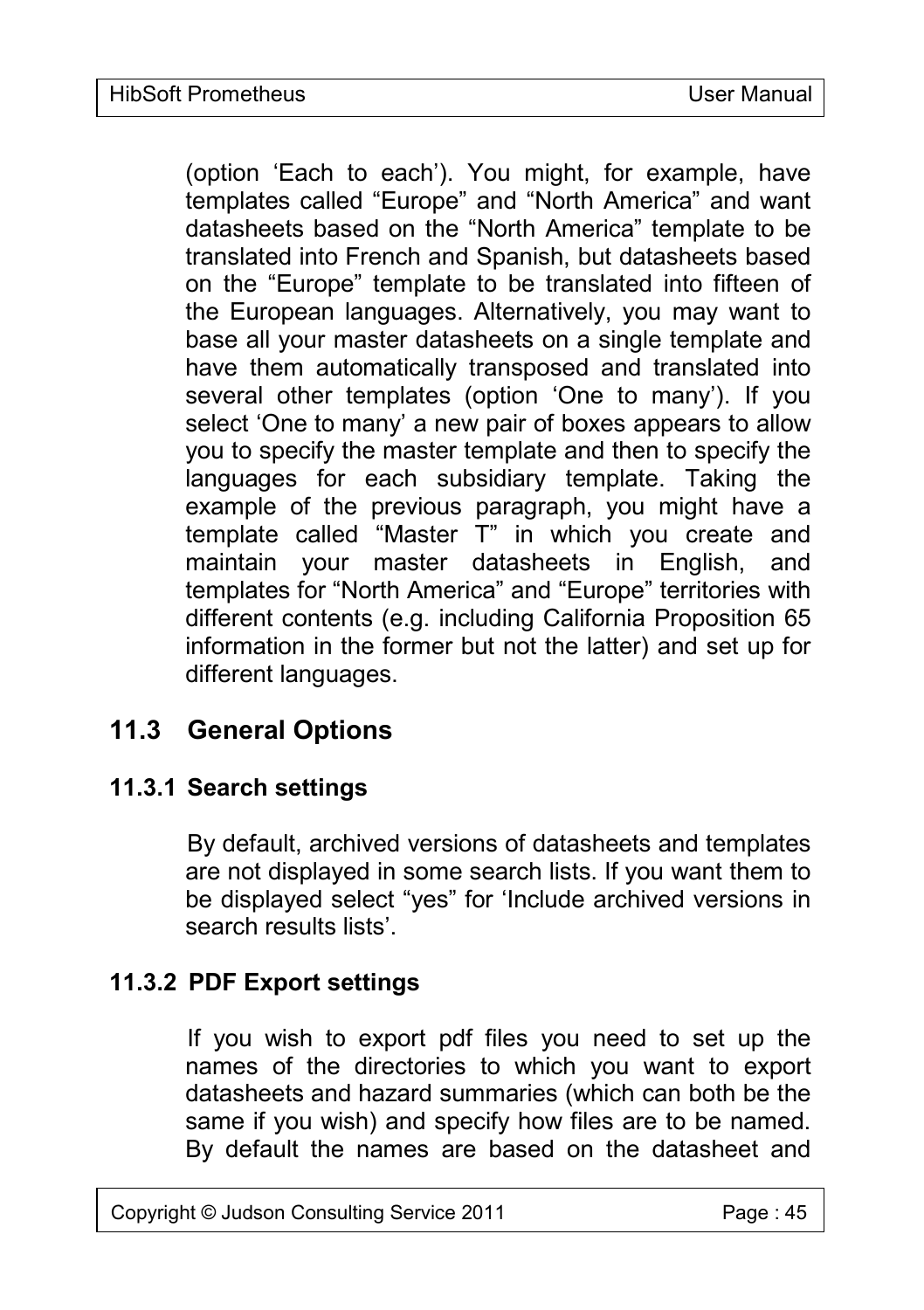hazard summary codes, but you may prefer to have them based on product names, so that customers can find the datasheets and hazard summaries they want more easily. Some product names may contain characters that are not permitted in Microsoft Windows file names. They will be replaced automatically by underscore (" ") characters.

You can specify whether you want all punctuation marks to be similarly replaced (the default) or you want punctuation to be allowed in the file names. To avoid inconsistencies in style between different names – or to make file names stand out in lists on a webpage, for example – you can specify that all capital letters are to be used (e.g. "METHYLATED SPIRIT.pdf" rather than "Methylated\_spirit.pdf").

If you send pdf files automatically to customers by email, you can specify how you want your company name to appear in the emails.

#### **11.3.3 Hazard summary settings**

You can specify whether you want hazard summaries to be exported as well as datasheets.

# **11.4 Saving Options**

Changes that you make to options will apply only for your current Prometheus session. If you want them to be retained for subsequent sessions, click the 'Set as default' button. If you want to revert to the settings used when Prometheus was delivered to you, click the 'Reset' button.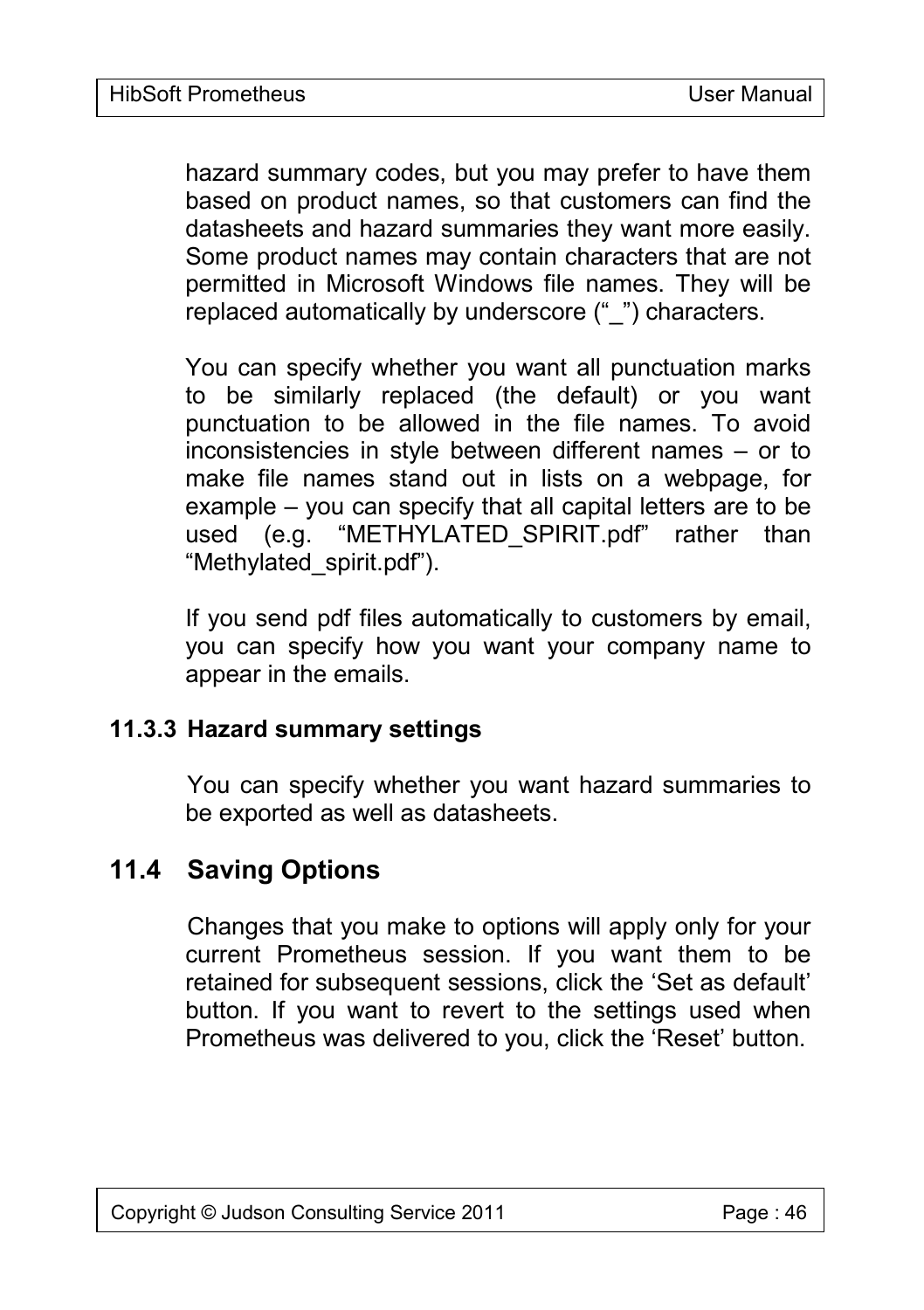# **12. Administration**

# **12.1 Registering Users and Setting and Changing Passwords**

These topics are covered in section 2.

## **12.2 Database Administration**

#### **12.2.1 Update**

Use this menu option to upgrade to a new Hibiscus distribution database.

#### **12.2.2 Check version**

Use this menu option to find out what version of the database you have (as distinct from what version of the program you are running).